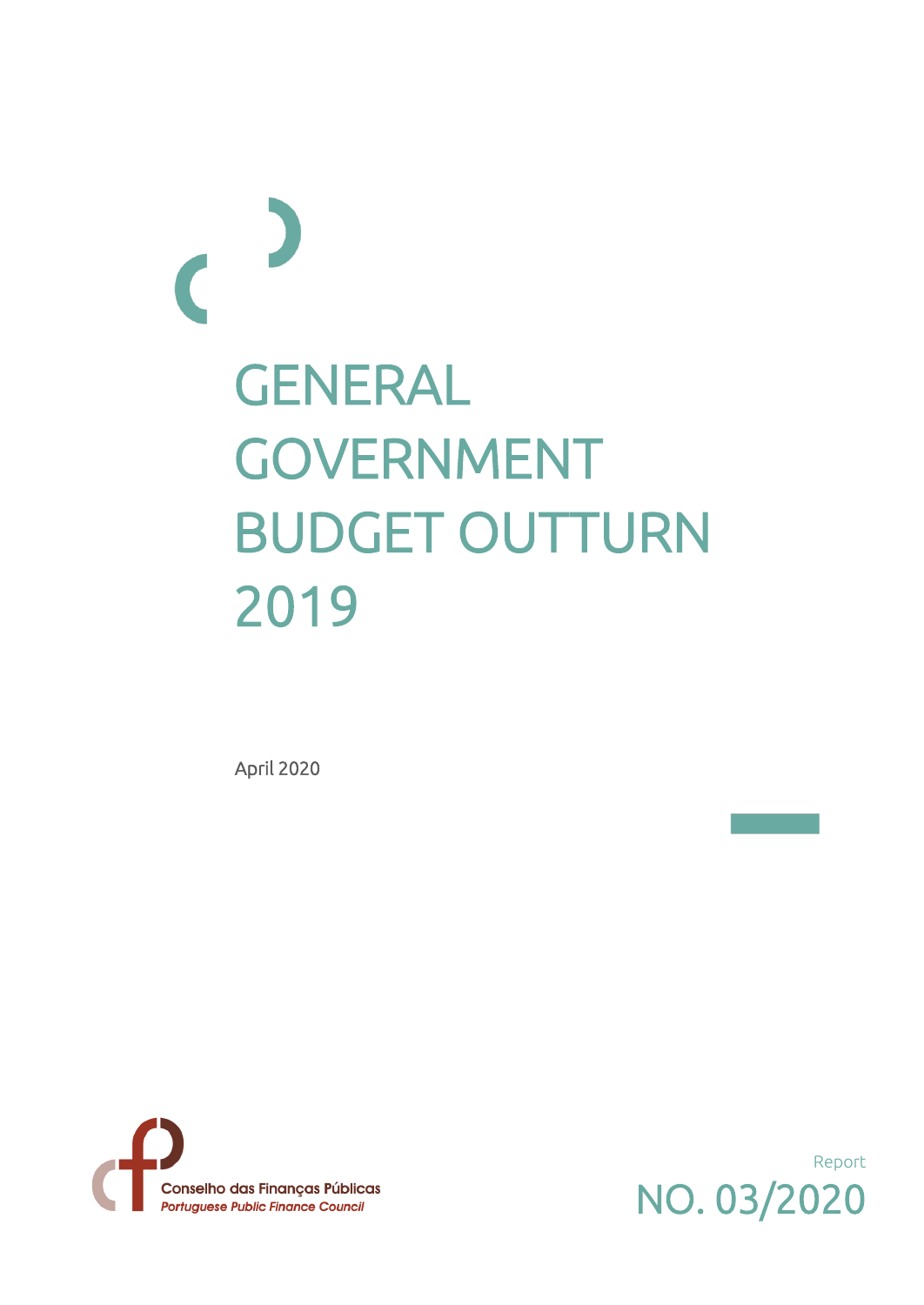The Portuguese Public Finance Council is an independent body, set up by article 3 of Law no. 22/2011 of 20 May that introduced the 5th amendment to the Budgetary Framework Law (Law no. 22/2001 of 20 August, republished by Law no. 37/2013 of 14 June).The final version of its Statutes was approved by Law no. 54/2011 of 19 October.

The Council began its work in February 2012 and its mission is to conduct an independent assessment of the consistency, compliance with the stated objectives and the sustainability of public finances, while promoting fiscal transparency, so as to contribute to the quality of democracy and of political economic decisions and so strengthen the State's financial credibility.

This Report uses the information available up to 14 April de 2020.

In the publications section at [www.cfp.pt,](https://www.cfp.pt/en/publications/budget-outturn/general-government-recorded-in-2019-the-first-annual-surplus-since-1995) a spreadsheet containing all the figures used to build the charts and tables in this Report is available for download.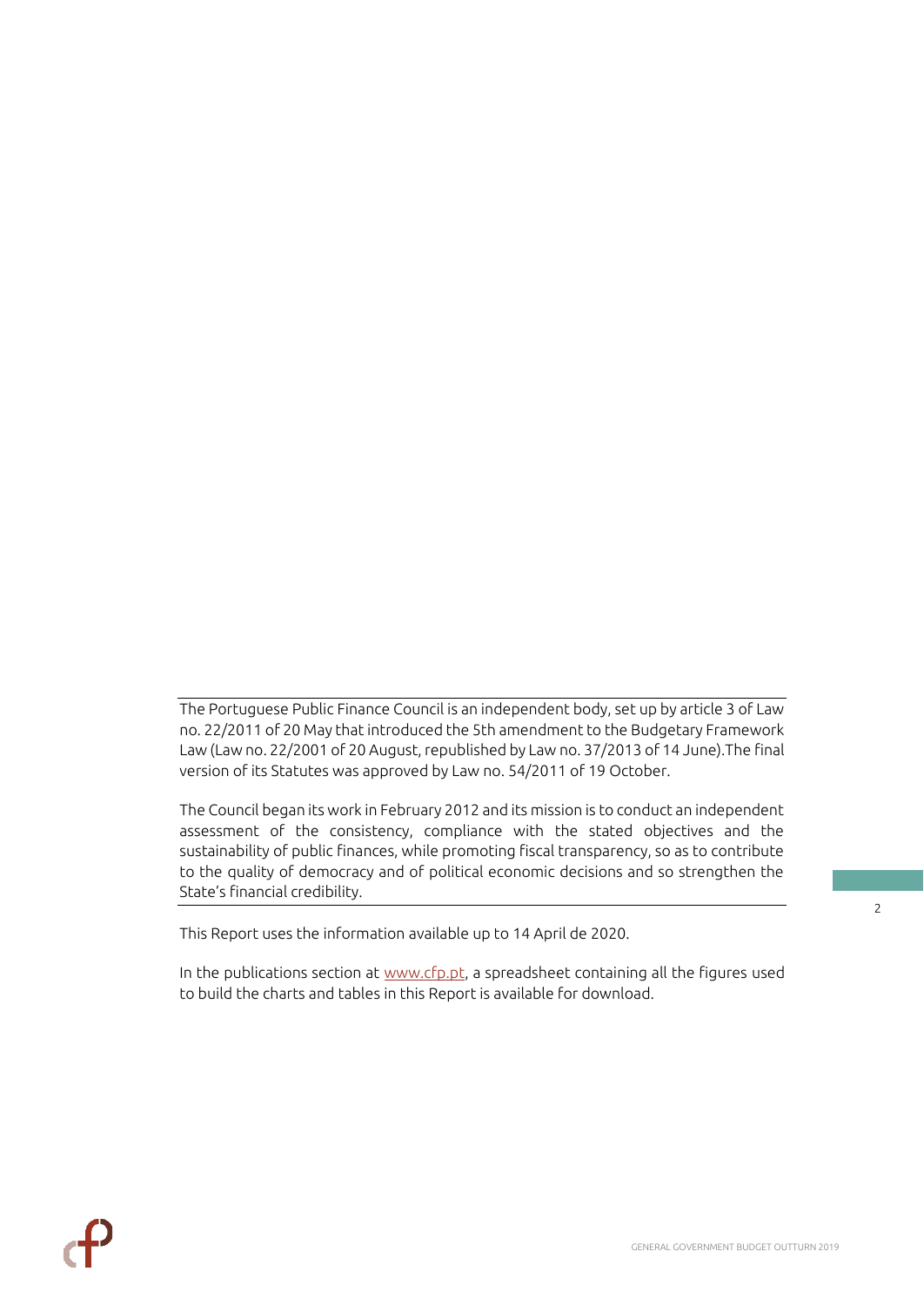<span id="page-2-0"></span>

| 1.  |  |
|-----|--|
| 2.  |  |
| 2.1 |  |
| 2.2 |  |
| 2.3 |  |
| 2.4 |  |
| 3.  |  |
| 3.1 |  |
| 3.2 |  |
| 3.3 |  |
| 4.  |  |
| 4.1 |  |
| 4.2 |  |
| 5.  |  |
| 5.1 |  |
| 5.2 |  |
| 5.3 |  |
| 5.4 |  |
| 5.5 |  |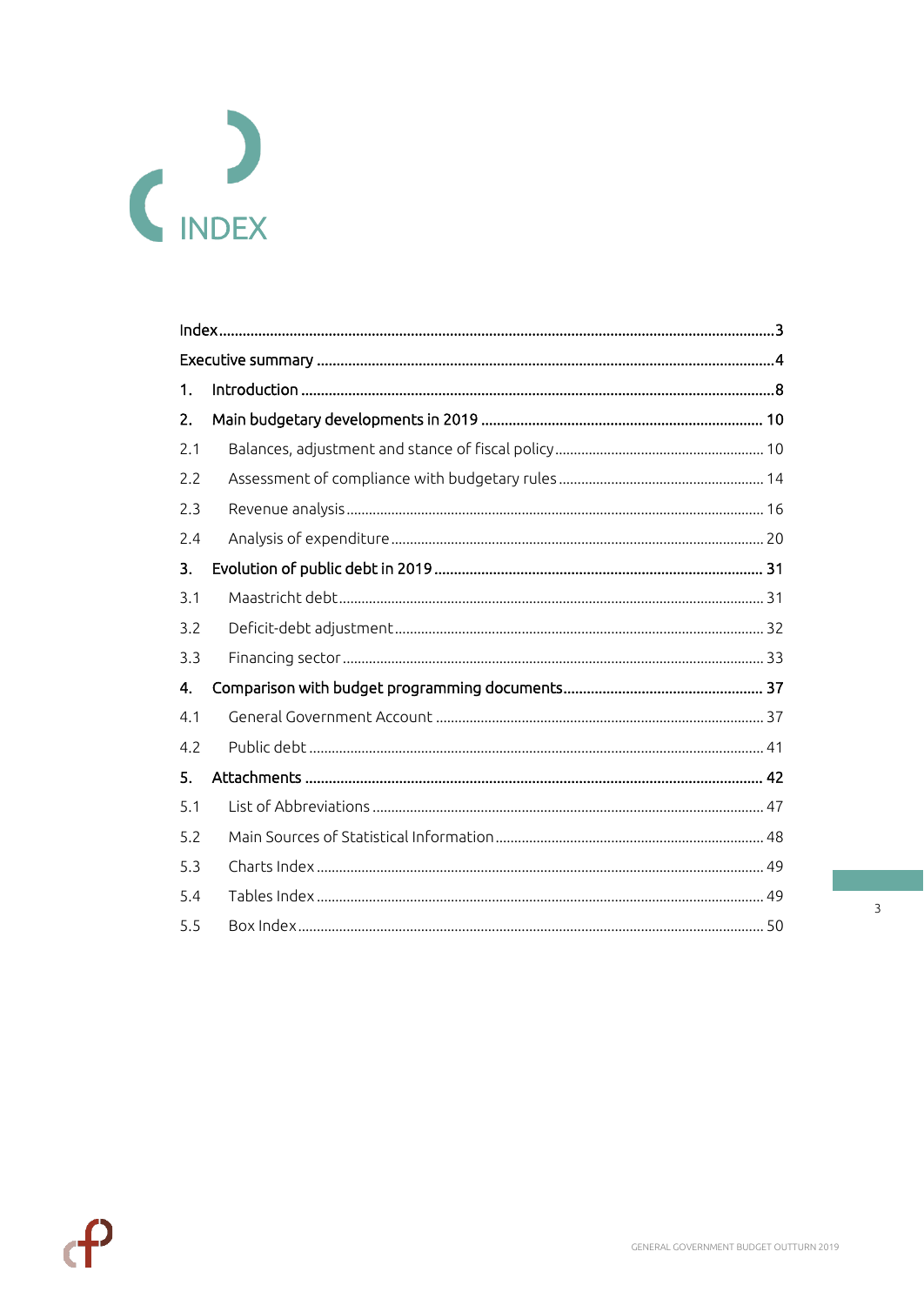# <span id="page-3-0"></span>**ECUTIVE SUMMARY**

# *Balances, adjustment and fiscal stance in 2019*

In 2019, General Government (GG) recorded a financing capacity of 0.2% of GDP, confirming the surplus estimate advanced by CFP last October. This result, which concludes the correction of the budgetary imbalance initiated in the adjustment programme period (2011-2014), constitutes the first annual surplus in the comparable national accounts statistical series, available from 1995 onwards. The surplus achieved in 2019 thus contrasts with the estimated deficit anticipated by the Ministry of Finance in the budgetary planning documents. The improvement in the budgetary balance by 0.6 p.p. of GDP was higher than expected, although penalised by the greater impact of temporary and one-off measures than initially foreseen. The primary surplus (3.2% of GDP) was higher than the one obtained in 2018 (2.9% of GDP).

Excluding the effect of one-off and temporary measures, the general government budgetary balance corresponded to 0.8% of GDP in 2019, an annual improvement of 0.8 p.p. of GDP. The reduction of the interest burden on GDP justifies around half of this improvement, the other half being the result of the discretionary action of the policy maker, since cyclical developments in the economy did not benefit the evolution of the budgetary position, according to the methodology used.

Based on the available information and the EU's Commonly Agreed Methodology, correcting the budgetary balance for the effects of the business cycle and one-off measures and temporary, the structural balance in 2019 is estimated to have been close to the Medium-Term Objective (MTO) by reaching structural balance. This is an improvement of 0.8 p.p. of GDP, which was due in roughly equal parts to the reduction of interest burden and the improvement of the structural primary balance (0.4 p.p. of GDP), reflecting the government's discretionary ,action.

# *Assessment of compliance with budgetary rules in 2019*

Within the framework of the requirements established in the preventive aspect of the Stability and Growth Pact (SGP) and in the recommendation of the Council of the European Union (EU) addressed to Portugal for the year 2019, the reading of the budgetary effort made on the basis of the structural balance points to compliance with the general rule of annual improvement foreseen in the Budgetary Framework Law (0.5% of GDP), as well as that established in the SGP and in the recommendation of the Council of the European Union (EU). This budgetary effort also ensures compliance with the debt criterion in the last year of the transitional period (2019).

Notwithstanding these developments, net primary expenditure continued to grow at a nominal rate above the maximum recommended increase. According to CFP calculations, the estimated nominal growth of primary expenditure net of discretionary measures and one-off temporary measures would have been above the maximum recommended increase of 0.7%. This excess of expenditure over the recommended one constitutes a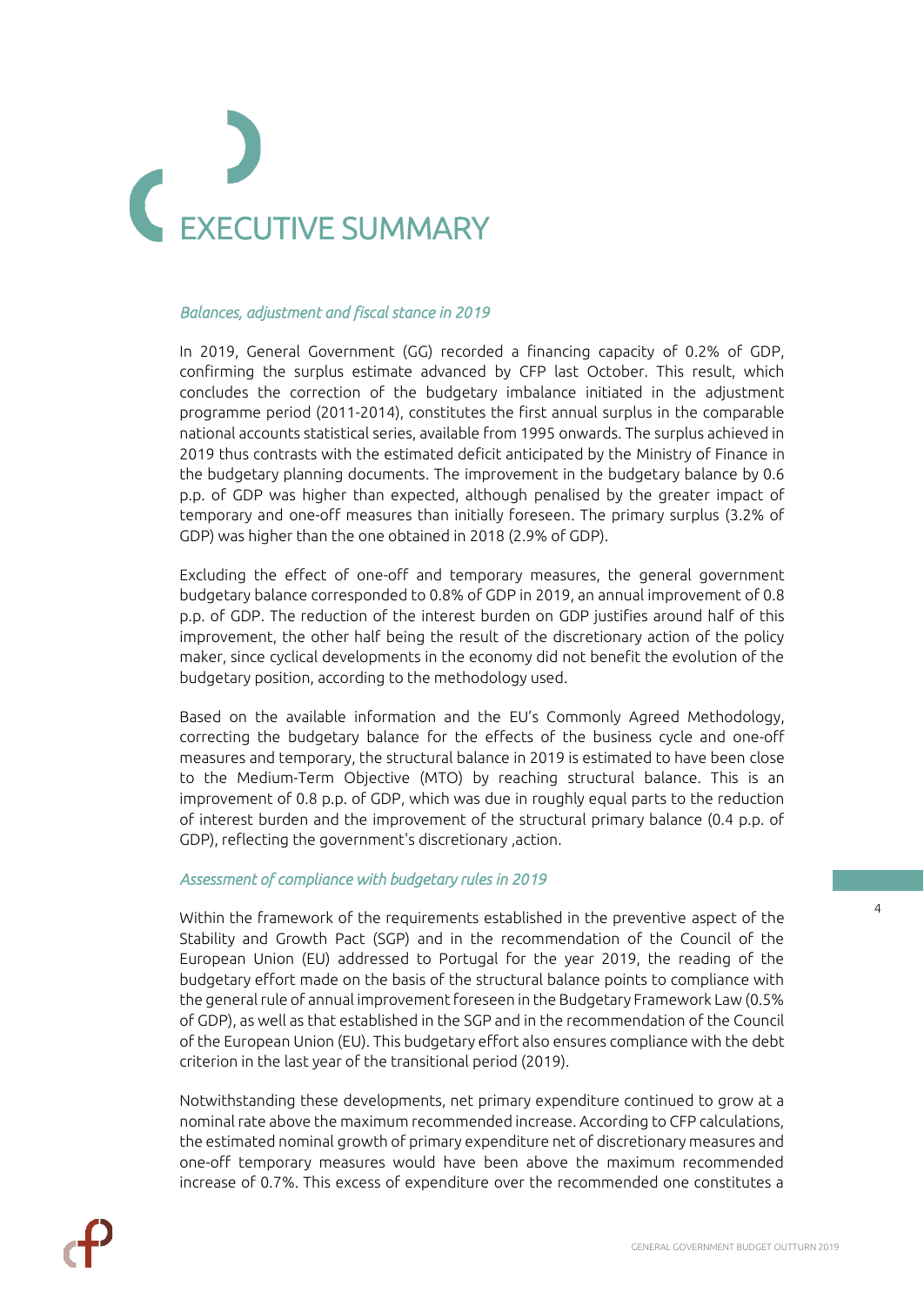deviation above the 0.5% of GDP threshold from which a risk of significant deviation (from the convergence path towards the MTO) can be pointed out. The default on this expenditure rule contrasts with the reading provided by the structural balance, since half of the improvement in the structural balance is due to the decrease in interest payments that are excluded from the primary expenditure indicator.

# *Revenue and expenditure in 2019*

In 2019, general government revenue grew by 3.8%, practically in line with the change in GDP, with the ratio of that budgetary aggregate to GDP standing at 42.9%, the same as in 2018. Tax and social contributions revenue continued to be crucial to the evolution of revenue. More than four-fifths of general government tax revenue was due to the good performance of indirect tax revenue, the 3.9% variation of which was mainly based on the growth of net VAT revenue (5.4%). Direct taxes made a smaller contribution to the evolution of tax revenue by reaching a growth of 0.9%. This variation reflects the positive performance of net income from personal income tax and other direct taxes, largely absorbed by the fall in corporate income tax (2.1%). Social contributions recorded robust annual growth (6.3%), based almost entirely on the performance of effective social contributions, which continued to outperform remuneration (4.5%) throughout 2019. This evolution contributed to increase the weight of effective social contributions in nominal output, raising the tax burden to a maximum of 34.7% of GDP. Non-tax and noncontributory revenue grew again in 2019. The sales and dividends received explained this evolution mitigated by the reduction in capital revenue, which reflects the lower amount of recovery in 2019 of the guarantee provided by the State to BPP.

The execution of public revenue in 2019 was higher than expected, reflecting an annual growth rate 0.3 p.p. higher than that forecast in the 2019 State Budget (3.5%). This evolution was exclusively due to the contribution of current revenue (3.9% vs. 2.9% in the State Budget for 2019), since capital revenue was lower than that forecast by the MF (-9.6% vs. 59.4% in the State Budget for 2019).

As regards public expenditure, this aggregate increased by 2.3% in 2019. As it was a lower growth than nominal GDP, expenditure decreased its share in GDP by 0.7 p.p.. The nominal increase was justified by current primary expenditure, as a result of an acceleration in the growth of social transfers and compensation of employees. Interest and intermediate consumption were the only current expenditure items that recorded a nominal reduction from 2018. While for interest expenditure it was the fifth consecutive year of reduction, the last time that intermediate consumption had recorded a nominal reduction was in 2013. Part of the containment of this expenditure is expected to result from the management of withholdings, although the increase in final withholdings was slight in 2019. Capital expenditure declined despite an increase in FBCF and despite the effect of temporary measures being more unfavourable than in 2018. Without the effect of these one-off measures, capital expenditure would have decreased more sharply and public expenditure growth would have decelerated from 3.4% in 2018 to 2.0% in 2019.

Compared to what was foreseen in the Budget for 2019, public expenditure was lower than expected, mostly due to a lower than forecast interest burden. Primary expenditure was virtually in line with the forecast because the unfavourable deviation in current primary expenditure was more than offset by a favourable deviation in capital expenditure. Within the scope of the latter, the unfavourable deviation in "other capital expenditure" (due to the impact of the recapitalisation of Novo Banco being larger than forecast in the State Budget for 2009 and also due to the unforeseen judicial decision to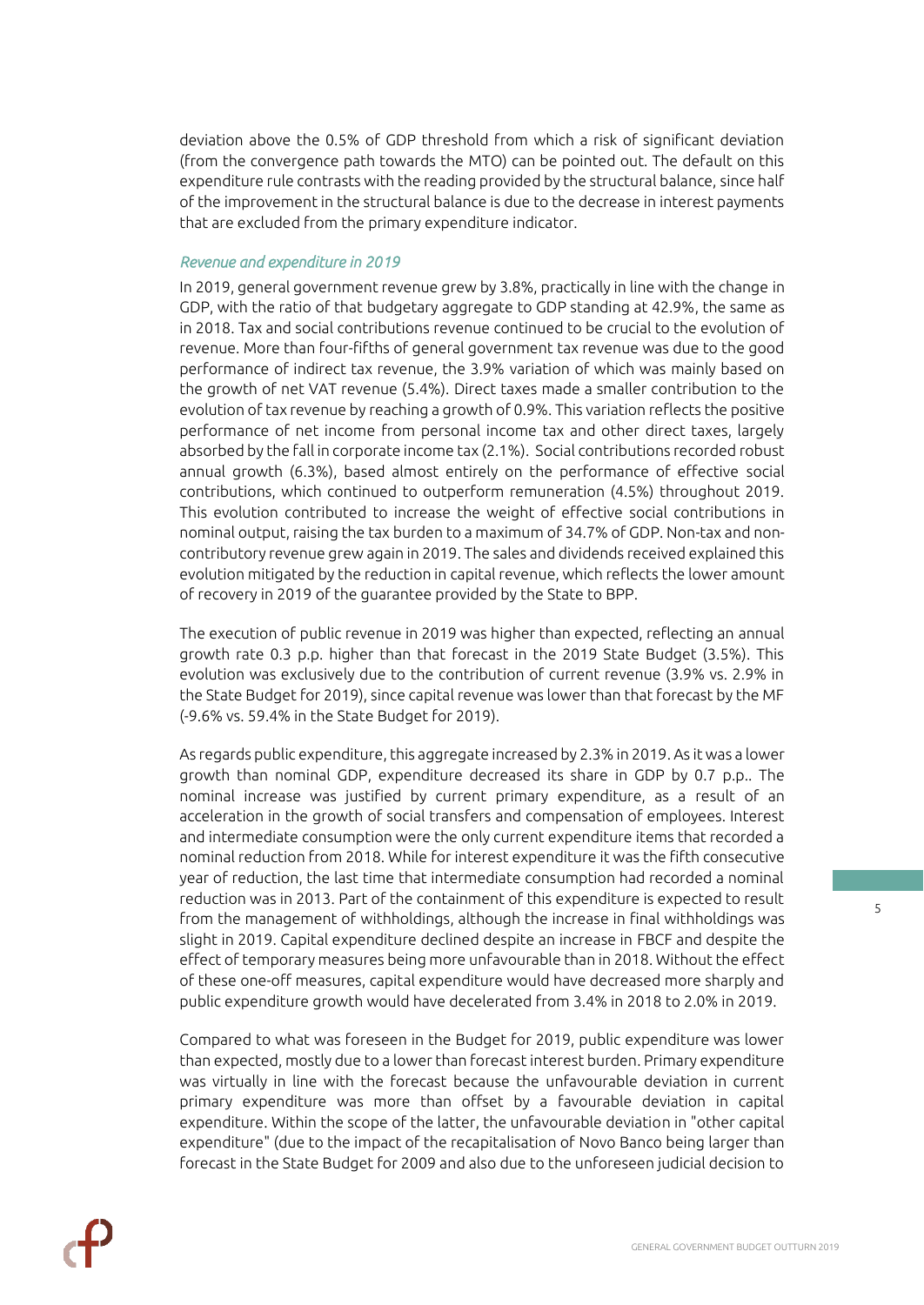compensate the highway PPP Autoestradas do Douro Litoral) was more than accommodated by the behaviour of FBCF, which last year was again far below forecast. As a percentage of GDP, public expenditure decreased from 43.4% in 2018 to 42.7% in 2019, staying below the 43.5% forecast in the State Budget for 2009 (although the size of this gap is influenced by the fact that nominal GDP was almost 3 thousand million euros higher than forecast).

#### *Subsectors in 2019*

Social Security Funds were the GG sub-sector that contributed most to the improvement in the budgetary balance in 2019. The increase in the surplus of this sub-sector, by approximately 0.4 p.p. of GDP, represented almost two thirds of the 0.6 p.p. of GDP improvement observed for the General Government balance. Regional and Local Government resumed in 2019 the positive contribution to the improvement of the balance by raising its surplus by 0.2 p.p. of GDP. With an equally positive contribution, Central Government recorded a reduction of its deficit by 0.1 p.p. of GDP, mainly determined by nominal GDP growth above the marginal change in its balance.

# *Public debt developments in 2019*

The public debt ratio continued in 2019 the downward trajectory begun two years ago, reaching 117.7% of GDP, a figure that is below the latest estimate advanced by MF in POE/2020 (118.9%). The annual reduction of the debt ratio by 4.3 p.p. of GDP was due to the favourable contributions of the primary balance (3.2 p.p.) and the dynamic effect (1.6 p.p.), which size was sufficient to cancel out the unfavourable contribution of the deficitdebt adjustment (0.5 p.p.) resulting from a higher amount of net acquisition of financial assets, namely securities other than shares.

In the area of financing, the non-resident sector strengthened its position as the largest public debt creditor in 2019 by holding 68% of those liabilities. The increase in the volume of debt held by external creditors (from 28% in 2018 to 30% of the total) and the financing of the Eurosystem, through the Public Sector Purchase Programme, which in 2019 accounted for 18% of Portuguese debt, 1% more than in 2018, contributed to this. Conversely, the share of debt under the Economic and Financial Assistance Programme declined to 20%, as a result of the early repayment of 2 thousand million euros of the FEEF loan. The debt held by the resident sector decreased slightly in 2019, justified by the lower financing of the financial sector.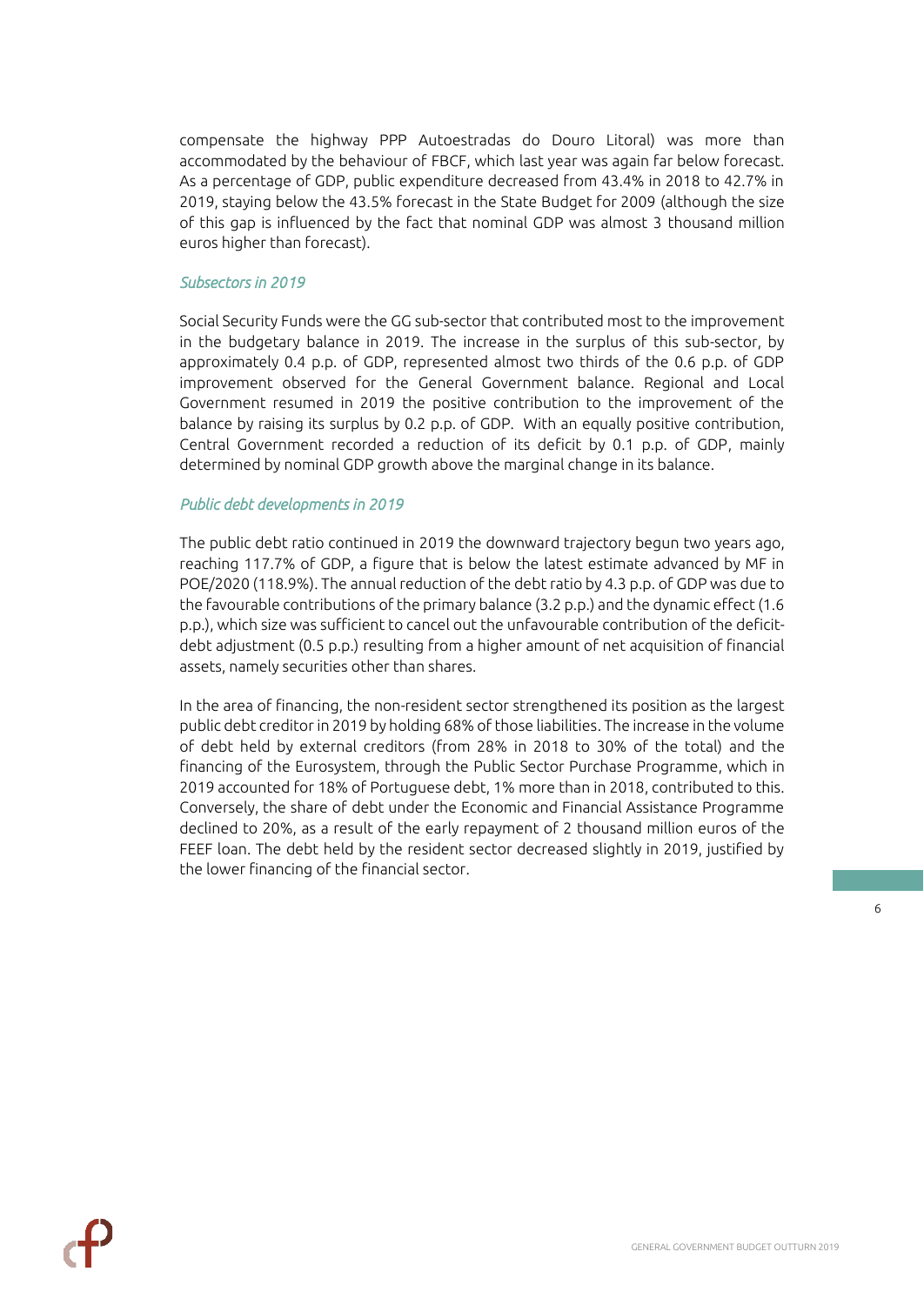<span id="page-6-0"></span>

|                                         | 2013   | 2014   | 2015   | 2016   | 2017   | 2018   | 2019   |
|-----------------------------------------|--------|--------|--------|--------|--------|--------|--------|
| <b>Total Revenue</b>                    | 44.8   | 44,4   | 43.8   | 42,9   | 42,4   | 42,9   | 42,9   |
| Current revenue                         | 44.0   | 43,7   | 43,0   | 42,3   | 42.0   | 42,5   | 42,5   |
| Tax Revenue                             | 25,0   | 25,1   | 25,3   | 24,8   | 24,8   | 25,3   | 25,0   |
| Indirect taxes                          | 13,7   | 14,2   | 14,6   | 14,7   | 14,9   | 15,2   | 15,1   |
| Direct taxes                            | 11,3   | 10,9   | 10,7   | 10,1   | 9,9    | 10,1   | 9,8    |
| Social Contributions                    | 12,0   | 11,8   | 11,6   | 11,6   | 11,6   | 11,7   | 11,9   |
| Sales and other current revenue         | 7,0    | 6,8    | 6,2    | 5,9    | 5,7    | 5,6    | 5,6    |
| Capital Revenue                         | 0,9    | 0,7    | 0,8    | 0,6    | 0,4    | 0,4    | 0,4    |
| <b>Primary Expenditure</b>              | 45,1   | 46,9   | 43,7   | 40,7   | 41,6   | 40,0   | 39,7   |
| Current primary expenditure             | 41,9   | 40,7   | 39,4   | 38,7   | 37,2   | 36,9   | 36,8   |
| Intermediate consumption                | 5,6    | 5,7    | 5,6    | 5,5    | 5,4    | 5,4    | 5,2    |
| Compensation of employees               | 12,5   | 11,8   | 11,3   | 11,2   | 10,9   | 10,7   | 10,7   |
| Social Benedits                         | 20,6   | 19,9   | 19,5   | 19,0   | 18,4   | 18,2   | 18,2   |
| Subsidies and other current expenditure | 3,2    | 3,3    | 3,0    | 2,9    | 2,6    | 2,6    | 2,7    |
| Capital expenditure                     | 3,2    | 6,1    | 4,3    | 2,0    | 4,4    | 3,1    | 2,9    |
| Primary balance                         | $-0,3$ | $-2,5$ | 0,1    | 2,2    | 0,8    | 2,9    | 3,2    |
| Interest                                | 4,8    | 4,9    | 4,6    | 4,1    | 3,8    | 3,4    | 3,0    |
| <b>Headline Budget balance</b>          | $-5,1$ | $-7,4$ | $-4,4$ | $-1,9$ | $-3,0$ | $-0,4$ | 0,2    |
| One-off and temporary measures          | 0,3    | $-3,6$ | $-1,3$ | 0,4    | $-2,2$ | $-0,5$ | $-0,6$ |
| Adjusted budget balance from one-offs   | $-5.4$ | $-3,8$ | $-3,2$ | $-2,4$ | $-0,8$ | 0,0    | 0,8    |
| Cyclical component                      | $-2,4$ | $-1,9$ | $-1,2$ | $-0,6$ | 0, 5   | 0,8    | 0,8    |
| Structural balance                      | $-3,0$ | $-1,8$ | $-1,9$ | $-1,7$ | $-1,3$ | $-0,8$ | 0,0    |
| Change in structural balance            | 0, 5   | 1,2    | $-0,1$ | 0,2    | 0,4    | 0,4    | 0,8    |
| Primary Structural Balance              | 1,8    | 3,0    | 2,7    | 2,4    | 2,5    | 2,6    | 3,0    |
| Change in structural balance            | 0,4    | 1,2    | $-0,4$ | $-0,2$ | 0,1    | 0,0    | 0,4    |
| Public debt                             | 131,4  | 132,9  | 131,2  | 131,5  | 126,1  | 122,0  | 117,7  |
| Change in public debt, breakdown:       | 2,4    | 1,5    | $-1,8$ | 0,3    | $-5,4$ | $-4,1$ | $-4,3$ |
| Primary deficit                         | 0,3    | 2,5    | $-0,1$ | $-2,2$ | $-0,8$ | $-2,9$ | $-3,2$ |
| Dynamic effect or snowball effect       | 3,2    | 2,9    | $-0,3$ | $-0,6$ | $-2,6$ | $-1,8$ | $-1,6$ |
| Stock-flow adjustment                   | $-1,0$ | $-3,9$ | $-1,3$ | 3,2    | $-2,0$ | 0,6    | 0, 5   |
| in memo:                                |        |        |        |        |        |        |        |
| Implicit interest rate                  | 3,8%   | 3,8%   | 3,6%   | 3,3%   | 3,0%   | 2,8%   | 2,6%   |
| Other fiscal indicators                 |        |        |        |        |        |        |        |
| Tax burden                              | 33,9   | 34,1   | 34,3   | 33,9   | 33,9   | 34,6   | 34,7   |
| Current expenditure                     | 46,7   | 45,6   | 44,0   | 42,8   | 41,0   | 40,3   | 39,8   |
| Public Consumption                      | 18,8   | 18,4   | 17,9   | 17,6   | 17,2   | 16,9   | 16,9   |
|                                         |        |        |        |        |        |        |        |

#### Table 1 – Public Finance Scoreboard (% of GDP)

Source: INE, BdP and CFP calculations. | Note: (i) the figures for the years 2013 to 2019 are influenced by the effect of one-offs as detailed in the attached Table 17, as well as, the adjusted account of one-off measures for the years 2018 and 2019, which is shown in Table 14 attached; (ii) The changes were calculated in relation to the previous year and may not correspond to the differences in the values as a percentage of GDP due to rounding; (iii) The cyclical component has been calculated according to the common EC methodology for (new) semi-elasticities, based on the output gap resulting from the macroeconomic projections contained in the 2020 state budget proposal reported in December 2019.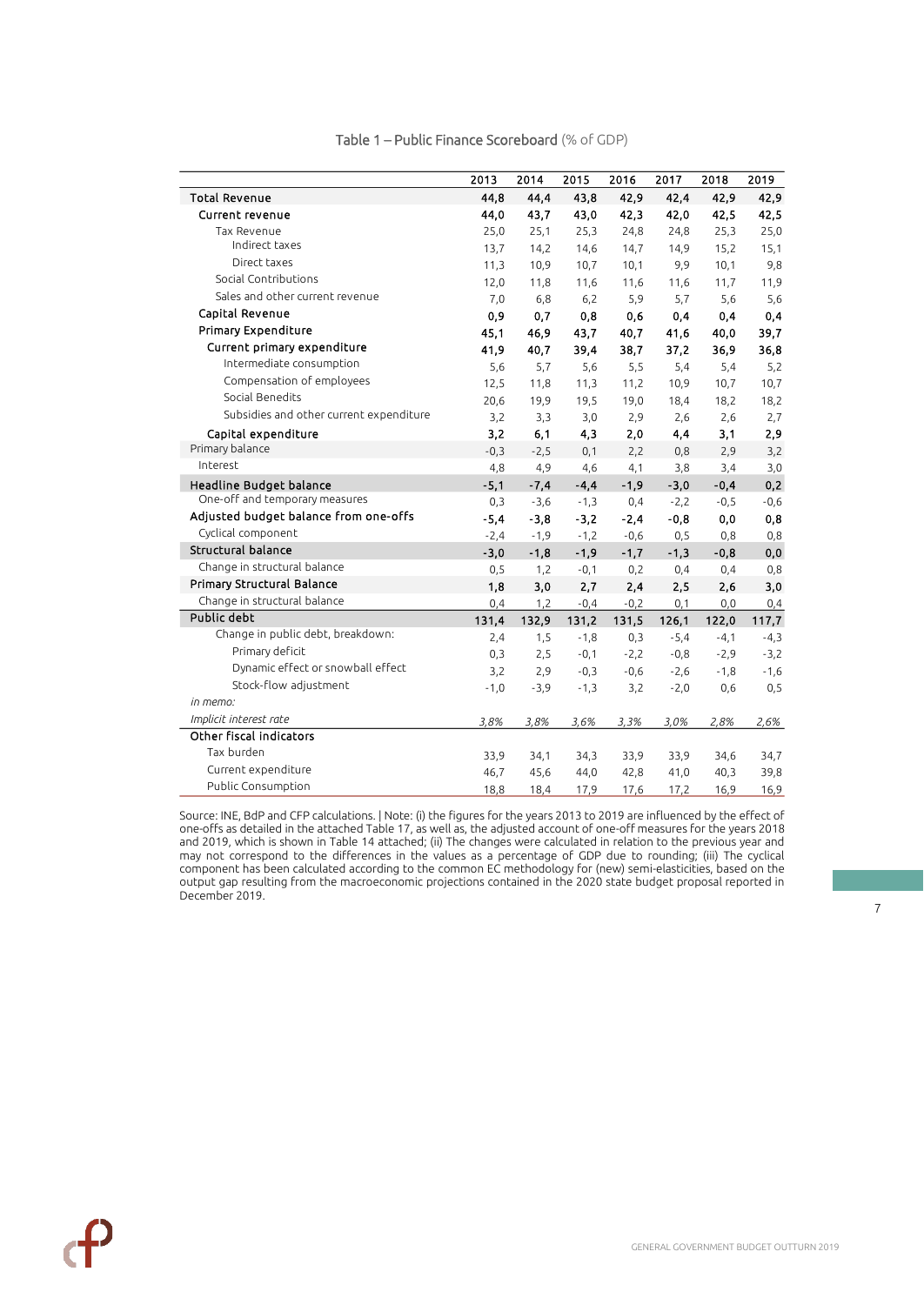

<span id="page-7-0"></span>This report presents the budgetary developments of the General Government (GG) sector throughout 2019 and a comparative analysis of these developments against the targets set by the Ministry of Finance (MF) for the balance and public debt.

The analysis is based on the data released on 25 March 2020 in the following statistical sources: the first 2020 notification under the Excessive Deficit Procedure (PDE) published by the National Statistical Institute (INE) and the quarterly national accounts by institutional sector for the 4th quarter of 2019 published by INE and Banco de Portugal (BoP). The data underlying this report are of a preliminary nature and subject to revisions, as has been the case in previous quarters.

Adopting the approach followed in previous reports, general government budgetary aggregates are presented in national accounts and without the correction of the effects of temporary and one-off measures. However, whenever deemed relevant, this correction is presented and justified in the text where such treatment is relevant to allow a better assessment of the evolution of budget execution.

Contrary to previous analyses, the comparison between the forecast and the result obtained is hampered by the changes introduced by the new national accounts base. These changes have affected the level of some of the revenue and expenditure components with impacts on some relevant fiscal policy indicators. In view of these changes, and given that the forecast of the general government account (State Budget for 2009) on a national accounts basis compatible with the revision of the series introduced by the statistical authorities was not available, it was decided to carry out only the comparison at the level of aggregates and of some sub-aggregated, including where possible a comparative reference to some budgetary components. As regards general government debt, statistical revisions had equally important implications, namely on the value of nominal debt and the ratio of GDP. In this case, and on the basis of available information, which makes it possible to build a comparable nominal debt, it was decided to make only the comparison in terms of nominal value.

The report is structured in four chapters. After the introductory chapter, the second chapter examines the budgetary situation of the general government sector and of each sub-sector. This chapter also includes the analysis of structural adjustment and fiscal policy stance, as well as the assessment of compliance with the budgetary rules. In the third chapter the public debt is analysed, identifying the factors that, in addition to the deficit, explain the change in this indicator. Finally, the fourth and final chapter is dedicated to the possible comparison between the initial forecast in the State Budget Report and the result obtained.

The analysis benefited from information regularly received from INE and the BoP, in national accounts (financial and non-financial statistics), as well as from additional clarifications provided by these entities. In addition, the Directorate General for Budget (DGO) provided information through access to budget information systems and the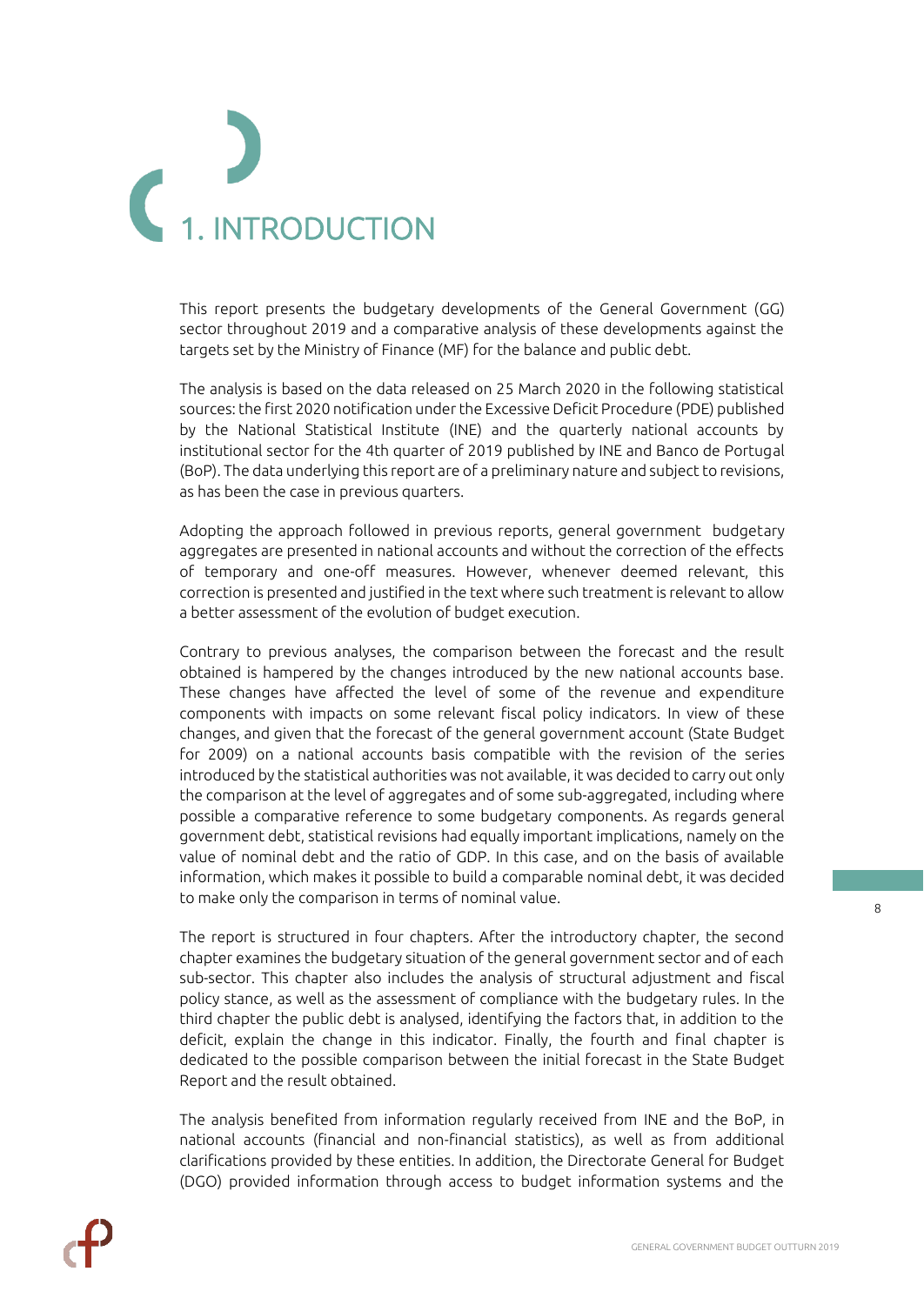Treasury and Agência de Gestão da Tesouraria e da Dívida Pública, E.P.E. (Public Debt Management Agency), provided regular information. As for the Social Security Funds subsector, the analysis is mainly based on the financial information received from the Social Security Financial Management Institute (IGFSS), and the physical data on the social security system requested by the CFP is still partially missing. We would like to thank all these entities for the cooperation that we continue to request in order to promote greater transparency in public accounts.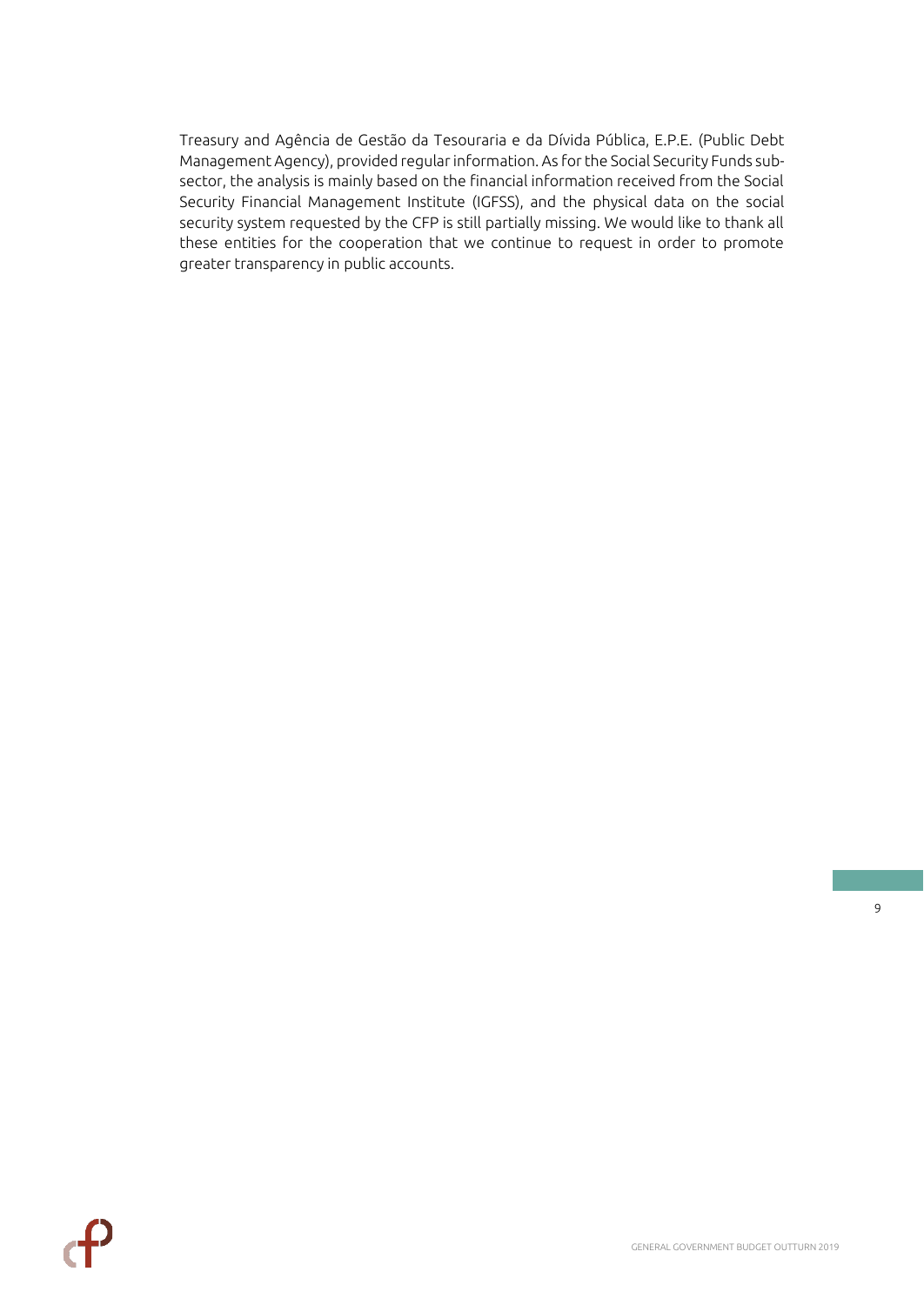# <span id="page-9-0"></span>IN BUDGETARY DEVELOPMENTS IN 2019

# <span id="page-9-1"></span>2.1 Balances, adjustment and stance of fiscal policy

*The analysis presented in this subsection uses the classification of temporary and non-recurring measures adopted by the Portuguese Public Finance Council (Tables 16 and 17), which in some cases may not coincide with those considered by the Ministry of Finance (MF) and the European Commission (EC). With regard to the calculation of the cyclical component of the budgetary balance, the CFP uses the semi-elasticities adopted by the EC, with the output gap being the one presented in the report of the Proposed State Budget for 2020 and calculated based on the EC methodology (use of the CONV programme applied to the forecast in that report) following the most recent version for that recalculation. For these reasons, the assessment of the structural balance and the respective structural adjustment, as well as of the fiscal policy stance analysed in this report, may be different from that carried out by those institutions.*

*The annual budget surplus achieved in 2019 was the first in the comparable statistical series of national accounts, available from 1995 onwards. This result confirms the surplus estimate advanced by the CFP in October, which anticipated by one year the elimination of the budgetary imbalance foreseen by the MF for 2020. Contrary to recent years, it is estimated that the improvement in the budgetary balance in 2019 will not have benefited from cyclical developments in the economy. The interest burden justified half of those developments, with the same contribution to the discretionary action of the policy maker, who in 2019 took a restrictive stance on fiscal policy.* 

<span id="page-9-2"></span>



Source: INE. CFP calculations. | Note: figures notified for EDP purposes; the detail of the temporary and one-off measures can be seen in Table 17.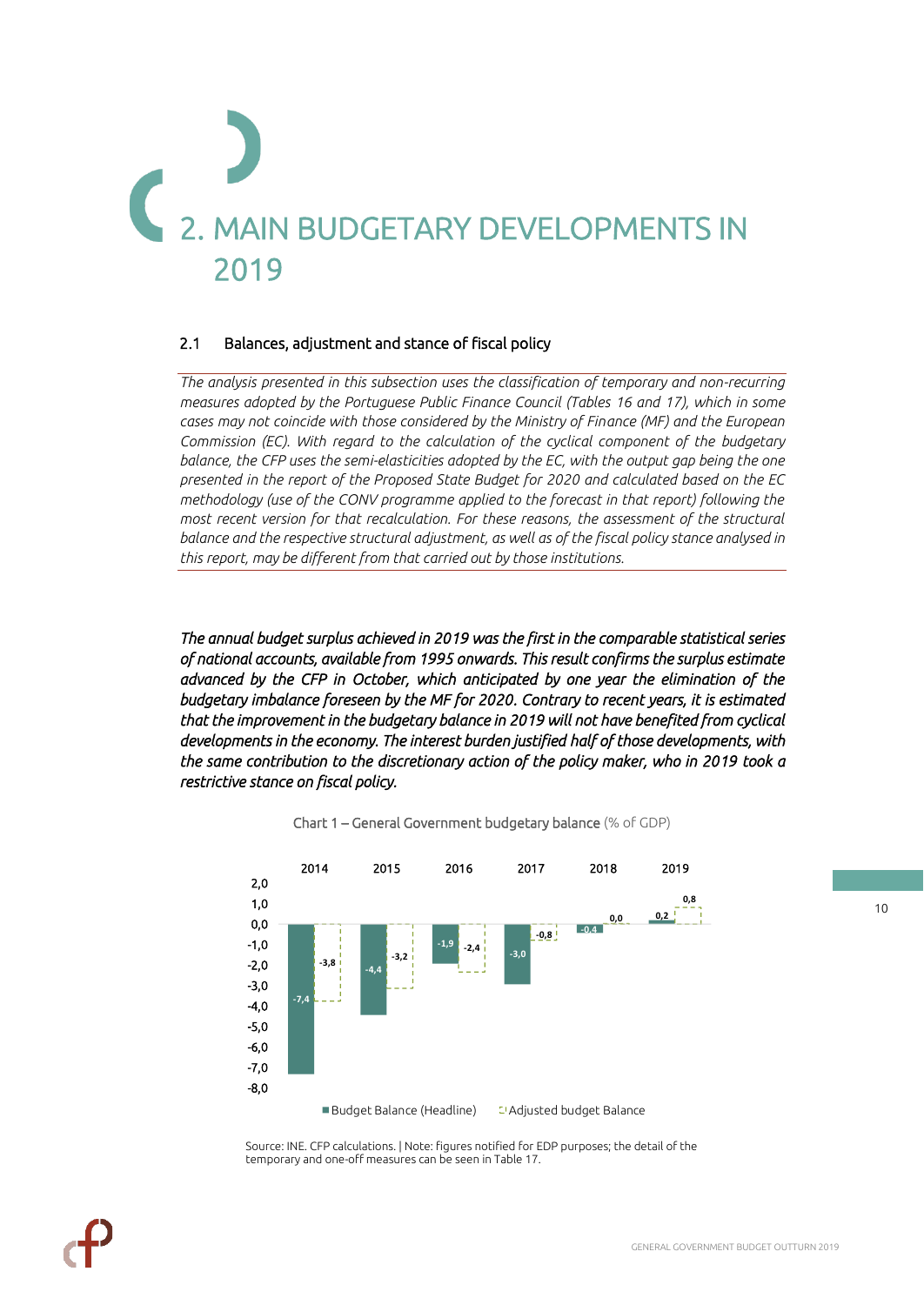In 2019, General Government recorded a financing capacity of 0.2% of GDP, concluding the correction of the budgetary imbalance initiated during the adjustment programme period (2011-2014). This result, which confirms the estimated surplus anticipated by the CFP in October 2019, reflects an improvement in the budgetary balance of 0.6 p.p. of GDP, determined by the contribution of all sub-sectors, in particular the Social Security Funds responsible for around two thirds of that change (see Box 3).<sup>1</sup> That surplus, although affected by the negative impact on the balance of temporary and non-recurring measures more unfavourable than that initially assumed by the MF (-0.6% of GDP), contrasts with the deficit estimate of 0.2% of GDP anticipated by the MF in the budgetary programming documents. From a public accounting perspective, the 2019 implementation result recorded a negative balance, corresponding to a deficit of 0.3% of GDP. The accrual adjustments arising from interest and those for taxes and social contributions justify the main differences between these two accounting policies (Table 15). The primary balance maintained the positive trend of accumulating surpluses, reaching 6783 M€ in 2019 (3.2% of GDP), up 793 M€ on 2018 (2.9% of GDP).



<span id="page-10-0"></span>Chart 2 – From the 2018 headline balance to the 2019 headline balance (% of GDP)

Source: INE. CFP calculations. | Note: the detail of the temporary and one-off measures can be found in Table 17. The discretionary policy of the government corresponds to the change of the structural primary balance. Due to rounding the totals do not necessarily correspond to the sum of the percentage GDP figures.

Excluding the effect of one-off and temporary measures*,* the general government budgetary balance consolidated a position above balance in 2019. In a year in which cyclical developments in the economy are estimated not to have benefited the budgetary balance, the result of this indicator adjusted for the effect of those measures (one-off) amounted to 0.8% of GDP in 2019 (Chart 2). This improvement was due in roughly equal parts to the reduction of interest burdens and to the Government's discretionary action. The reduction of interest burdens has been contributing to the improvement of the adjusted balance since 2015. The use of budgetary management instruments at the level of "other capital expenditure" (-0.3 p.p. of GDP), as well as the implementation of public

<sup>&</sup>lt;sup>1</sup> This estimate was advanced in the [CFP report No. 10](https://www.cfp.pt/uploads/publicacoes_ficheiros/cfp-rel-10-2019-pt.pdf) published on 10 October. Subsequently, the Ministry of Finance, in the framework of the presentation of DBP 2020 and POE/2020, updated twice the estimate for the balance anticipating a deficit of 0.1% of GDP in 2019.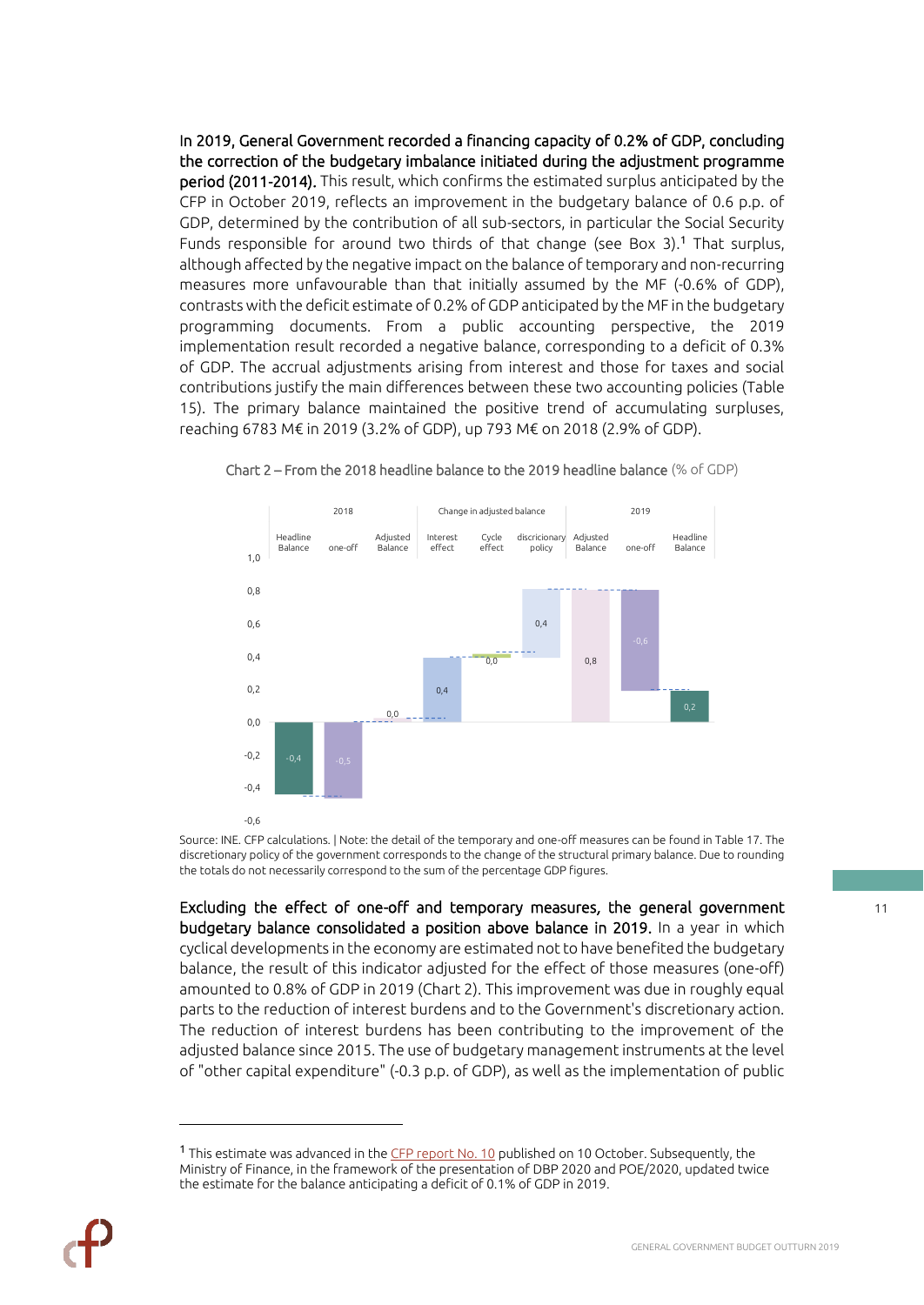expenditure revision measures with an impact on intermediate consumption (-0.1 p.p.), justify the contribution that is theoretically attributed to government action as a result of the implementation of discretionary policy measures (0.4 p.p. improvement in the structural primary balance).<sup>2,3</sup>

Adjusted for the effects of the business cycle and the impact of one-off measures, the structural balance is estimated to have reached balance in 2019, close to the Medium-Term Objective (MTO) of a surplus of 0.25% of GDP. This estimate, which is based on available information and the use of the Community methodology, points to a change in the structural balance of 0.8 p.p. of GDP in 2019 (Chart 3)<sup>4</sup>. This pace of adjustment reflects an improvement in the structural balance that is higher than the adjustment in 2018 (0.4 p.p. of GDP). It should be taken into account that these calculations are conditional on the information available at the time of this Report, in particular the estimate of the output gap that is sensitive to GDP developments in the years following 2019. It is thus expected that the estimation of the output gap arising from the common methodology will change, increasing with the introduction of the effects of the pandemic.

<span id="page-11-0"></span>

#### Chart 3 – Structural balance: adjustment between 2014 and 2019

Source: INE. CFP calculations. | Note: This estimate is based on the European Commission's common methodology and conditional on the information available for calculating the output gap, which is subject to revisions by construction, with a particular focus on the contemporary period and its neighborhood. The value of the medium-term objective applicable until 2019 is 0.25% of GDP. he minimum value for the MTO was revised by the Government in 2019 for a balanced structural balance. This new minimum value applies to forecasts and outturn from 2020 onwards.

<sup>&</sup>lt;sup>2</sup> The growth of those expenses below the nominal change in GDP amplified the contribution of the discretionary action of the policy maker in 2019, overriding the increase in dividends (Bank of Portugal and Caixa Geral de Depósitos [General Pension Fund]) from which revenue benefited that year.

<sup>&</sup>lt;sup>3</sup> The change in the structural primary balance is benefited by the land sale operation carried out by the municipality of Lisbon with an impact on "other capital expenditure". If the impact of that operation were excluded there would be a reduction in "other capital expenditure" of 0.2 p.p. of GDP, which would result in a change in the structural primary balance of 0.3 p.p. of GDP.

<sup>4</sup> If the quantification of temporary and one-off measures of the Ministry of Finance for the years 2018 and 2019 were used, a balanced structural balance for 2019 would be achieved, but corresponding to an improvement of 0.6 p.p. of GDP.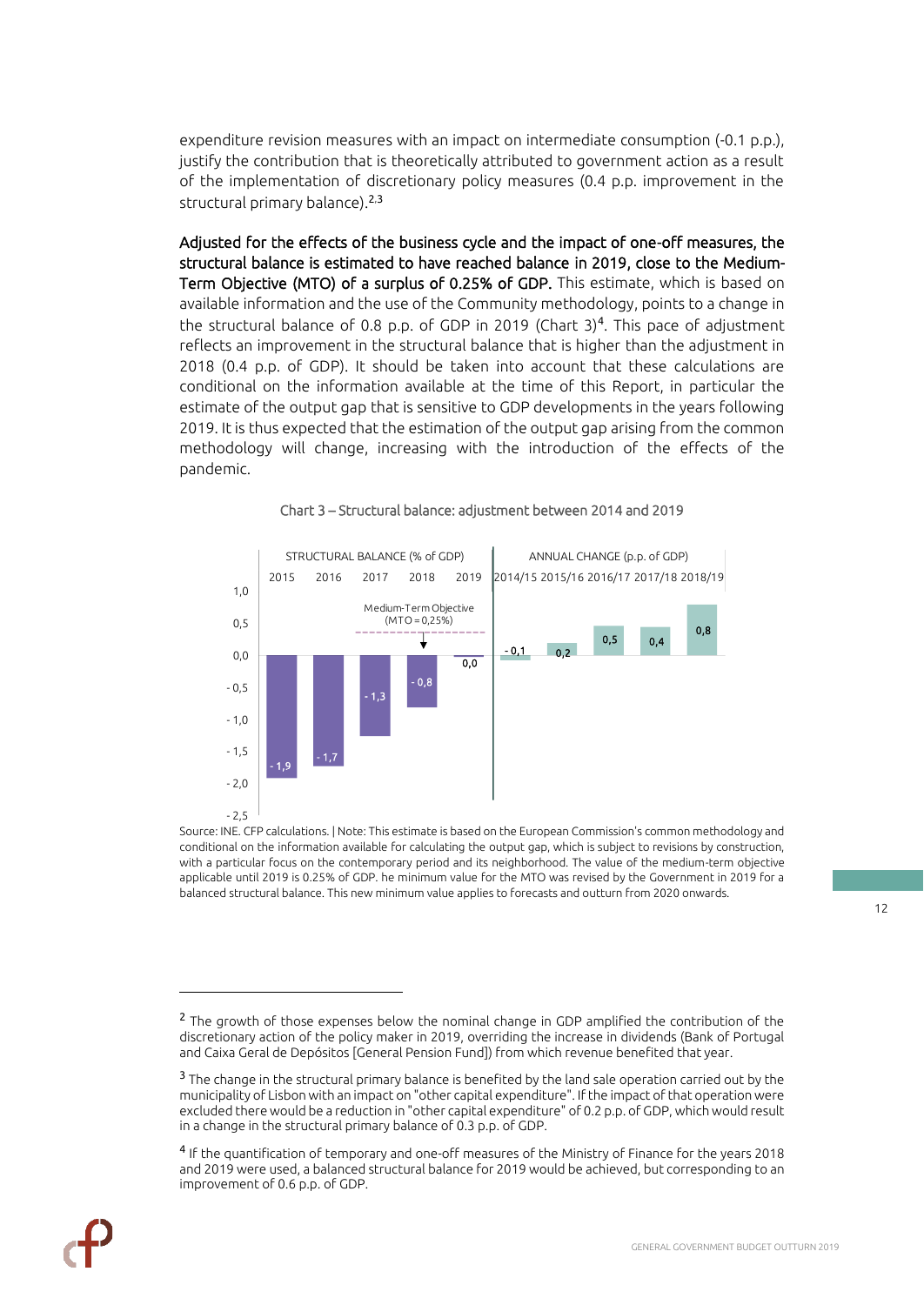Based on the one-off classification of the CFP, the fiscal policy stance was restrictive in 2019. However, this assessment is sensitive to the one-off measures classification.<sup>5</sup> The combination of the indicator on the change in the structural primary balance (structural balance excluding interest expenditure) and the position in the business cycle (measured by the change in the output gap), allows us to assess the restrictive or expansionary nature of fiscal policy. In 2019, in the context of an economic climate that translates into a zero effect of the economic cycle (maintenance of the output gap), the positive change in the structural primary balance (0.4 p.p. of GDP) points to an adjustment made within the framework of a restrictive fiscal policy (Chart 4).



#### <span id="page-12-0"></span>Chart 4 – Fiscal policy and cyclical position in the period [2012- 2019] (p.p. of GDP)

*Procyclical expansionist policy: Economic climate improvment; Deterioration of s.p.b. Economic Climate Deterioration;Deterioration of s.p.b.Anticyclical Expansionist Policy:*

Source: INE and MF. CFP calculations. | Note: (i) The fiscal policy stance is assessed by the change in the structural primary balance; (ii) The development of the cyclical position of the economy is evaluated by the output gap, given by the difference between GDP and potential GDP; (iii) CFP considers that the fiscal stance has tightened if the ratio of the structural primary balance to potential GDP improves by at least 0.25 percent per year, has loosened if that ratio deteriorates by at least 0.25 percent per year, and has remained neutral otherwise.

<sup>5</sup> Using the quantification of temporary and one-off measures of the Ministry of Finance for the years 2018 and 2019, the improvement in the structural primary balance would be 0.2 p.p. of GDP, which is lower than the margin of 0.25 p.p. of GDP.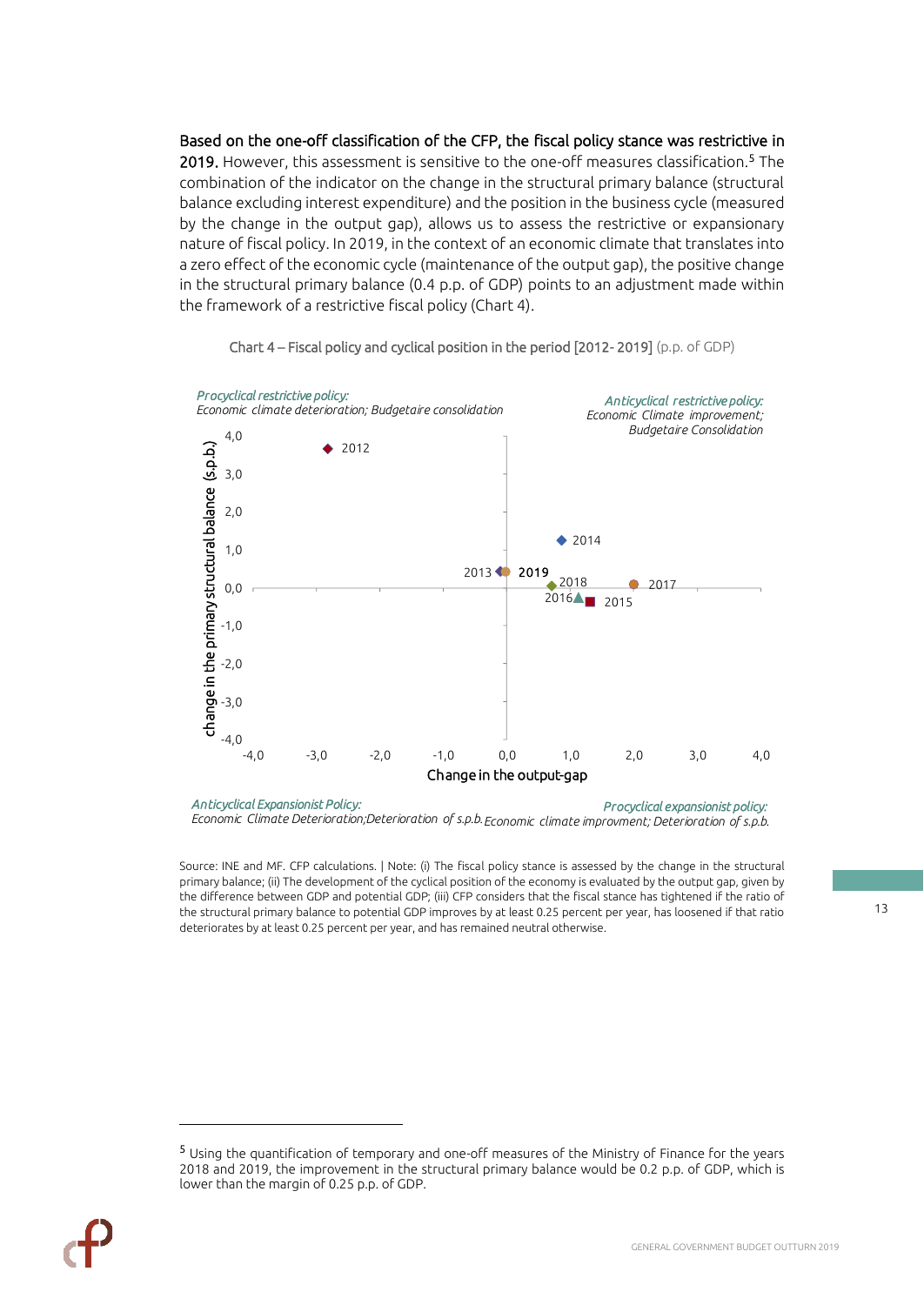# <span id="page-13-0"></span>2.2 Assessment of compliance with budgetary rules

*Under the preventive aspect of the Stability and Growth Pact (SGP), each Member State should make progress in ensuring that the budgetary balance is kept above -3% of GDP at the same time as the structural adjustment needed to achieve the medium-term objective (MTO) is implemented. Once this objective is achieved, a sound budgetary position should be preserved to ensure that it remains at the MTO. The assessment of the appropriate adjustment path towards that objective determines that it should be based on the structural balance indicator and the expenditure benchmark. In parallel with this progress, compliance with the transitional provisions of the debt rule, which in the Portuguese case depends on the progress in reducing the debt ratio in the 2017- 2019 triennium, should also be ensured.*

*The budgetary results achieved in 2019 have allowed convergence towards the medium-term objective to continue. The positive evolution of the structural balance ensured budgetary progress in line with the fulfilment of the debt criterion in the last year of the transitional period (2019), contrary to net primary expenditure, which continued to record a nominal growth rate above the maximum recommended increase.* 

<span id="page-13-1"></span>

Chart 5 – Criteria for the evaluation of the adjustment path towards the MTO

Source: INE, CFP calculations. | Note: \* evaluated in terms of nominal growth rate. The applicable reference rate corresponds to the maximum recommended increase. The gap is calculated in terms of% of GDP. If negative, it represents an excess compared to the reference rate of expenditure.

In compliance with the provisions of the Stability and Growth Pact, the recommendation of the Council of the European Union (EU) of July 2018 established that Portugal should take measures to ensure that, in 2019, the nominal growth rate of net public primary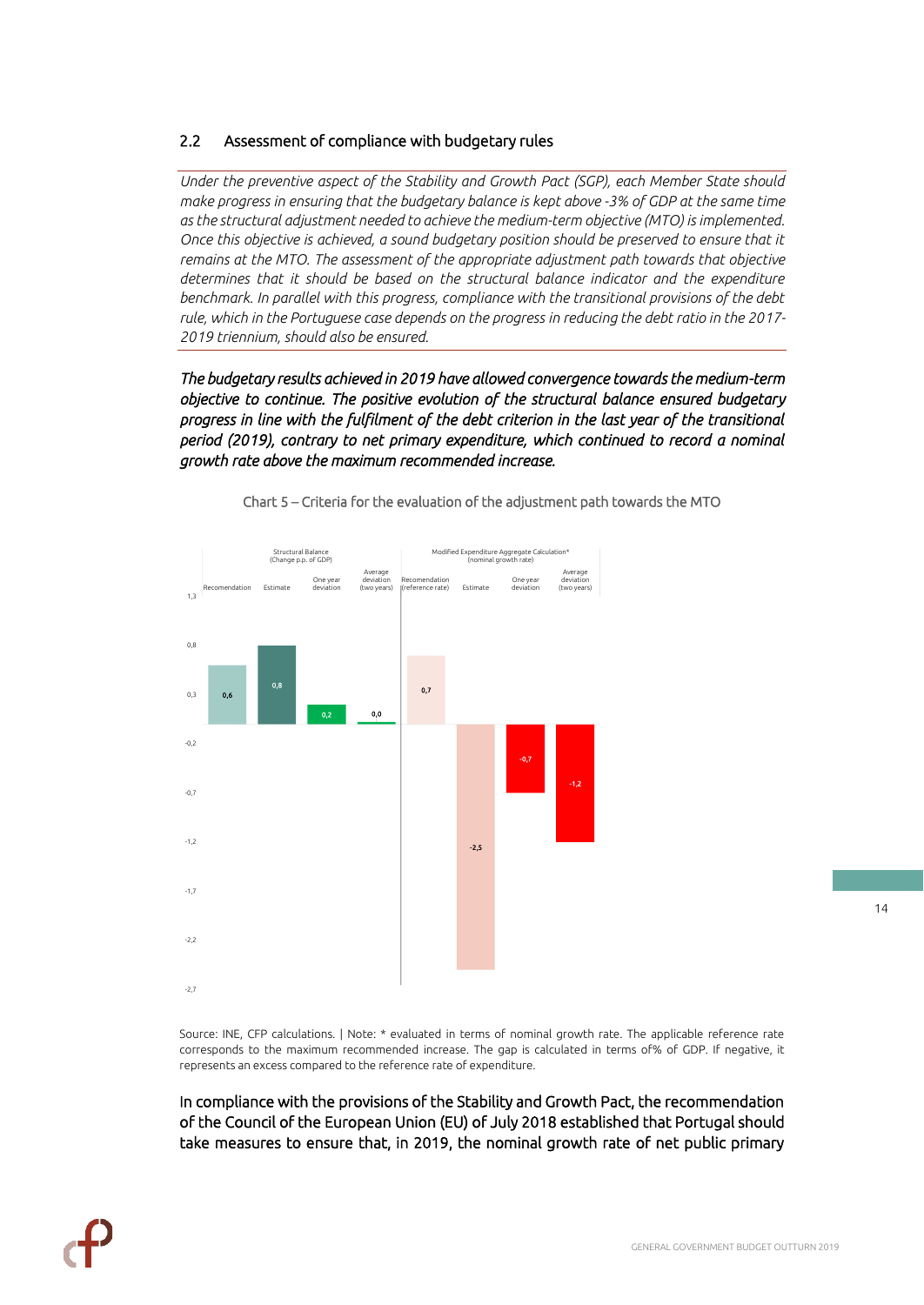expenditure does not exceed 0.7%<sup>6</sup>. This recommendation, which corresponds to an annual structural adjustment of 0.6% of GDP, aims at pursuing convergence towards the MTO in line with the requirements of the preventive aspect of the SGP. On the fiscal side, the EU Council also recommended to "strengthen expenditure control, costeffectiveness and tighter budgeting". On the debt side, it recommended to "use windfall gains to accelerate the reduction in the general government debt ratio, in parallel with improving the financial sustainability of public enterprises, notably by increasing their overall net income and reducing debt".

The estimated improvement in the structural balance for 2019 (0.8 p.p. of GDP) is in line with the pace of structural adjustment recommended by the EU Council. This ex-post assessment, which is based on the outcome for 2019, points to an estimated change in the structural balance in that year (0.8 p.p. of GDP) higher than required to ensure the 0.5 p.p. of GDP improvement set out in the budgetary framework law (LEO) and the 0.6 p.p. of GDP improvement resulting from the recommendation of the Council of the European Union for 2019.

Despite this progress, net primary expenditure continues to reflect a development that is not compatible with meeting the expenditurebenchmark. The reading of the fiscal effort based on the expenditure indicator, which excludes interest and does not capture the revenue windfall gains (elements that have benefited the reading of the fiscal effort when the structural balance is used) points to the nominal growth rate of net public primary expenditure being higher than the applicable reference rate in 2019. Based on available information, CFP calculations point to an estimated nominal growth of primary expenditure net of discretionary measures and one-off temporary measures of 2.5% (see Box 5). This exceeds the maximum recommended increase of 0.7% (the applicable reference rate for expenditure), leading to a deviation from the programmed growth of that primary expenditure of -0.7% of GDP in 2019<sup>7</sup> . This result reflects a deviation above the 0.5% ceiling, which points to a significant risk of deviation in 2019. The nature of this deviation remains, even considering the average of the deviations for the years 2018 and 2019 (-1.2% of GDP).

It is estimated that the transitional debt reduction rule was complied with in 2019. Continuing the progress already made in 2017 and 2018 in reducing the debt ratio, CFP calculations based on the value of the government debt ratio reported by statistical authorities for 2019 and the fiscal information already available indicate fiscal progress consistent with the minimum linear structural adjustment (MLSA). The positive evolution of the (estimated) structural balance for 2019 (0.8 p.p. of GDP) above that required by MLSA (-1.4 p.p.) ensures compliance with the debt criterion in the last year of the transitional period (2019).

<sup>&</sup>lt;sup>6</sup> [Final recommendation of the Council of the European Union COM \(2018\) 421 o](https://ec.europa.eu/info/sites/info/files/file_import/2018-european-semester-country-specific-recommendation-commission-recommendation-portugal-pt_0.pdf)f 23 May 2018 on the National Reform Programme 2018 Portugal and providing a Council Opinion on the Portuguese stability programme 2018.

 $^7$  According to Articles 6(3) and 10(3) of Commission Regulation 1466/97, in the case of a Member State that has not achieved the medium-term objective (OMP), a deviation from the required adjustment is considered significant if it is at least 0.5 p.p. of GDP in a given year or if it is at least 0.25 p.p. of GDP in two consecutive years.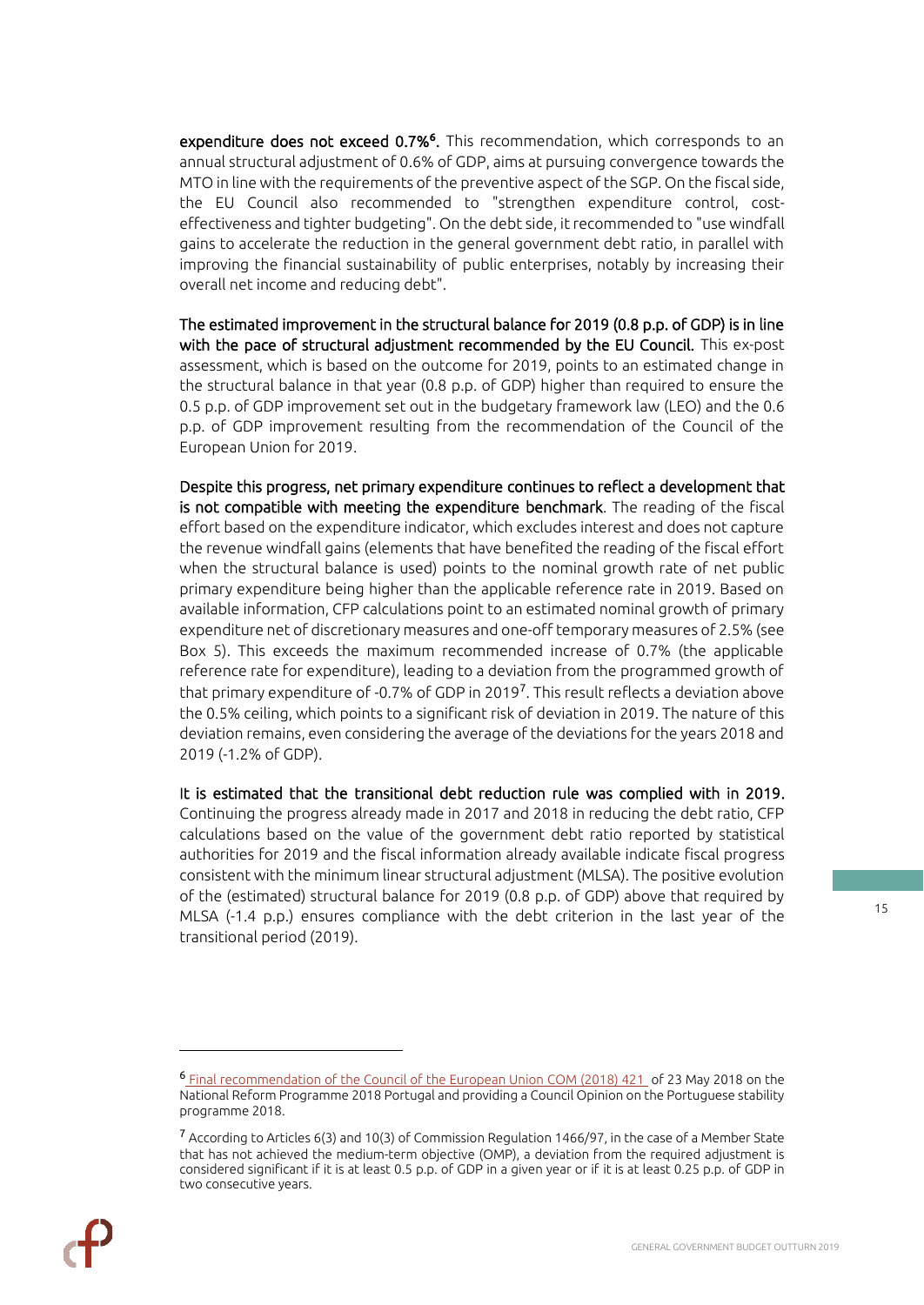## <span id="page-15-0"></span>2.3 Revenue analysis

*In 2019, the growth of general government revenue reflected the positive evolution of almost all its components, highlighting, however, the performance of indirect taxes and effective social contributions. As in previous years, the performance of these items continued to reflect the favourable evolution of underlying macroeconomic indicators. The growth of sales and dividends received by general government were determinant for the increase in non-tax and non-contributory revenue.* 



<span id="page-15-1"></span>

Tax and contributory revenue continued to ensure the main contribution to total revenue growth in 2019. General government revenue amounted to 91 008 M€, increasing by 3313 M€ from 2018 (Chart 6 and Table 3). This growth was due, in almost 90%, to the increase recorded in tax and contributory revenue, with tax revenue and revenue from social contributions accounting for around 42% and 45% of total public revenue growth, respectively. In relative terms, there was an annual change of 3.8% in public revenue (Table 3), practically in line with the growth of nominal GDP (3.9%), sufficient to keep the weight of general government revenue as a percentage of output unchanged from that recorded in 2018 (42.9% of GDP).

The growth in tax revenue in 2019 was mainly due to the favourable performance of indirect tax revenue. GG tax revenue grew by 1377 M€ (2.7%) reflecting the good performance of indirect tax revenue (1193 M€), which, in relative terms, registered an annual variation of 3.9%, above that observed for nominal private consumption (3.3%). This was largely due to the favourable performance of VAT (5.4%), since the remaining taxes in this category had a more modest evolution, due to the decreases in annual IT and ISV revenues (Table 2). With regard to direct taxes as a whole, it can be seen that in 2019 their contribution to the growth of tax revenue was relatively moderate, with the annual variation of 184 M€ (0.9%) reflecting the increases in net revenue from personal income tax and other direct taxes, in contrast to the revenue from corporate income tax, which fell by 2.1% compared to the amount collected in 2018.

Source: INE. CFP calculations.| YoY means year-on-year growth.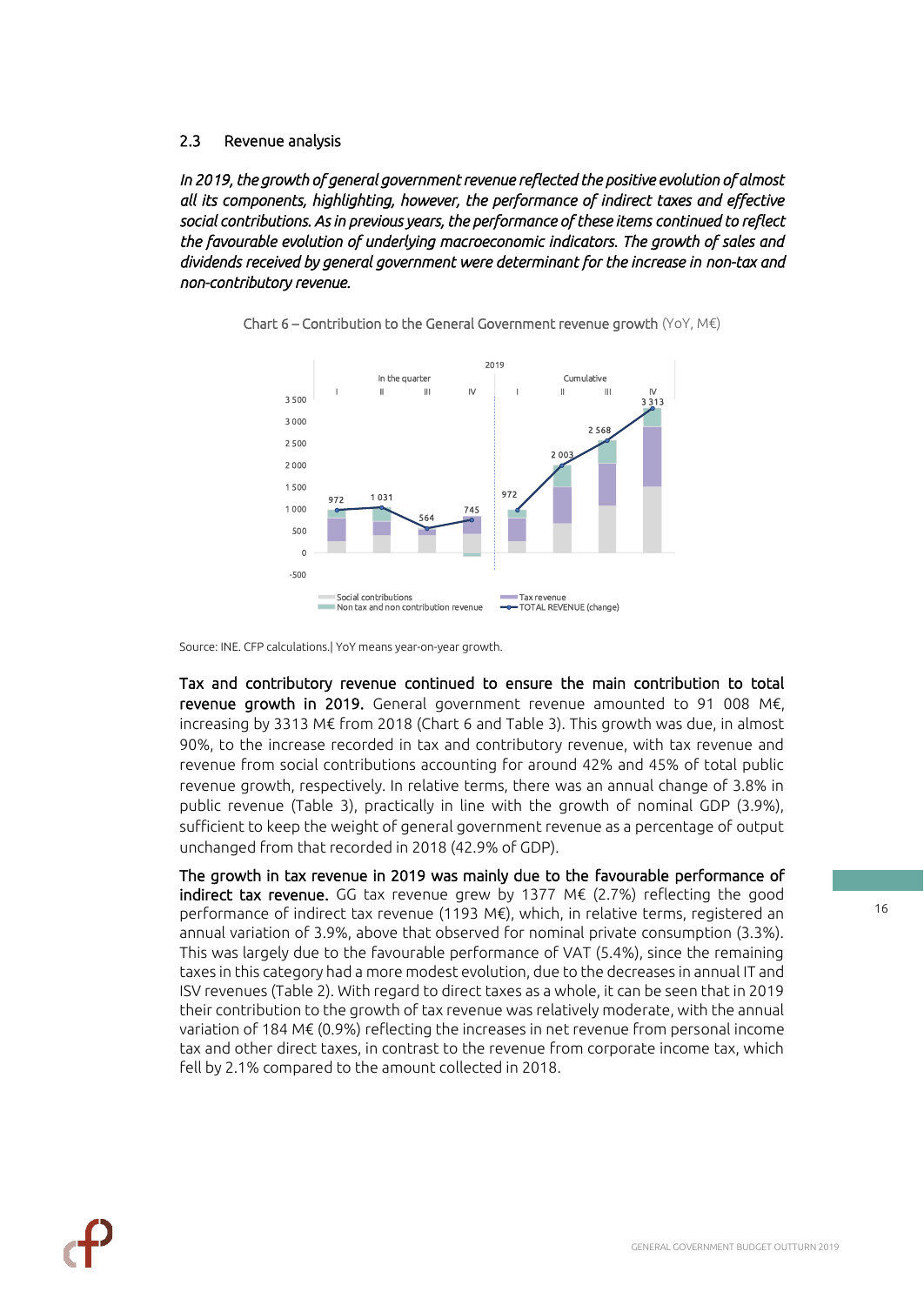<span id="page-16-0"></span>

|                                 |        | <b>BUDGET OUTTURN</b> |              |                          |                |          | Change  |                |        |        |                |
|---------------------------------|--------|-----------------------|--------------|--------------------------|----------------|----------|---------|----------------|--------|--------|----------------|
|                                 |        | jan-dec               |              | oct-dec/19<br>jan-sep/19 |                |          |         | Annual         |        |        |                |
|                                 | 2018   | 2019                  | M€           | %                        | Ctrc<br>(p.p.) | M€       | %       | Ctrc<br>(p.p.) | M€     | %      | Ctrc<br>(p.p.) |
| <b>TAX REVENUE</b>              | 51 637 | 53 013                | 971          | 2,6                      | 2,6            | 406      | 2,9     | 2,9            | 1377   | 2,7    | 2,7            |
| <b>Indirect Taxes</b>           | 30956  | 32 148                | 871          | 3,8                      | 2,3            | 321      | 4,0     | 2,3            | 1193   | 3,9    | 2,3            |
| VAT                             | 17865  | 18828                 | 607          | 4,6                      | 1.6            | 356      | 7,5     | 2,6            | 962    | 5,4    | 1,9            |
| <b>Excise duties</b>            | 5428   | 5422                  | 65           | 1,6                      | 0.2            | $-71$    | $-5,2$  | $-0.5$         | $-6$   | $-0,1$ | 0,0            |
| Petroleum Tax                   | 3551   | 3636                  | 87           | 3,3                      | 0.2            | $-1$     | $-0,1$  | 0.0            | 86     | 2,4    | 0,2            |
| Tobacco Tax                     | 1578   | 1483                  | $-27$        | $-2,2$                   | $-0.1$         | $-68$    | $-17,8$ | $-0,5$         | $-95$  | $-6,0$ | $-0,2$         |
| <b>IABA</b>                     | 300    | 299                   | $\mathbf{1}$ | 0,7                      | 0.0            | $-2$     | $-2,6$  | 0.0            | $-1$   | $-0,2$ | 0,0            |
| Municipal Property Tax          | 1667   | 1682                  | 16           | 1,3                      | 0.0            | $\Omega$ | 0,0     | 0.0            | 16     | 0,9    | 0,0            |
| Vehicle tax                     | 785    | 743                   | $-28$        | $-4,6$                   | $-0,1$         | $-14$    | $-7,9$  | $-0,1$         | $-42$  | $-5,3$ | $-0,1$         |
| Tax on real estate transactions | 976    | 1005                  | 30           | 4,2                      | 0.1            | $-1$     | $-0,3$  | 0.0            | 29     | 3,0    | 0,1            |
| Other taxes                     | 4235   | 4469                  | 182          | 5,9                      | 0.5            | 51       | 4,5     | 0.4            | 233    | 5,5    | 0,5            |
| <b>Direct Taxes</b>             | 20 681 | 20865                 | 100          | 0,7                      | 0,3            | 85       | 1,5     | 0,6            | 184    | 0,9    | 0,4            |
| PIT                             | 13312  | 13 5 7 9              | 126          | 1,3                      | 0,3            | 142      | 3,6     | 1.0            | 267    | 2,0    | 0,5            |
| CIT                             | 6802   | 6662                  | $-74$        | $-1,4$                   | $-0.2$         | $-66$    | $-4,0$  | $-0,5$         | $-140$ | $-2,1$ | $-0,3$         |
| Other taxes                     | 567    | 624                   | 48           | 11,3                     | 0.1            | 9        | 6,3     | 0,1            | 57     | 10.0   | 0,1            |

#### Table 2 – General government Tax Revenue in national accounts (in M€)

Source: INE, MF and AT. CFP Calculations. | Notes: The breakdown of indirect taxes and direct taxes is the sole responsibility of the CFP, corresponding to the calculation in national accounts made by the CFP based on AT cash basis data.

#### <span id="page-16-1"></span>Box 1 - Quarterly evolution of accumulated personal income tax, corporate income tax and VAT revenue

This box analyses the contributions of gross revenue and reimbursements to the evolution of the three highest taxes in the Portuguese tax system over the course of 2019.

IRS: The net revenue from this tax grew by 267 M€ (2%) compared to 2018, sustained in full by the positive performance of the gross tax revenue (650 M $\epsilon$  or 4.1%). The performance of this component was explained, in more than 85%, by the growth registered in withholding taxes (563 M€; 4%). In fact, this item benefited from the positive contributions of withholding taxes from labour income (403 M€; 4%), pensions (111 M€; 4%), capital<sup>1</sup> (34 M€; 3.8%) and property income (23 M€ or 8%). In quarterly terms, it was found that the year-on-year increases in reimbursements paid in the second and third quarters led to a net decrease in income from personal income tax in those periods, despite the fact that gross tax revenue recorded positive year-on-year changes in all quarters of the year.

Corporate income tax (IRC): The annual change in net revenue from this tax, in the year 2019, stood at -140 M€ (-2.1%) reflecting both the increase in reimbursements (110 M€; 8.6%) and the decrease in its gross revenue (-30 M€; -0.4%). Contributing to the decrease in the gross revenue of IRC was the decrease in revenue arising from the special payment on account (-173 M€; - 87.6%), as a result of the legislative change introduced by the State Budget for 2009 which established the end of the obligation to deliver this component of the tax, as well as the decrease registered in the collection notes (-79 M€; -28.3%). To mitigate this reduction, the positive annual variations in other components of gross revenue are noteworthy, namely the revenue from payments on account (249 M€; 6.2%) and enforced collection (49 M€; 38.7%). With the exception of the first quarter, there were year-on-year falls in net corporate income tax revenue in the remaining quarters of 2019, this performance being explained both by the fall in gross tax revenue itself in the second and fourth quarters and by the growth in refunds paid to economic agents in the third quarter of the year.

VAT: In 2019, the gross revenue from this tax grew 4.8%, above the year-on-year growth rate of nominal private consumption (3.3%), with reimbursements registering an annual variation of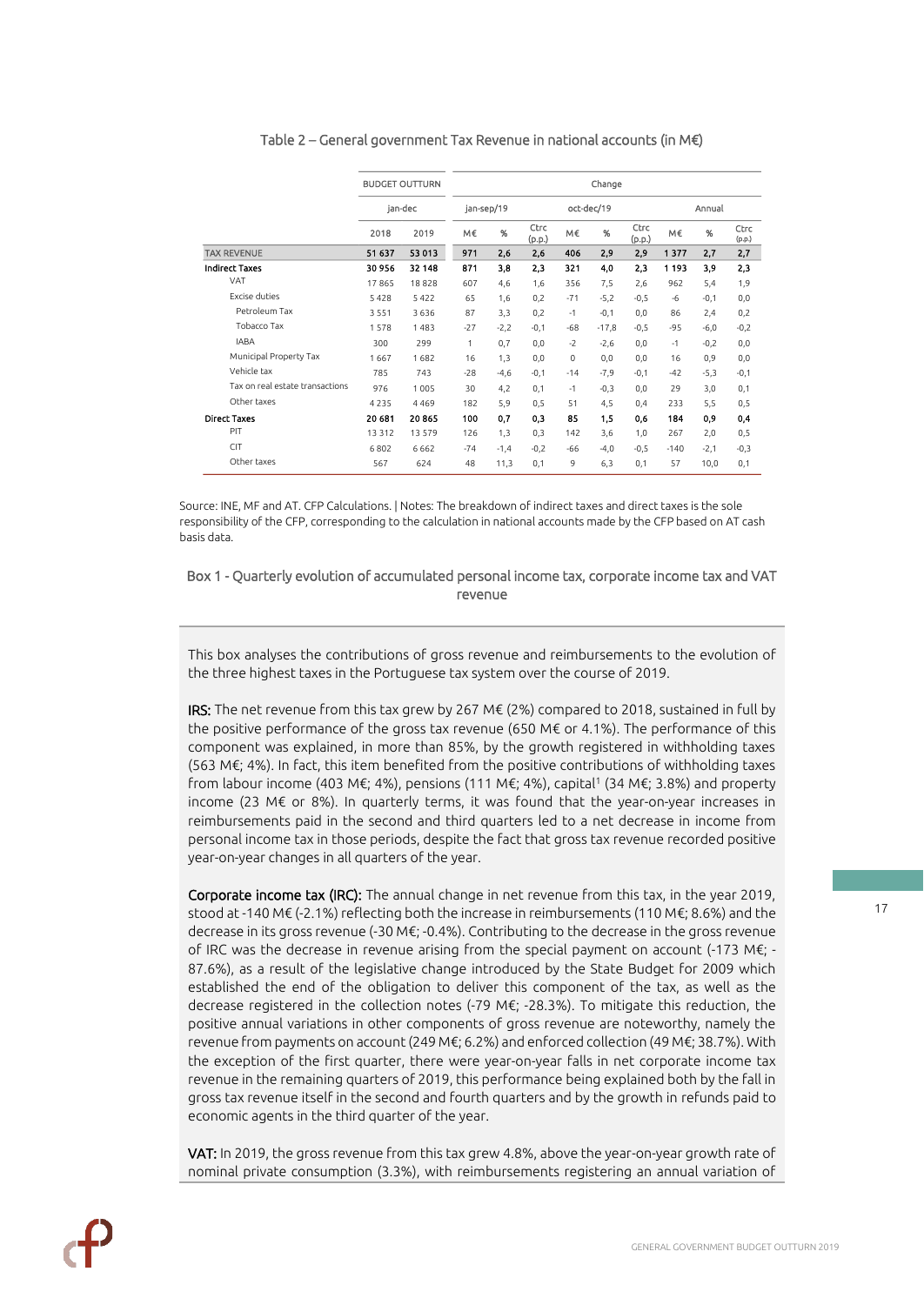3%. Consequently, the net VAT revenue grew 5.4% compared to the total revenue collected in 2018, which corresponds to an increase of 962 M€ in absolute terms. The net VAT revenue was responsible for four-fifths of the annual growth in revenue from indirect taxes and more than two-thirds (about 70%) for the increase in tax revenue in 2019. In terms of intra-annual developments, the good performance of gross tax revenue over the four quarters of the year should be highlighted, allowing that even with the growth in the amounts reimbursed in the first three quarters, net VAT revenue recorded positive year-on-year changes over all the quarters of 2019.



<span id="page-17-0"></span>

Source: INE . CFP calculations. Note: Figures in national accounts were estimated by CFP based on data from AT. Reimbursements are represented as the contribution for the variation of the tax net revenue. Therefore, a positive/negative reimbursements' contribution corresponds to a negative/positive annual change of reimbursements, favouring/penalizing the variation of the net revenue collected.

<sup>1</sup> The positive evolution of withholding taxes from capital income was due to the tax generated from the income from securities of issuing and registered entities and to "other capital income" (58 M€), since the tax revenue generated by interest on deposits continues to decrease (-24 M€) due to the current context of low interest rates.

Social contributions increased their growth in 2019, constituting the component with the largest contribution to the evolution of public revenue. The increase in revenue from social contributions (1507 M; 6.3%) was responsible for around 45% of the increase in public revenue in 2019. Within this component, the good performance of effective social contributions should be highlighted, which, with an absolute annual variation of 1471 M€, accounted for almost all (98%) of the increase in social contributions as a whole. In relative terms, the annual growth of effective social contributions stood at 7.7%, continuing to exceed the good dynamic presented by remunerations (4.5%) throughout 2019.

The tax burden reached a new peak reflecting the higher growth of effective social contributions. In 2019, the increase in the tax burden to 34.7% of GDP (+0.1 p.p. versus 2018) was exclusively due to the increase in the share of effective social contributions (9.7% of GDP in 2019 vs. 9.4% of GDP in 2018), since the share of nominal output collected in the form of taxes decreased in 2019 (Chart 8). It should be noted that, in this category, both direct and indirect taxes saw their share on output decline, with the share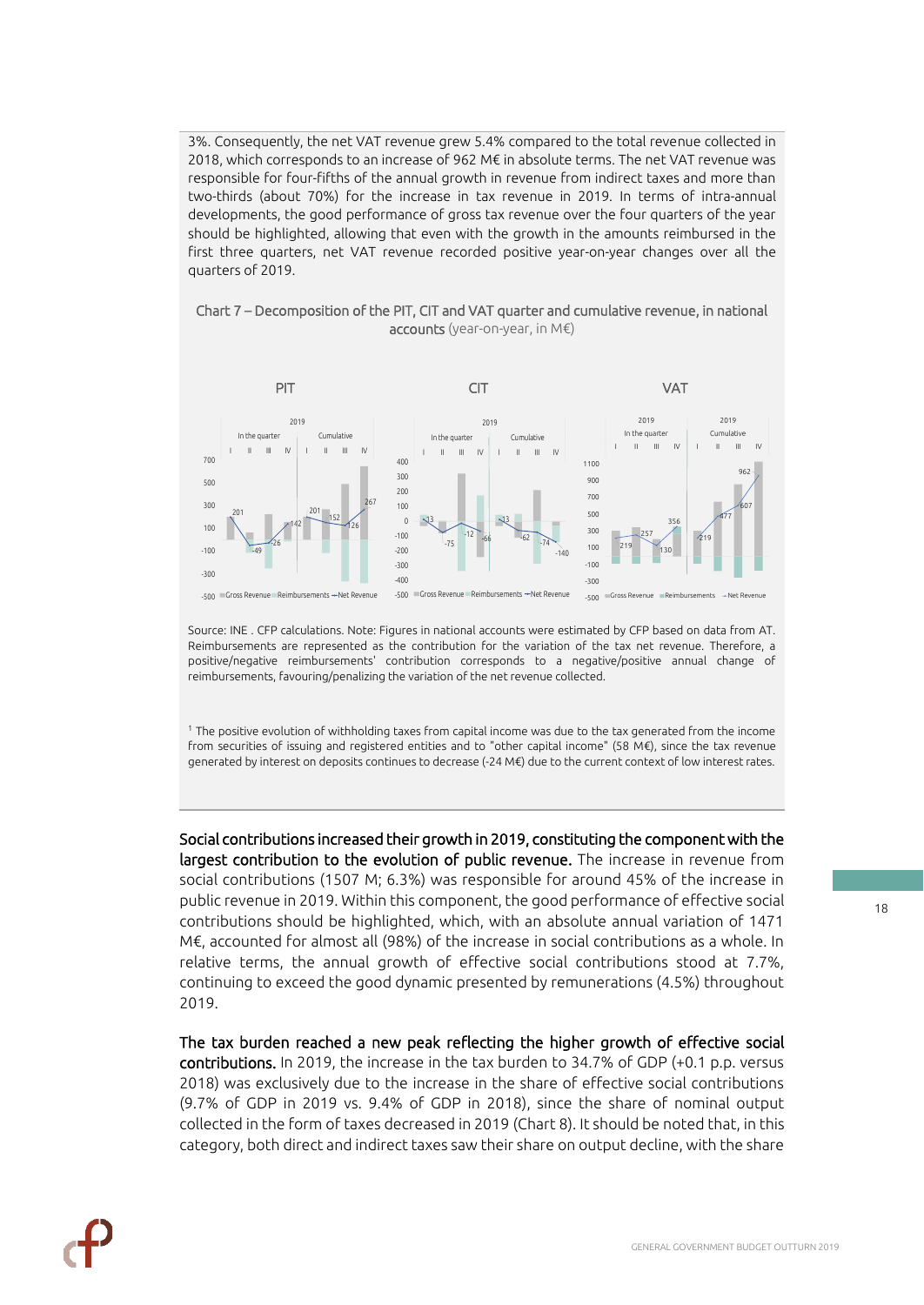<span id="page-18-0"></span>of direct taxation standing at 9.8% of GDP (10.1% of GDP in 2018) and the share of indirect taxes standing at 15.1% of GDP (15.2% of GDP in 2018).



Chart 8 – Tax burden for the period 2014-2019 (in p.p. of GDP)

Source: INE. CFP calculations. Notes: The weight of capital taxes is residual throughout the period, thus is not visible in the graph. The amount of the tax burden calculated corresponds to tax revenues and actual social contributions collected by the general government sector (S13).The total tax burden in % of GDP may not correspond to the sum of its components because the figures are approximate values.

In 2019, non-tax and non-contributory revenue grew again, this time based only on the contribution of some of its components. Contrary to 2018, the increase in non-tax and non-contributory revenue (3.5%) was due, in 2019, mainly to sales and dividends received by general government. The 260 M€ increase in GG sales of goods and services (3.6%), together with the 368 M€ (52.3%) increase in dividends received, which mainly reflects the increase in dividends distributed by CGD and BdP, were enough to offset the 80 M€ drop in capital revenue (-9.6%). This reduction, which is due exclusively to capital revenue from other sectors of the economy (-127 M€; -43%), reflects the lower amount of recovery in 2019 of the guarantee provided by the State to BPP (54.8 M€ in 2019 vs. 166.3 M€ in 2018).

19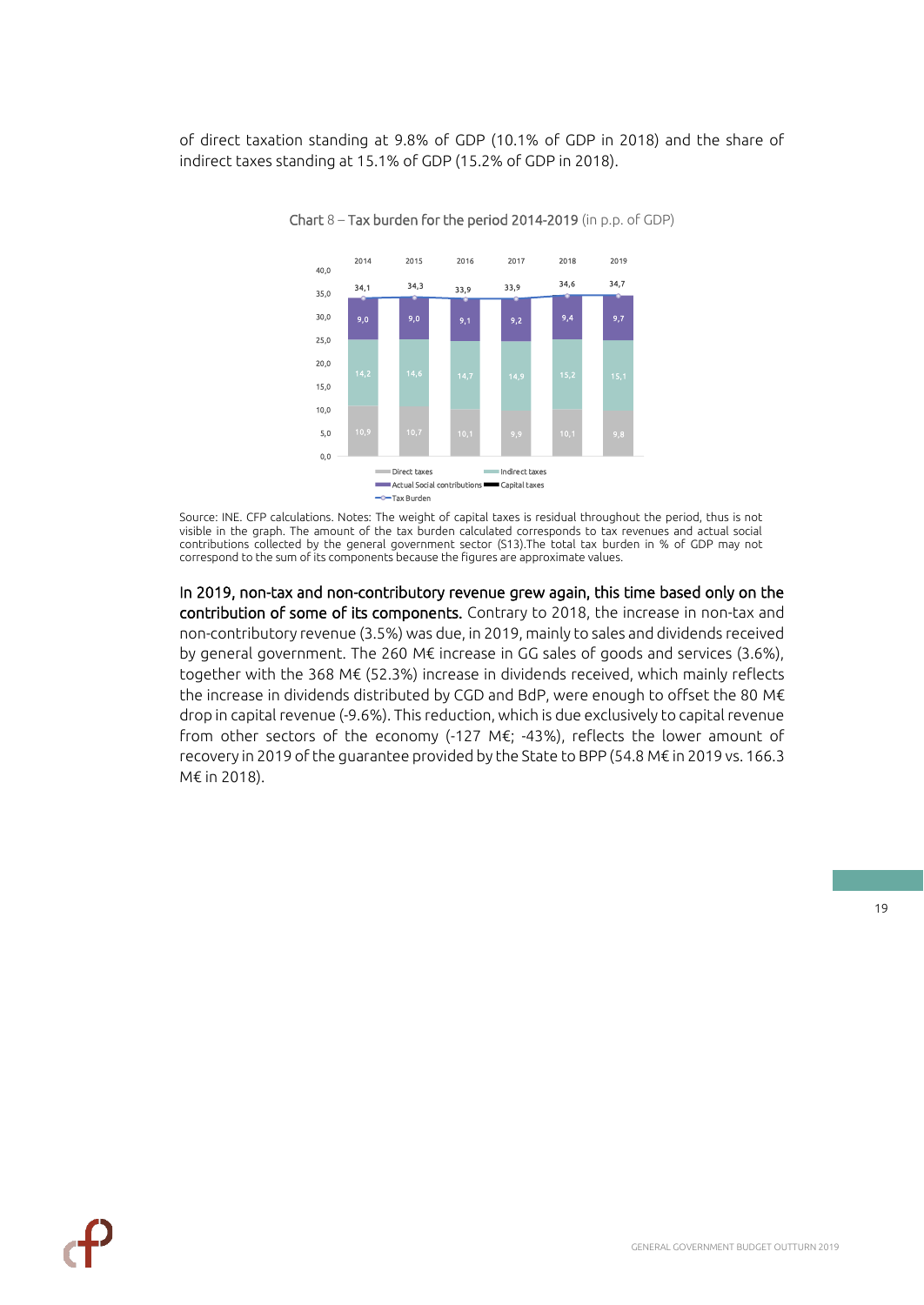<span id="page-19-1"></span>

|                                       | M€              |          | %of GDP |      |                |        | Annual change |          |
|---------------------------------------|-----------------|----------|---------|------|----------------|--------|---------------|----------|
|                                       | 2018            | 2019     | 2018    | 2019 | %              | Ctrc   | M€            | p.p. GDP |
| <b>Total Revenue</b>                  | 87 695          | 91 008   | 42.9    | 42.9 | 3.8            | 3,8    | 3313          | $-0.1$   |
| Current revenue                       | 86867           | 90 25 9  | 42,5    | 42,5 | 3,9            | 3,9    | 3 3 9 3       | 0,0      |
| Tax revenue                           | 51 637          | 53 013   | 25,3    | 25,0 | 2,7            | 1,6    | 1 3 7 7       | $-0,3$   |
| Indirect taxes                        | 30 956          | 32 148   | 15,2    | 15,1 | 3,9            | 1,4    | 1 1 9 3       | 0,0      |
| Direct taxes                          | 20 681          | 20865    | 10,1    | 9.8  | 0.9            | 0,2    | 184           | $-0,3$   |
| Social contributions                  | 23 8 35         | 25 3 4 2 | 11,7    | 11,9 | 6,3            | 1,7    | 1507          | 0,3      |
| of which: actual soc. contr. received | 19 128          | 20 5 98  | 9,4     | 9,7  | 7,7            | 1,7    | 1471          | 0,3      |
| Sales & other current revenues        | 11 3 9 5        | 11903    | 5,6     | 5,6  | 4,5            | 0,6    | 509           | 0,0      |
| Sales                                 | 7 1 2 9         | 7389     | 3,5     | 3,5  | 3,6            | 0,3    | 260           | 0,0      |
| Other current revenues                | 4 2 6 5         | 4514     | 2.1     | 2,1  | 5.8            | 0.3    | 249           | 0,0      |
| Capital transfers received            | 829             | 749      | 0.4     | 0.4  | $-9,6$         | $-0,1$ | -80           | $-0,1$   |
| Total expenditure                     | 88 599          | 90 604   | 43.4    | 42.7 | 2.3            | 2,3    | 2005          | $-0.7$   |
| Primary expenditure                   | 81701           | 84 2 2 5 | 40.0    | 39.7 | 3.1            | 2,8    | 2 5 2 4       | $-0,3$   |
| Current primary expenditure           | 75 3 9 9        | 78 112   | 36,9    | 36,8 | 3,6            | 3,1    | 2 7 1 3       | $-0,1$   |
| Intermediate consumption              | 11 0 67         | 10 9 9 1 | 5,4     | 5,2  | $-0.7$         | $-0,1$ | $-76$         | $-0,2$   |
| Compensation of employees             | 21835           | 22799    | 10,7    | 10.7 | 4.4            | 1,1    | 964           | 0.1      |
| Social transfers                      | 37 099          | 38 684   | 18,2    | 18,2 | 4,3            | 1,8    | 1585          | 0,1      |
| other than in kind                    | 33 4 72         | 34731    | 16,4    | 16,4 | 3.8            | 1,4    | 1258          | 0,0      |
| in kind                               | 3626            | 3953     | 1,8     | 1,9  | 9.0            | 0,4    | 327           | 0,1      |
| Subsidies                             | 750             | 887      | 0,4     | 0,4  | 18.2           | 0.2    | 137           | 0.1      |
| Other current expenditure             | 4648            | 4750     | 2,3     | 2,2  | 2.2            | 0.1    | 102           | 0,0      |
| Capital expenditure                   | 6302            | 6113     | 3,1     | 2,9  | $-3,0$         | $-0.2$ | $-189$        | $-0.2$   |
| GECE                                  | 3795            | 3980     | 1,9     | 1,9  | 4,9            | 0,2    | 185           | 0,0      |
| Other capital expenditure             | 2 5 0 7         | 2 1 3 3  | 1,2     | 1,0  | $-14,9$        | $-0.4$ | $-374$        | $-0,2$   |
| Interest paid                         | 6898            | 6379     | 3,4     | 3,0  | $-7,5$         | $-0,6$ | $-519$        | $-0.4$   |
| General government balance            | $-904$          | 404      | $-0.4$  | 0,2  | $\ddot{\cdot}$ | ÷      | 1 3 0 8       | 0.6      |
| Primary balance                       | 5994            | 6783     | 2,9     | 3,2  | ċ              | ÷      | 789           | 0,3      |
| Tax Burden                            | 70764           | 73612    | 34,6    | 34,7 | 4,0            | 3,2    | 2848          | 0,0      |
| Current expenditure                   | 82 297          | 84 491   | 40,3    | 39,8 | 2,7            | 2.5    | 2 1 9 4       | $-0,5$   |
| Nominal GDP                           | 204 305 212 303 |          |         |      | 3,9            |        | 7998          |          |

#### Table 3 – General government account (in accrual basis)

Source: INE and MF. CFP calculations. Note: These figures are not adjusted for the impact of the temporary and one– off measures.

# <span id="page-19-0"></span>2.4 Analysis of expenditure

*In 2019 public expenditure increased in nominal terms, pressured by social benefits and personnel expenditure. Interest and intermediate consumption were the only current expenditure items that recorded a nominal reduction from 2018. The evolution of capital expenditure was influenced by a more unfavourable effect of temporary measures than in 2018.* 

20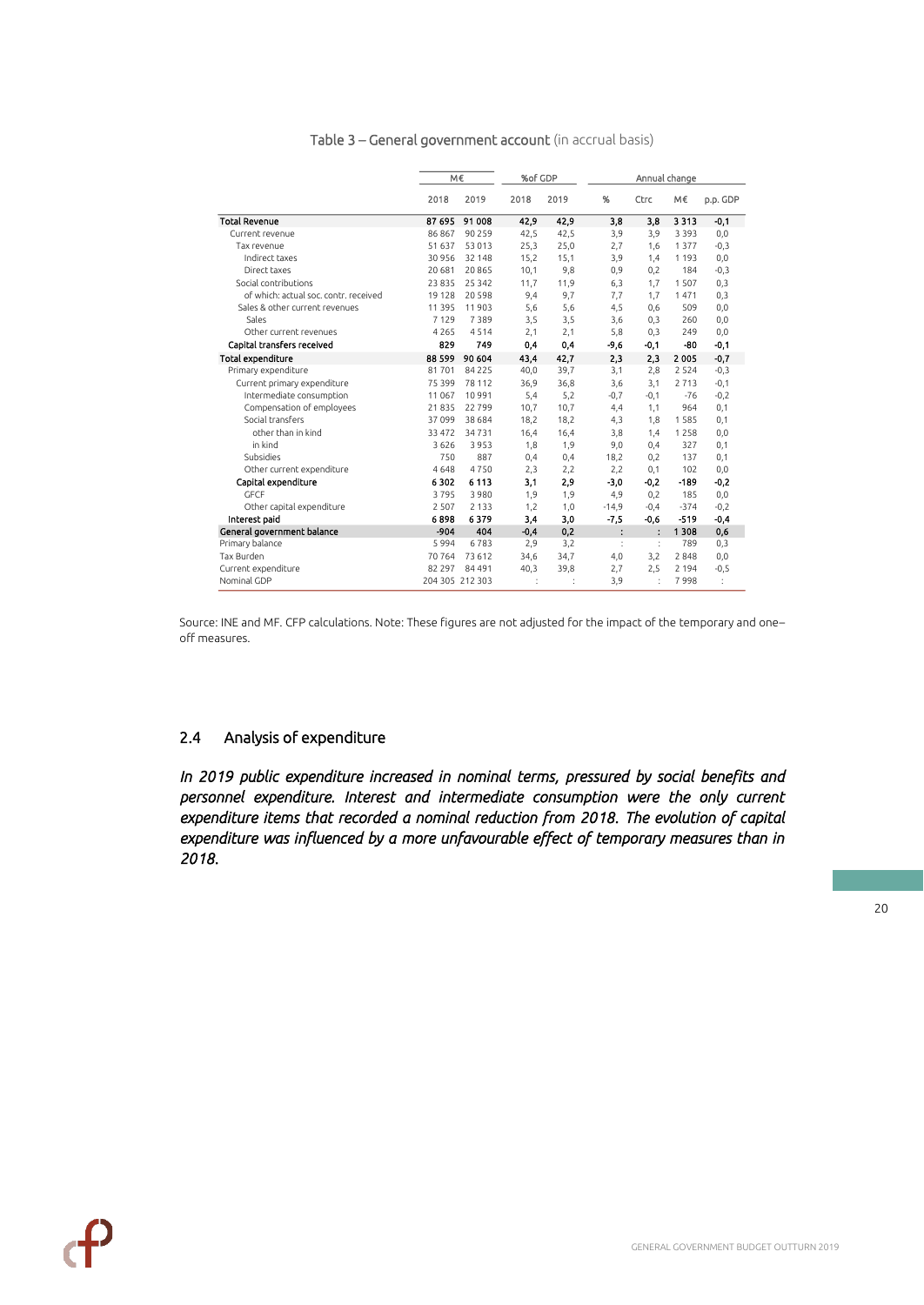

<span id="page-20-0"></span>

Source: INE. CFP calculations. | Note: figures are not adjusted from one-off measures.

Public expenditure increased by 2.3% in 2019 after falling by 0.3% the previous year. Public expenditure growth decelerated in the last quarter of 2019 (Chart 9), with a yearon-year increase of only 0.8% in that period. In cumulative terms, general government expenditure amounted to 90,604 M€ in 2019, up 2005 M€ on the previous year. This change was due to an increase in current primary expenditure of 2713 M€, together with a reduction in interest expenditure (-519 M€) and capital expenditure (-189 M€). The share of public expenditure in the value of wealth generated in the country rose from 43.4% of GDP to 42.7% of GDP. This decrease of 0.7 p.p. is influenced by the fact that the nominal growth of expenditure (2.3%) was considerably lower than that of GDP (3.9%).

Social benefits account for more than half of the increase in current primary expenditure in 2019. This expenditure reached 38 684 M€ in 2019, 1585 M€ more than the previous year. This was the fifth consecutive year of growth in social benefit expenditure (right panel of Chart 10), which accelerated from 3.0% in 2018 to 4.3% in 2019. The increase was mainly due to social benefits other than in kind (+1258 M€), following the increase in pension expenditure (left panel of Chart 10). The growth of pension expenditure in the social security system (of 994 M€ or 5.8%) is noteworthy, mainly due to the ordinary updating of pensions, the increase in the number of pensioners and the greater budgetary impact of the extraordinary update of pensions and the social inclusion benefit.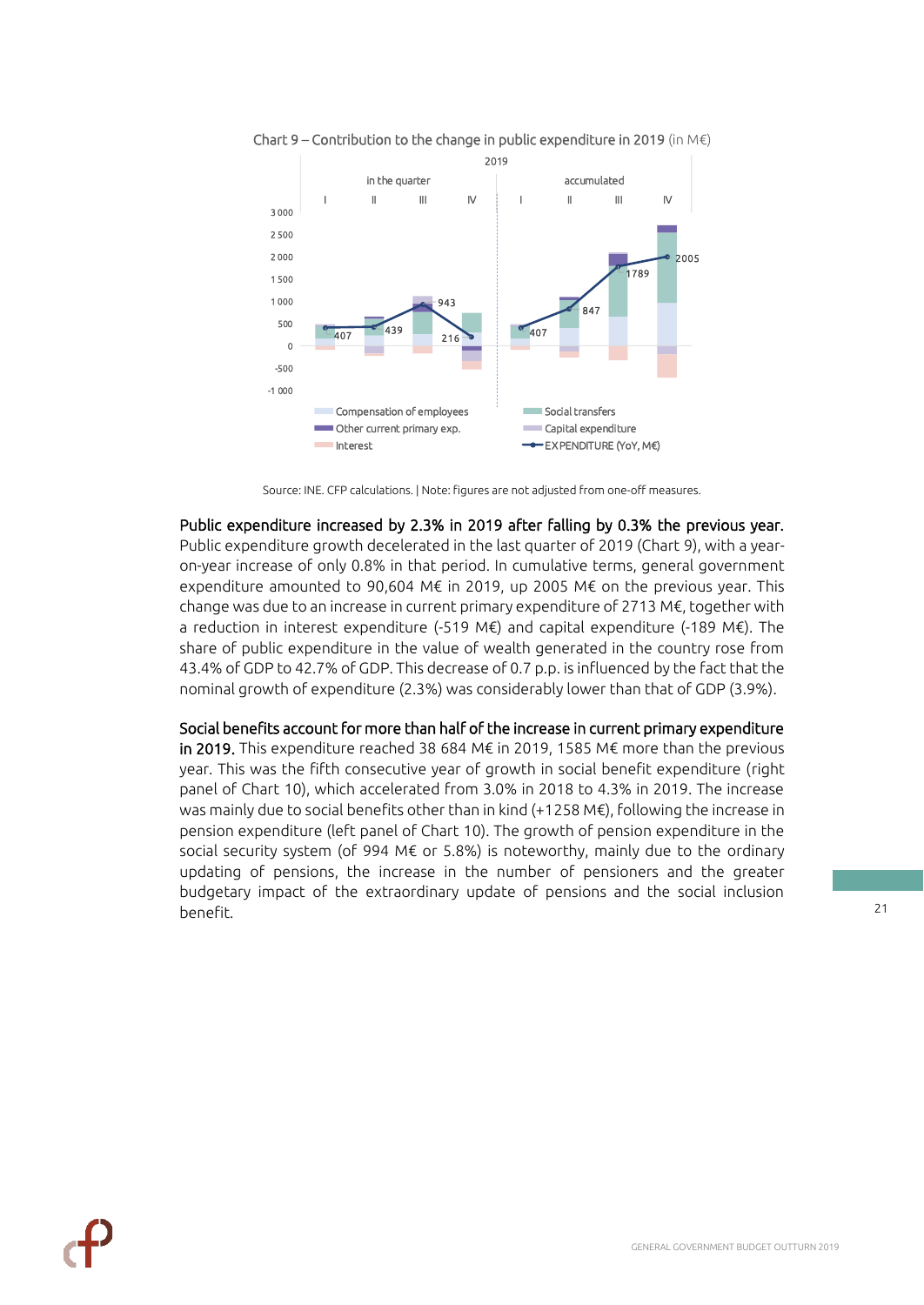<span id="page-21-0"></span>

#### Chart 10 – Evolution of social transfers expenditure

Source: INE. CFP calculations.

Personnel expenditure growth more than doubled from 2.1% in 2018 to 4.4% in 2019. Personnel costs for all general government amounted to 22,799 M€ in 2019, 964 M€ more than the previous year. This is well above the annual average of 507 M€ recorded in the period 2016-2019 (left panel of Chart 11). In that four-year period, personnel expenditure increased by 2484 M€, reaching an amount higher than in 2011 (22 582 M€). Around 85% of last year's increase occurred in wages and salaries expenditure – which 5.1% growth was higher than nominal GDP (3.9%) – reflecting the impact of the gradual unfreezing of careers in public administration, career revision and other rights<sup>8</sup>. In addition, the average number of general government employees increased 2.4% in 2019, according to provisional data published by DGAEP. As a percentage of GDP, compensation of employees stabilized at 10.7% of GDP, thus interrupting the downward trajectory started in 2014 (right panel of the graph below).

<span id="page-21-1"></span>

#### Chart 11 – Evolution of compensation of employees

Source: INE. CFP calculations.

Interest and intermediate consumption were the only current expenditure items that recorded a nominal reduction from 2018. On the one hand, interest charges totalled 6379 M€ in 2019, down 519 M€ (or 7.5%) on the previous year. This was the fifth consecutive year in which this item contributed to the containment of public expenditure, with a reduction of around 2 thousand million euros compared to 2014. Interest expenditure as a percentage of GDP continued the downward trend seen in

<sup>8</sup> No information is available on this impact, but the latest MF estimate for 2019 was an impact of 540 M€ from progression and promotions and 125 M€ from career review and other rights. It is recalled that in 2019 the unfreezing phase was 75% on 1 May and 100% on 1 December.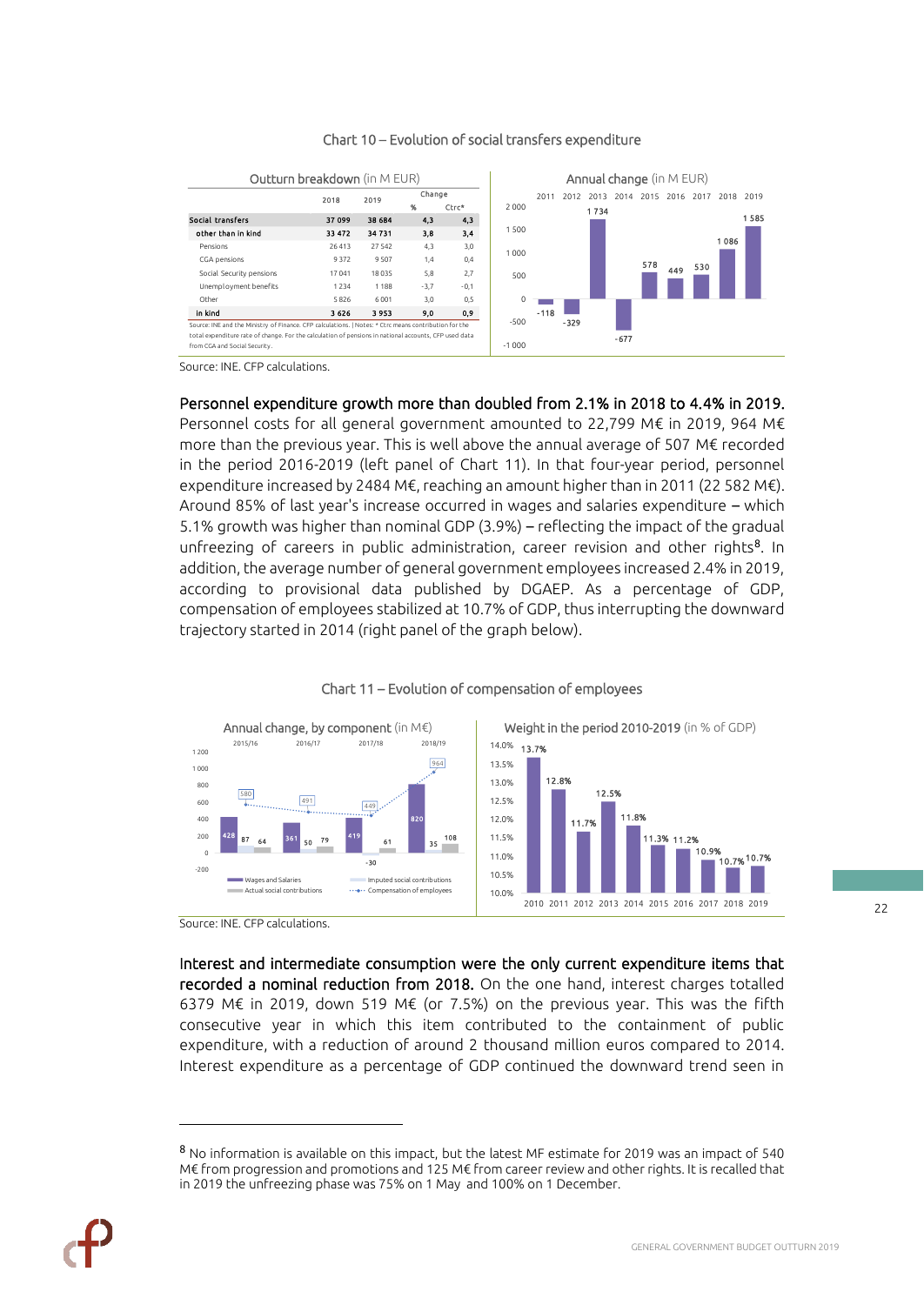recent years and stood at 3.0% in 2019, 1.9 p.p. less than in 2014 (of which -0.4 p.p. last year). On the other hand, intermediate consumption reached 10,991 M€ in 2019, having fallen by 76 M€ (or 0.7%) - Table 3. The last time this item had recorded a nominal reduction was in 2013. The containment of this expenditure occurred in local government and in the State sub-sector (which may in part be related to possible savings obtained within the scope of the public expenditure review exercise and to the management of captivates by the MF, an instrument that is analysed in detail in Box 2).<sup>9</sup>

Capital expenditure decreased despite the increase in Gross Fixed Capital Formation (FBCF) in 2019. Capital expenditure decreased by 189 M€ following a reduction of "other capital expenditure" by 374 M€ and an increase of FBCF by 185 M€. The effect of temporary measures under "other capital expenditure" was more unfavourable in 2019,<sup>10</sup> following the payment of 1149 M€ by the Resolution Fund to Novo Banco, in the context of the contingent capitalisation mechanism (357 M€ more than in 2018) and the judicial decision by the State to compensate the concessionaire Autoestradas do Douro Litoral (which implied the registration of 219 M€ as a capital transfer in the 4th quarter of 2019).<sup>1112</sup>However, this unfavourable effect of the one-off measures was more than compensated by the favourable impact of the receipt of 273.9 M€ in 2019, following the sale of land from the former Feira Popular, carried out by the municipality of Lisbon (which, in national accounts, is deducted from "other capital expenditure") and by a base effect resulting from operations in 2018. In the<sup>13</sup> opposite direction, FBCF grew for the third consecutive year (although progressively less expressive, as shown in the right panel of Chart 12), reaching 3980 M€ in 2019. The increase of 185 M€ observed last year occurred mainly in the sub-sector of regional and local government (left panel of Chart 12), mostly in households. The FBCF ratio stabilised at 1.9% of GDP in 2019.

<span id="page-22-0"></span><sup>&</sup>lt;sup>9</sup> It should be noted that expenditure on road PPPs fell by 28 M€ to 1337 M€ in 2019, and that intermediate consumption in the Health sector increased by 121 M€.

<sup>10</sup> Excluding the effect of one-off measures, "other capital expenditure" declined by 656 M€ in 2019 and public expenditure growth decelerated from 3.4% in 2018 to 2.0% in 2019.

<sup>&</sup>lt;sup>11</sup> Amount established in court to compensate the referred concessionaire for the decrease in toll revenues between December 2011 and November 2019. According to INE, in national accounts the impact on public expenditure of future payments to be made by the State in each of the remaining years of the concession will be cancelled.

<sup>12</sup> In 2018, in addition to the impact of 792 M€ under the contingent capitalisation mechanism, the CFP considered the following temporary measures: 130 M€ relating to forest fire prevention costs; 99.5 M€ arising from the conversion of deferred taxes and an expense of 65 M€ incurred by the Municipality of Lisbon following a legal process.

<sup>&</sup>lt;sup>13</sup> Base effect, relative to 2018, arising from the loan granted by DGTF to the Credit Recovery Fund "FRC-INQ - Papel Comercial ESI e Rio Forte", following the execution of guarantees related to the group of investors commonly known as "BES injured parties" (280.6 M€); the granting of a guarantee and an increase in the capital of the company SATA Air Açores for a total amount of 76 M€) and the assumption of debts of municipalities (23.8 M€).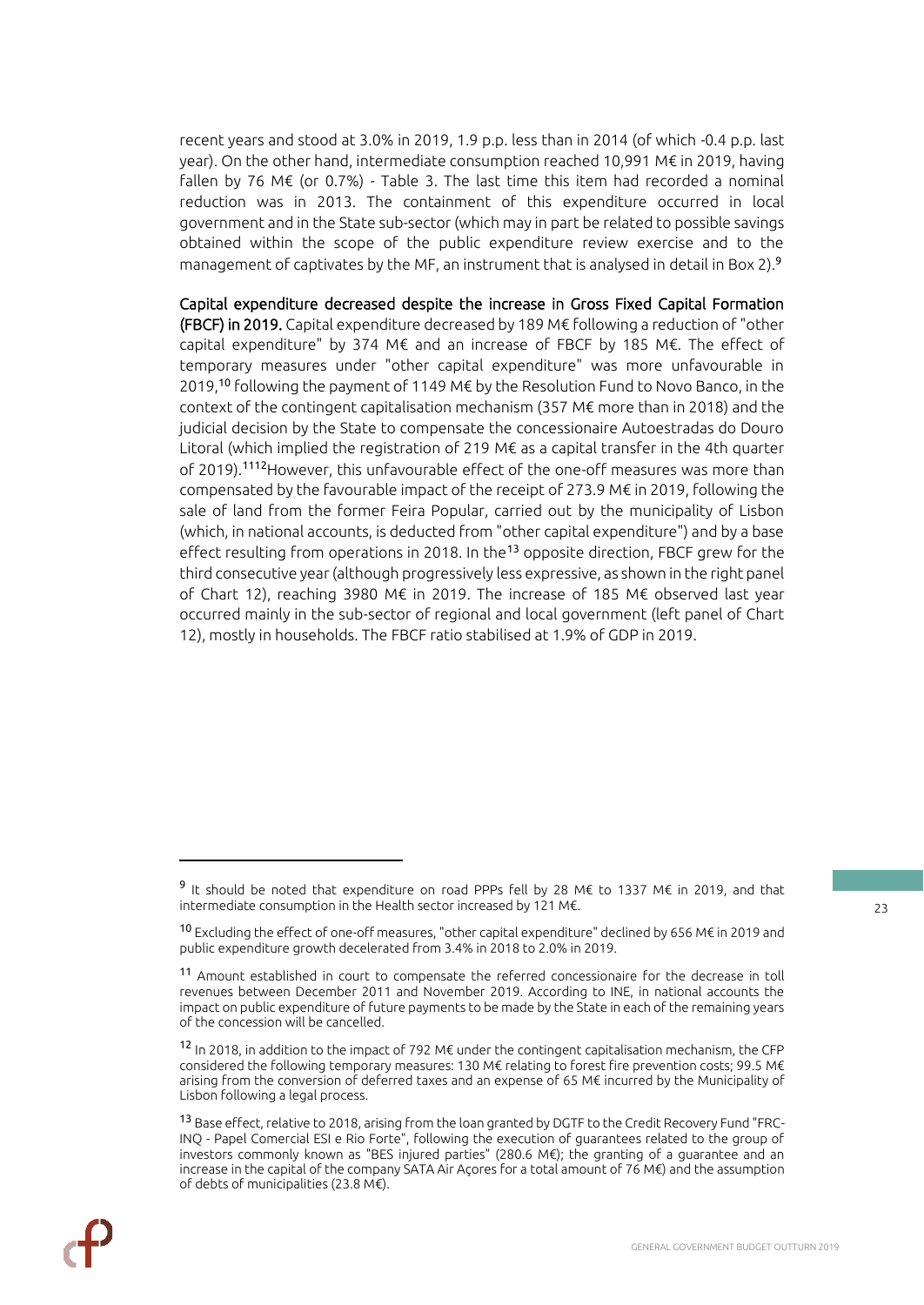#### Chart 12 - Evolution of GFCF (in M EUR)



<span id="page-23-1"></span>Source: INE, MF. CFP calculations. | Note: figures are not adjusted from one off measures shown in Table 16; CG - Central Government; RLG - Regional and Local Government; SSF - Social Security Funds; GG - General Government.



This box reviews the Ministry of Finance's management of budgetary control instruments in 2019. The data are presented from a public accounting perspective, but their treatment is similar in national accounts.

#### 1 - Budgetary captivations

The budget withholdings correspond to the retention of part of the expenditure appropriations of central government departments and bodies, in order to ensure flexible control of budget implementation. The conditional use of budget appropriations for 2019 was initially established in Article 4 of the State Budget Law for 2019.<sup>1</sup> This rule conditioned the use of some budget appropriations of central government entities, making them subject to prior authorisation by the member of the Government responsible for the area of finance.

According to the DGO, the initial captivations on the actual expenditure appropriations of central government departments and bodies for 2019, including the budget reserve, totalled 1473 M€, to which were added captivations made during budget implementation for 48 M€.

<span id="page-23-0"></span>

|                                   | Retentions |                |       | Spent retentions    |                          | Final retentions |
|-----------------------------------|------------|----------------|-------|---------------------|--------------------------|------------------|
|                                   | initial    | outturn        | Value | Degree              | Value                    | Degree           |
|                                   | (1)        | (2)            | (3)   | $(4)=(3)/[(1)+(2)]$ | (5)                      | $(6)=(5)/(1+2)$  |
| Current expenditure:              | 1358       | 45             | 892   | 63.6%               | 511                      | 36.4%            |
| Despesas com pessoal              | 197        | 15             | 137   | 65.0%               | 74                       | 35.0%            |
| Procurement of goods and services | 567        | 23             | 346   | 58.6%               | 244                      | 41.4%            |
| Current transfers                 | 109        | 4              | 89    | 79.4%               | 23                       | 20.6%            |
| Subsidies                         | $\Omega$   | $\mathbf 0$    | 0     | 87.4%               | 0                        | 12.6%            |
| Other current expenditure         | 486        | 4              | 320   | 65.3%               | 170                      | 34.7%            |
| - Budgetary reserve               | 420        | $\overline{c}$ | 303   | 71.8%               | 119                      | 28.2%            |
| Capital expenditure:              | 115        | 3              | 88    | 75.1%               | 29                       | 24.9%            |
| Procurement of capital goods      | 39         | 3              | 15    | 36.2%               | 27                       | 63.8%            |
| Capital transfers                 | 75         | $\Omega$       | 73    | 96.8%               | $\overline{\phantom{0}}$ | 3.2%             |
| Total                             | 1473       | 48             | 981   | 64.5%               | 540                      | 35.5%            |

Table 4 – Retentions in central government expenditure in 2019 (in M€)

Source: DGO. CFP calculations. | Notes: figures in cash basis; information registered in the systems of the DGO as of 12/31/2019; does not include financial assets or liabilities; does not include the reflexive retentions in the funds transferred from the State Budget to the entities with financial autonomy.

Provisional figures provided by DGO indicate that a total of 981 M€ was discarded in 2019, with final captives amounting to 540 M€ (most of which concerned expenditure financed by own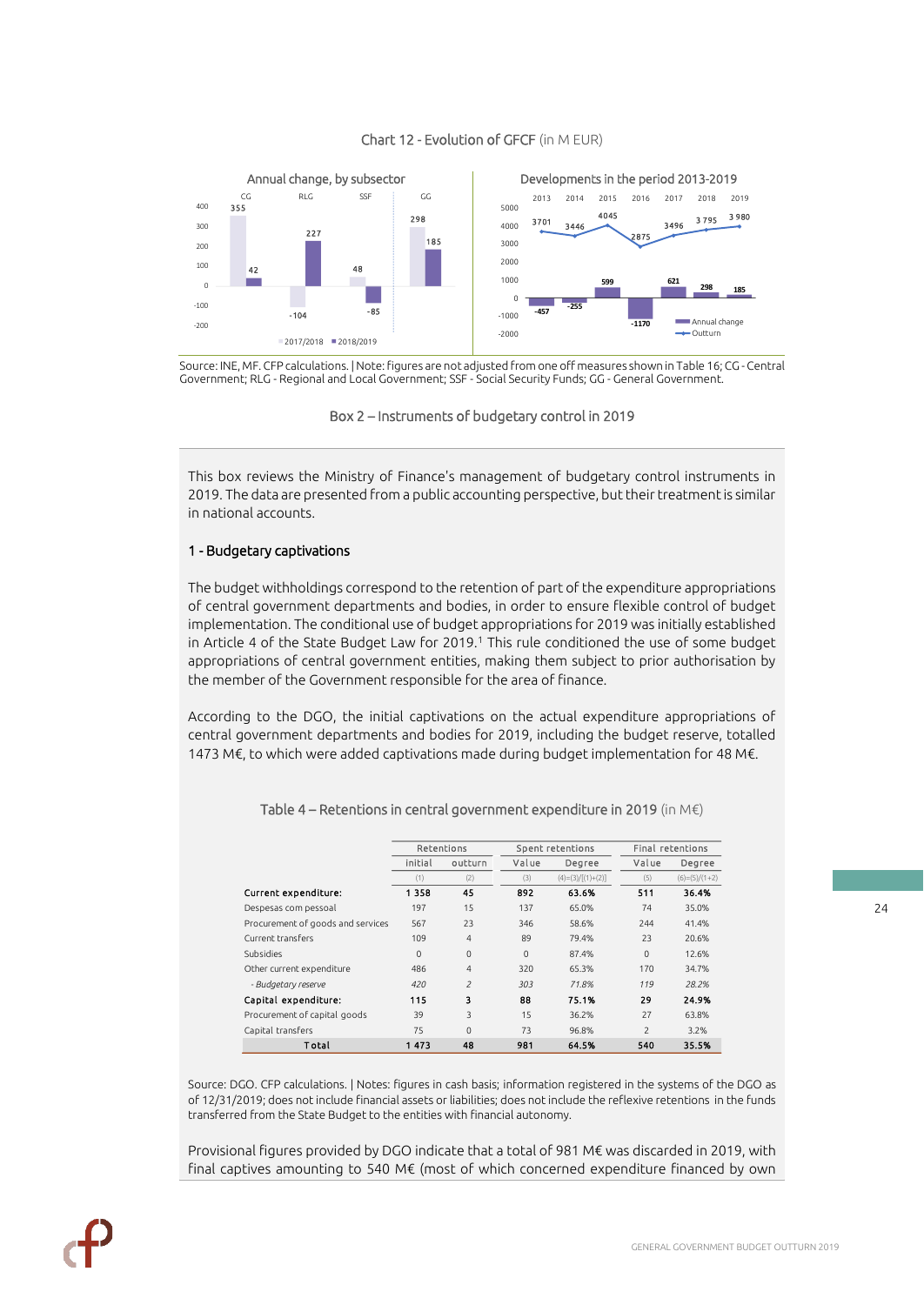revenue, which depends on the respective collection in order to materialise). This figure corresponds to 35.5% of total initial and execution captives, a ratio higher than the 30.6% recorded in 2018 (right panel of the graph below). In absolute terms, final captives increased by 75 M€ against the previous year but remained in line with the average recorded in recent years (with the exception of 2016), as shown in the left panel of the chart below.

<span id="page-24-0"></span>

Chart 13 – Budgetary retentions management in the period 2015-2019

Source: DGO. CFP calculations. | Notes: includes the budgetary reserve; does not include financial assets or liabilities; does not include the reflexive retentions in the funds transferred from the State Budget to the entities with financial autonomy; consolidated values, that is, excluding flows within the scope of central administration; the figures for the 2015-2018 period are adjusted for movements related to other budgetary management operations and/or were improperly registered and that were referred in the respective General State Account; the initial retentions include retentions in the execution; the weight of the final captives represents their weight in the total of initial and outturn retentions.

#### 2 - Budget reserve

The budgetary reserve (provided for in article 4 of the State Budget Law for 2019) corresponded to 2.5% of the budget of each central government budgetary programme for 2019, totalling 470.3 M€. <sup>2</sup> According to clarifications provided by MF, this amount was included in the 590 M€ allowance considered by MF in the GG Account for 2019.

<span id="page-24-1"></span>However, provisional figures for 2019 indicate that the budget reserve has been used to the tune of 300 M€, of which 115.5 M€ is for the reinforcement of the budget of the Institute of Financial Management of Education, with the Education Establishments and Basic and Secondary Education as final recipients.

| Ministry / Entity                                        | Initial<br>appropriation appropriation | Updated | Utilization |
|----------------------------------------------------------|----------------------------------------|---------|-------------|
| Sovereign Bodies                                         | 5.7                                    | 1.7     | 4.5         |
| Governance                                               | 3.4                                    | 2.6     | 0.8         |
| Ministry of Foreign Affairs                              | 7.4                                    | 1.7     | 5.7         |
| Ministry of Finance                                      | 77.7                                   | 48.4    | 29.3        |
| Ministry of National Defense                             | 40.4                                   | 15.6    | 24.8        |
| Ministry of Internal Security                            | 44.6                                   | 3.7     | 41.0        |
| Secretaria Geral do Ministério da Administração Interna  | 37.0                                   | 0.0     | 37.0        |
| Ministry of Justice                                      | 37.4                                   | 6.8     | 30.6        |
| Instituto de Gestão Financeira e Equipamentos da Justiça | 26.1                                   | 3.6     | 22.5        |
| Ministry of Culture                                      | 6.2                                    | 5.7     | 0.5         |
| Ministry of Science, Technology and Higher Education     | 10.4                                   | 0.7     | 9.7         |
| Ministry of Education                                    | 124.9                                  | 8.0     | 116.9       |
| Instituto de Gestão Financeira da Educação (IGEFE)       | 115.5                                  | 0.0     | 115.5       |
| Ministry of Solidarity, Employment and Social Security   | 19.5                                   | 19.5    | 0.0         |
| Ministry of Health                                       | 22.0                                   | 3.6     | 18.5        |
| ADSE - Instituto de Proteção e Assistência na Doença     | 15.6                                   | 0.0     | 15.6        |
| Ministry of Planning and Infrastructures                 | 21.9                                   | 21.5    | 0.4         |
| Ministry of Economy                                      | 10.9                                   | 6.9     | 4.0         |
| Ministry of Environment                                  | 25.0                                   | 19.9    | 5.1         |
| Ministry of Agriculture, Forests and Rural Development   | 11.4                                   | 4.7     | 7.2         |
| Ministry of the Sea                                      | 1.5                                    | 1.2     | 0.3         |
| Total                                                    | 470.3                                  | 171.1   | 299.2       |

|  | Table 5 – Utilization of the budget reserve in 2019 (in $M\not\in$ ) |  |  |  |  |
|--|----------------------------------------------------------------------|--|--|--|--|
|  |                                                                      |  |  |  |  |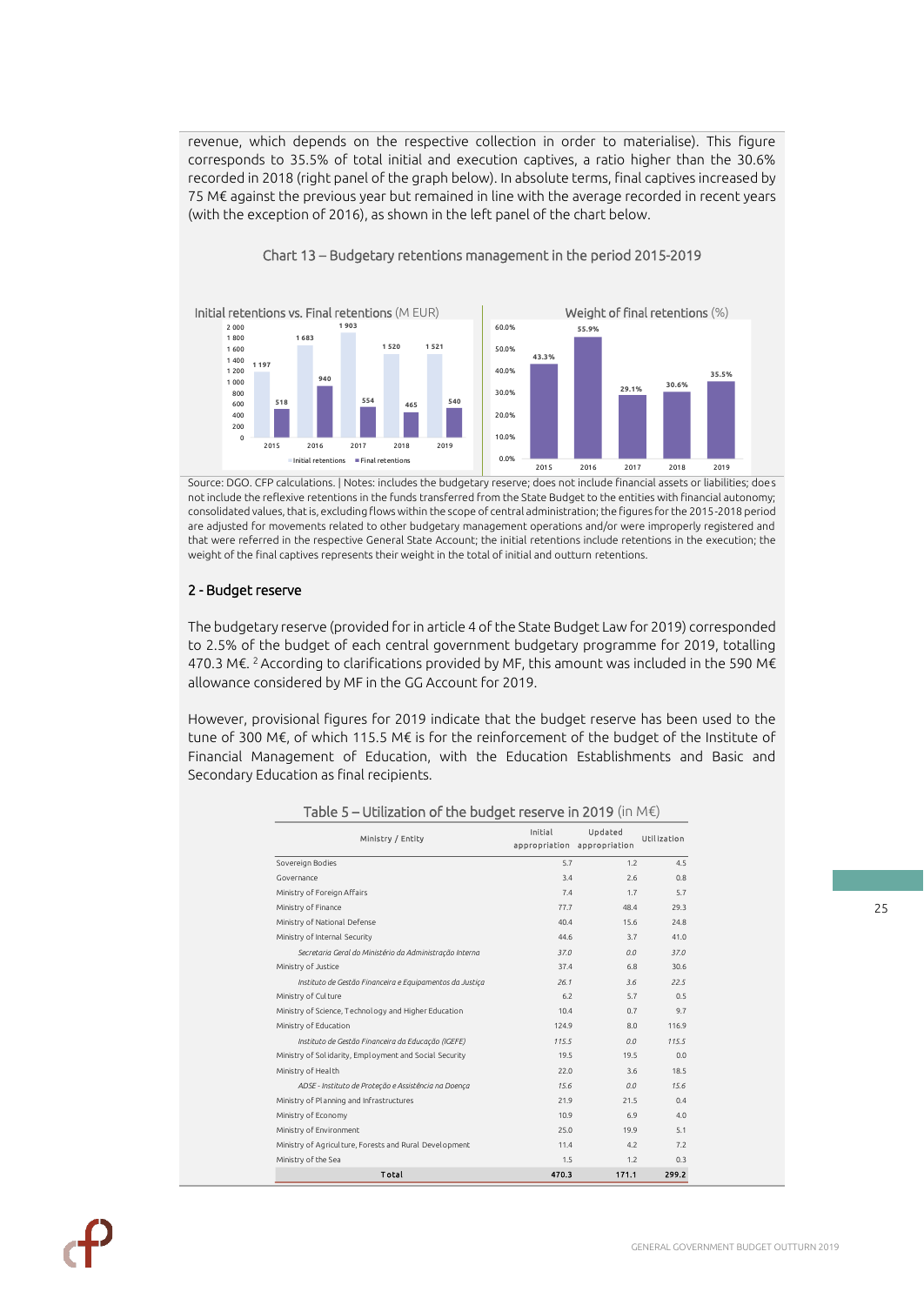#### Source: SIGO. CFP calculations.

It should be noted that, from a national accounts point of view, the general government account for 2019 had implicitly deducted 590 M€ from expenditure, of which 470 M€ from the budgetary reserve, 60 M€ from the purchase of goods and services, 30 M€ from personnel expenditure and 30 M€ from the purchase of capital goods. According to the MF, these allowances reflected the expectation of not using that part of the expenditure appropriations for 2019, resulting from legal and standardized procedures related to public tenders for the acquisition of goods and services, investment or hiring of personnel. The use of the budgetary reserve by around €300 M€ was mitigated by the fact that the final captions on the three items mentioned above were higher than the abatements initially considered by the MF, as shown in Table 4.

#### 3 - Provisional appropriation

The provisional appropriation is another budgetary control instrument which use can only be authorised exceptionally by the Minister of Finance and is intended to cover exceptional and unforeseeable expenditure arising during the year. As financing needs are identified during the year, the provisional appropriation (initially classified under the heading "Other current expenditure" in public accounts and under the headings "Staff expenditure" and "Intermediate consumption" in national accounts) is cancelled in return for the reinforcement of other expenditure headings (mostly staff expenditure, as shown in Table 6).

As in recent years, the provisional appropriation for 2019 has been fully used, totalling 330 M€. Around 89% of this amount was used by the Ministry of Education, mainly in expenditure on staff in primary and secondary education establishments.

<span id="page-25-0"></span>

| Ministério / Serviço                                        | Compensation<br>of employees | Acquisition<br>of goods and Interest<br>services |     | Current<br>transfers | Other<br>current<br>expenditure | Acquisition<br>of capital<br>goods | Capital<br>transfers | Total |
|-------------------------------------------------------------|------------------------------|--------------------------------------------------|-----|----------------------|---------------------------------|------------------------------------|----------------------|-------|
| Sovereign Bodies                                            |                              |                                                  |     |                      |                                 |                                    |                      |       |
| Supremo Tribunal Administrativo                             |                              |                                                  |     |                      | 2.4                             |                                    |                      | 2.4   |
| Gabinete do Representante da República - Região Aut. Açores | 0.1                          |                                                  |     |                      |                                 |                                    | 20.0                 | 20.1  |
| Governance                                                  |                              |                                                  |     |                      |                                 |                                    |                      |       |
| Instituto Nacional de Estatistica (INE)                     | 2.6                          | 0.1                                              |     |                      |                                 | 1.3                                |                      | 4.0   |
| Ministry of Internal Security                               |                              |                                                  |     |                      |                                 |                                    |                      |       |
| Secretaria-Geral do MAI                                     |                              |                                                  |     |                      | 10.2                            |                                    |                      | 10.2  |
| Ministry of Finance                                         |                              |                                                  |     |                      |                                 |                                    |                      |       |
| Autoridade Tributária e Aduaneira (AT)                      |                              |                                                  | 0.1 |                      |                                 |                                    |                      | 0.1   |
| Ministry of Education                                       |                              |                                                  |     |                      |                                 |                                    |                      |       |
| Estabel ecimentos de educação e ensinos básico e secundário | 232.9                        |                                                  |     |                      |                                 |                                    |                      | 232.9 |
| Instituto de Gestão Financeira da Educação (IGEFE)          |                              |                                                  |     | 60.0                 |                                 |                                    |                      | 60.0  |
| Direção-Geral dos Estabelecimentos Escolares                |                              | 0.2                                              |     |                      |                                 |                                    |                      | 0.2   |
| Total                                                       | 235.6                        | 0.3                                              | 0.1 | 60.0                 | 12.6                            | 1.3                                | 20.0                 | 330.0 |

#### Table 6 – Reinforcements financed by the provisional appropriation in 2019 (in  $M \epsilon$ )

Source: DGO. CFP calculations. | Note: figures in cash basis account.

#### 4 - Centralised allocations

The remaining appropriations centralised in the Ministry of Finance, which amounted to 264 M€ in the State Budget for 2009, were implemented to the tune of 194 M€, which was 70 M€ less than expected (Table 7). Only the appropriations related to the PART and to the settlement of non-financial liabilities were fully implemented, highlighting the low degree of implementation of the appropriations for the national public counterpart and the sustainability of the Health sector.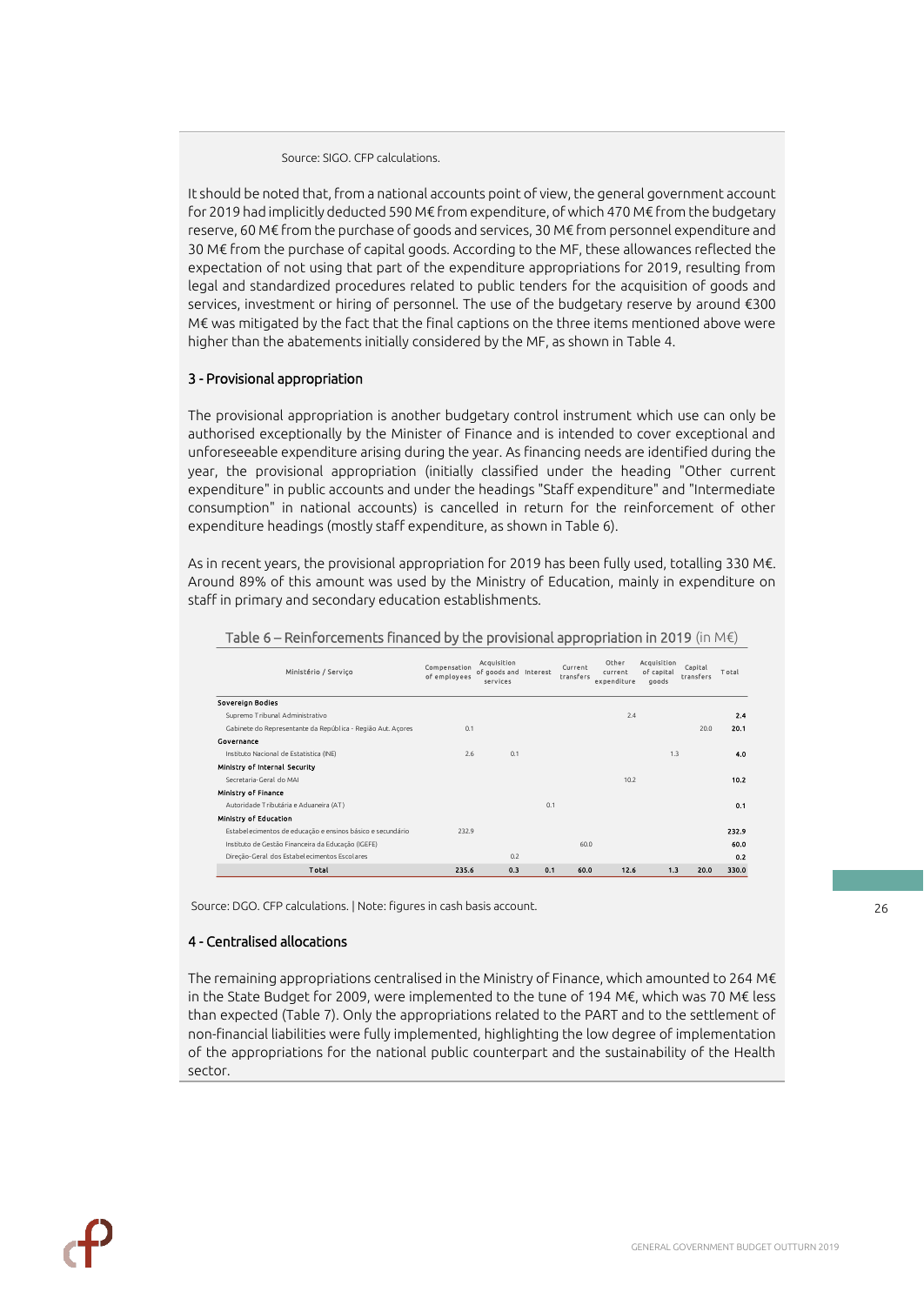#### <span id="page-26-1"></span>Table 7 – Allocations centralized in the Ministry of Finance in 2019 (M€)

| Designation                                                           | Inicial<br>appropriation | Outturn | Deviation | Utilization<br>rate |
|-----------------------------------------------------------------------|--------------------------|---------|-----------|---------------------|
| Financing of the Tariff Reduction Program (PART)                      | 104.0                    | 104.0   | 0.0       | 100%                |
| Sustainability of the Health Sector                                   | 84.9                     | 48.8    | $-36.1$   | 57%                 |
| Global National Public Counterpart                                    | 50.0                     | 16.9    | $-33.1$   | 34%                 |
| Regularization of Non-Financial Liabilities of the Central Government | 20.0                     | 20.0    | 0.0       | 100%                |
| Participative Budget of Portugal                                      | 5.0                      | 4.2     | $-0.8$    | 84%                 |
| Total                                                                 | 263.9                    | 193.8   | $-70.1$   | 73.4%               |

Source: DGO. CFP calculations. | Note: only includes actual expenditure appropriations.

 $\overline{\phantom{a}}$  , where  $\overline{\phantom{a}}$ 

1 - Article 4 of Law No. 71/2018, of 31 December, establishes the percentages of captivations, the exceptions (including appropriations for the acquisition of Health services and the allocation to certain projects of the programs "Health" and "Basic and Secondary Education and School Administration") and the possibility of redistribution and discouragement of funds. The Budgetary Execution Decree for 2019 established additional captivations, covering appropriations for personnel expenditure, transfers outside the general government and other current expenditure (Article 5 of Decree-Law No. 84/2019 of 28 June).

2 - Institutions belonging to the NHS and to Higher Education, as well as the EPRs covered by the simplified scheme, were excluded from the application of the budgetary reserve. The calculation of the budgetary reserve does not concern expenditure financed by European funds, investments of financial assets and liabilities, nor does it concern the Military Infrastructure Act and the so-called specific appropriations.

#### Box 3 - Main fiscal developments by general government sub-sectors

<span id="page-26-2"></span>The improvement of the budgetary balance (0.6 p.p. of GDP) to reach a surplus in 2019 resulted from different contributions from the general government sub-sectors. Social Security Funds (FSS) were the sub-sector that contributed the most to this improvement, increasing their surplus by around 0.4 p.p. of GDP, almost two thirds of the change observed for the general government balance (Chart 14). The Regional and Local Government (ARL) also saw its budget surplus increase, contributing 0.2 p.p. of GDP to the improvement in the balance. In the case of Central Government (CA) there was a reduction in the deficit (by 0.1 p.p. of GDP) mainly explained by nominal GDP growth higher than the marginal change that the balance of this subsector recorded in absolute terms.

<span id="page-26-0"></span>

Chart 14 – Subsector's contribution to the change in the GG balance in 2019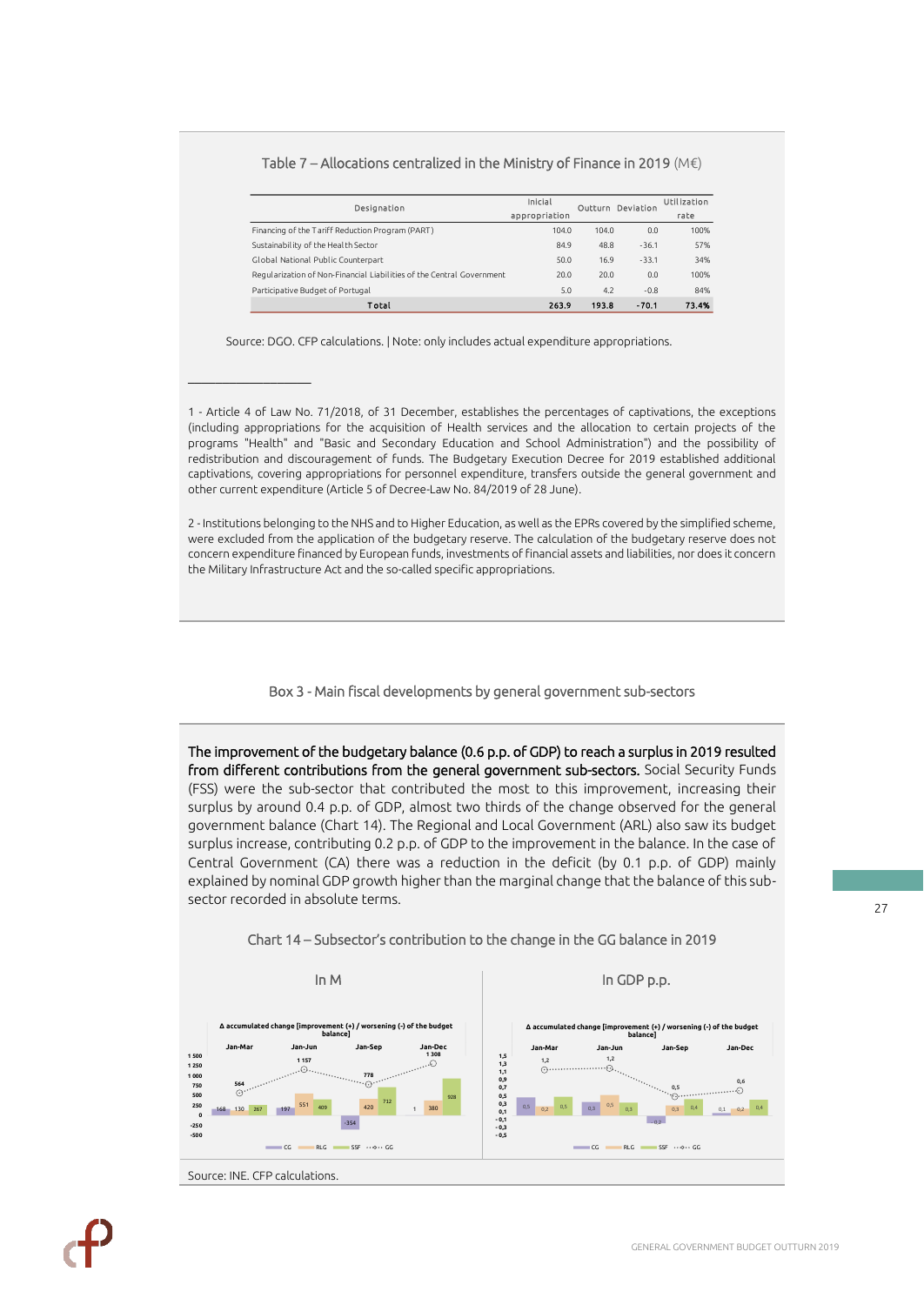#### *Central Government*

The evolution of the budget implementation of CA over the year led to a virtually nil contribution of this sub-sector to the improvement of the balance in absolute terms. This situation occurred even though there was a deterioration of the balance of the sub-sector in the 3rd quarter, associated with a higher volume of IRS and IRC reimbursements, as well as an acceleration in current primary expenditure (Chart 14). Despite the negative impact of temporary and one-off measures on the CA balance, in particular in the 2nd and 4th quarters, this was eventually diluted by favourable developments in tax revenue of the sub-sector, but also by base effects related to one-off expenditure in 2019, namely "BES injured parties". In consolidated terms,<sup>1</sup> CA accounted for 61.2% and 70.3% of total GG expenditure and revenue in 2019, respectively. However, it should be noted that transfers paid to other sub-sectors, namely under the financing laws,<sup>2</sup> are considered as expenditure of central government.

#### *Regional and Local Government (ARL)<sup>3</sup>*

In 2019 the ARL sub-sector returned to a positive budgetary balance (727 M€), consolidating a surplus situation that has existed since 2012. The balance also shows an improvement of 380 M€ compared to 2018. An increase in revenue contributed to this result, particularly from the non-tax and non-contributory component, which more than offset the increase in expenditure, benefiting, in national accounts, from the sale of land by the Municipality of Lisbon. In fact, the largest contribution to the improvement of the ARL balance came from Local Government (LA), as detailed below (Chart 17). It should be noted that in 2019 the revenue and expenditure of the subnational governments represented 13.4% and 10.4%, respectively, of the consolidated total of general government, practically unchanged from the previous year, with the largest financial contribution coming from LA (10.2% and 7.9%, respectively).

<span id="page-27-0"></span>





Source: INE. CFP calculations.

#### *Regional Administration (AR)*

In 2019, and similarly to 2018, the HR recorded a budget deficit (37 M€) interrupting the succession of surpluses from 2013 onwards (Chart 15). More than half of the increase in regional revenue came from tax revenue. However, increases in expenditure, particularly in personnel, social benefits and investment, contributed to a year-on-year change in the balance that was practically nil, notwithstanding the decrease in other capital expenditure that in 2019 reflects lower financial support from the Autonomous Region of the Azores to SATA (7.5 M€ in 2019, 76 M€ in 2018). It is also worth noting the transfers received from CA (590 M€ in 2019, around 20%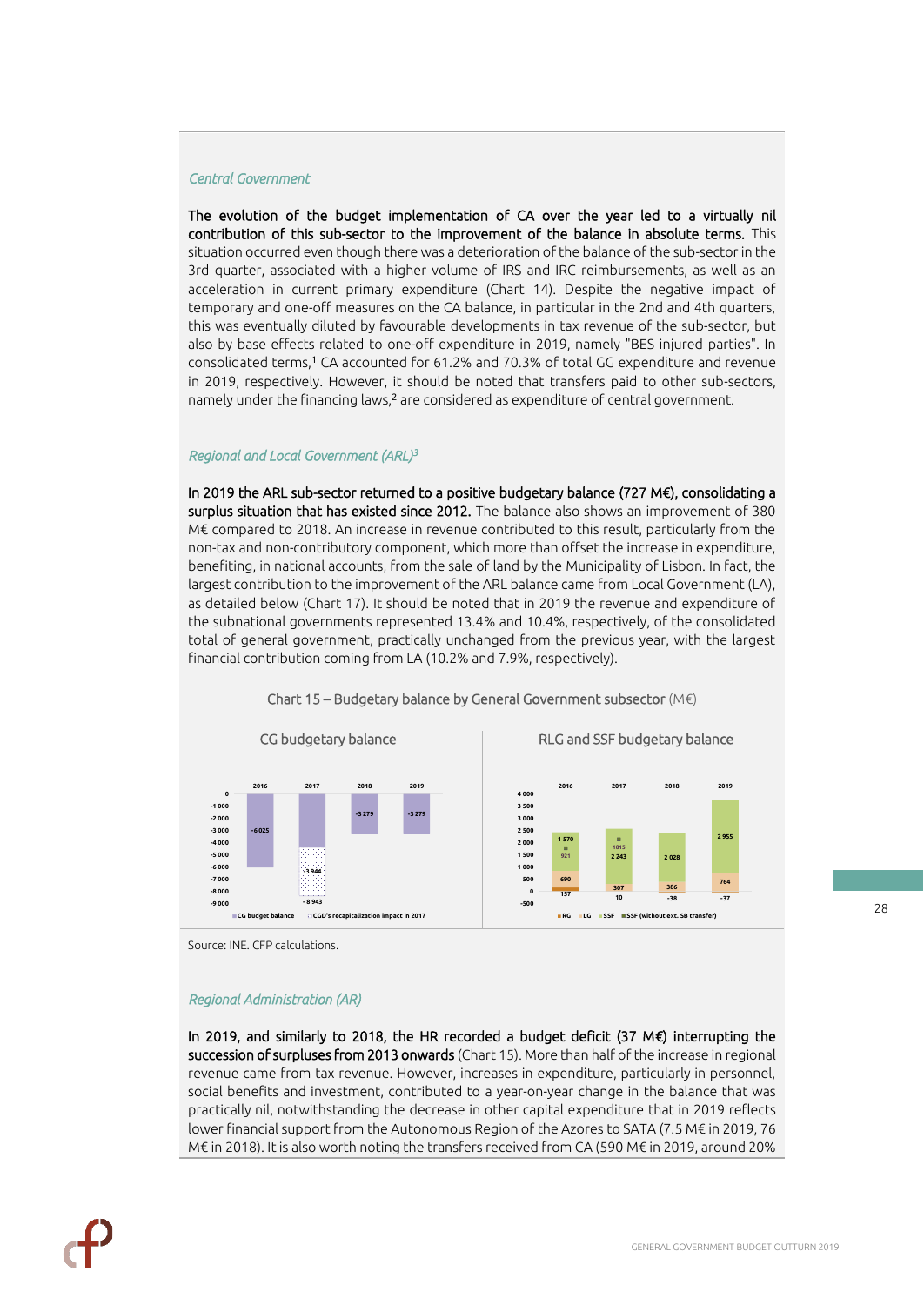of AR's revenue), of which 462 M€ relate to transfers from the State Budget under the regional finance law (+5.8% compared to 2018). <sup>4</sup>

#### *Local Administration (AL)*

The AL showed a budget surplus for the ninth consecutive year. The balance reached in 2019 (764 M€), represents the second best result obtained since 2011 (the maximum occurred in 2012, benefiting from the sale of land at Lisbon airport). The positive change in the balance in 2019 (379 M€) was due to the increase in revenue which more than offset the overall increase in expenditure (more than four times). A decisive factor in this evolution was the sale of land by the Municipality of Lisbon (273.9 M€), which, from the point of view of national accounting, deducted the other capital expenditure. <sup>5</sup> Excluding this effect, there would still be an improvement in the balance. However, this would be almost zero if the impact of the payment made in 2018 by that municipality following a judicial decision (96 M€) is discounted.  $6$ 

The favourable evolution of non-tax and non-contributory revenue in 2019 was mainly responsible for the increase in AL revenue of 481 M€. The change in this aggregate in 2019 (+329 M€) benefited from: i) the increase of more than 10% in transfers from other sub-sectors, almost all of the AC,<sup>7</sup> where those made under the Local Finance Law through the State Budget are included; ii) sales that more than offset the decreases in other current revenue; iii) the higher volume of community funds. Tax revenue, despite growing less than in 2018, favoured the balance by 138 M€. This growth in tax revenue was mainly anchored to the contributions of the municipal surcharge and the IMT.

The overall change in overall AL expenditure (+102 M€) was due to the growth of current primary expenditure and investment, which more than offset the effects arising from the operations concerning the Municipality of Lisbon. The unfreezing of careers contributed to the higher current primary expenditure, reflected in the increase in personnel expenditure (+6.8%) as well as the increase in other current expenditure.



### <span id="page-28-0"></span>Chart 16 – Contributions to the annual budgetary balance change in the LRG and SSF subsectors (M€)

Source: INE. CFP calculations. | RLG - Regional and Local Government, RG - Regional Government, LG - Local Government, SSF - Social Security Funds. Note: The sum of the contributions from RG and LG regarding revenue and expenditure do not exactly match the contributions of these aggregates from the LRG perspective since there are cross-sectoral flows between the RG and the LG that consolidate. RLG corresponds to the "Local Government" ESA 2010 definition.

#### *Social Security Funds*

In 2019 the FSS continued to show a budget surplus (2955 M€, Chart 15), which is a new maximum of the statistical series available since 1995. Conversely to the previous year, when the balance of this sub-sector deteriorated, an improvement of 928 M€ was observed in 2019.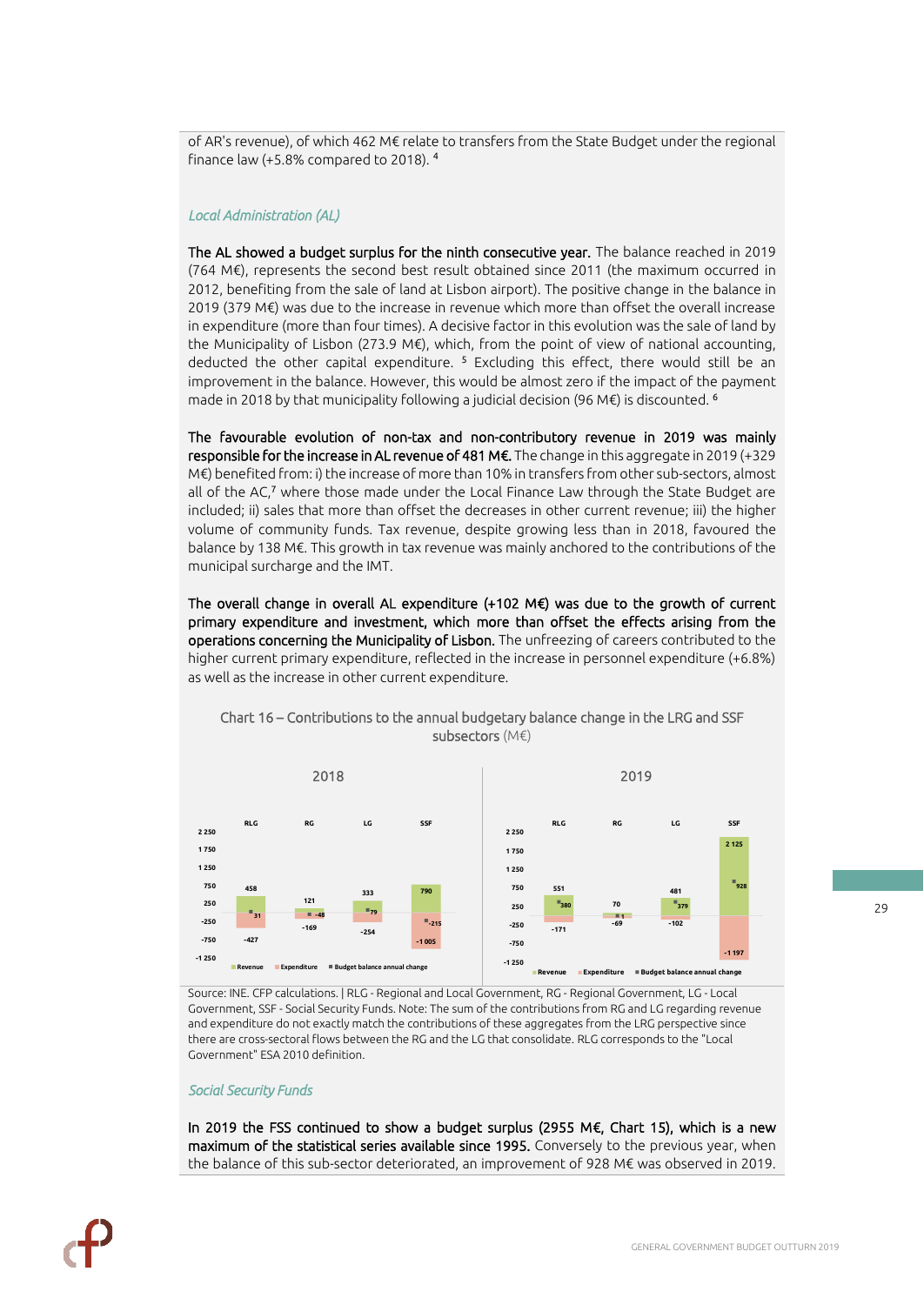The base effect resulting from the elimination from 2018 onwards of the extraordinary transfer from the State Budget to the Social Security System - Distribution contributed to this change. <sup>8</sup> This positive change was anchored in an increase in revenue that more than offset the increase in expenditure (Chart 16).

The favourable evolution of FSS revenue in 2019 was benefited by the behaviour of social contributions, as well as by other revenues assigned to the sub-sector. Being the main source of financing of the sub-sector, the revenue from social contributions increased by 1,485 M€ in 2019, associated with a positive labour market environment, which more than exceeded the increase in total SSS expenditure (1,197 M€). The evolution of the revenue was also favoured by the increase in transfers made under the Basic Law of Social Security (LBSS) which, in contrast to 2018, recorded an increase (+333 M€), as well as by the positive variation in the revenue consigned to this sub-sector of social VAT, additional to IMI and IRC. <sup>9</sup>

Social benefits increased their growth in 2019. This increase in the main component of SSC expenditure amounted to 1147 M€. Several measures adopted to increase expenditure on social benefits, namely pensions, as well as the change in the number of beneficiaries, contributed to this evolution. It should also be noted that, despite the continued fall in expenditure with unemployment benefits in recent years, the resulting savings in 2019 are substantially lower than those obtained in previous years.

1 - Excluding transfers and interest paid to other GG subsectors.

\_\_\_\_\_\_\_\_\_\_\_\_\_\_\_\_\_\_\_\_\_\_\_\_\_

3 - This sub-sector includes the Regional Government (AR) - corresponding to the Autonomous Regions (RA) of the Azores and Madeira - as well as the Local Government (AL). In the Portuguese case, both are included in code S.1313 of SEC 2010, namely because AR does not cover the whole national territory, with AR and AL corresponding to subdivisions of it.

4 - Cf. INE's April 2020 Excessive Deficit Procedure Highlight.

5 - Alienation at public auction of the former Feira Popular de Lisboa land and attached parcel of land. In national accounting, this type of operation translates into a disposal of a non-produced non-financial asset (the land), the amount being written off as "other capital expenditure", which includes the net acquisition costs of this type of asset.

6 - Under this assumption the year-on-year change in the AL balance would be 9 M€. It should be noted that although a one-off of a similar nature was foreseen for 2019 in the amount of 170 M€, this measure was eventually carried over to 2020, being implicit in the POE/2020, in a slightly lower amount (160 M€).

7 - Transfers received from AC by AL totalled 2980 M€ in 2019 (30% of AL revenue).

8 - This transfer began in 2012 to cover the system's deficit. In 2018 and 2019, the State Budget did not consider any transfer under this heading as a surplus in the social security system was expected.

9 - A total of 1176 M€ in 2019 (+232 M€ than in 2018).

<sup>2 -</sup> Total transfers paid by AC to the other GG sub-sectors amounted to 11,801 M€ in 2019 and total transfers received from the other sub-sectors amounted to 1427 M€. These transfers are subject to consolidation when considering the general government as a whole, since they are expenditure of one sub-sector, but also revenue of another.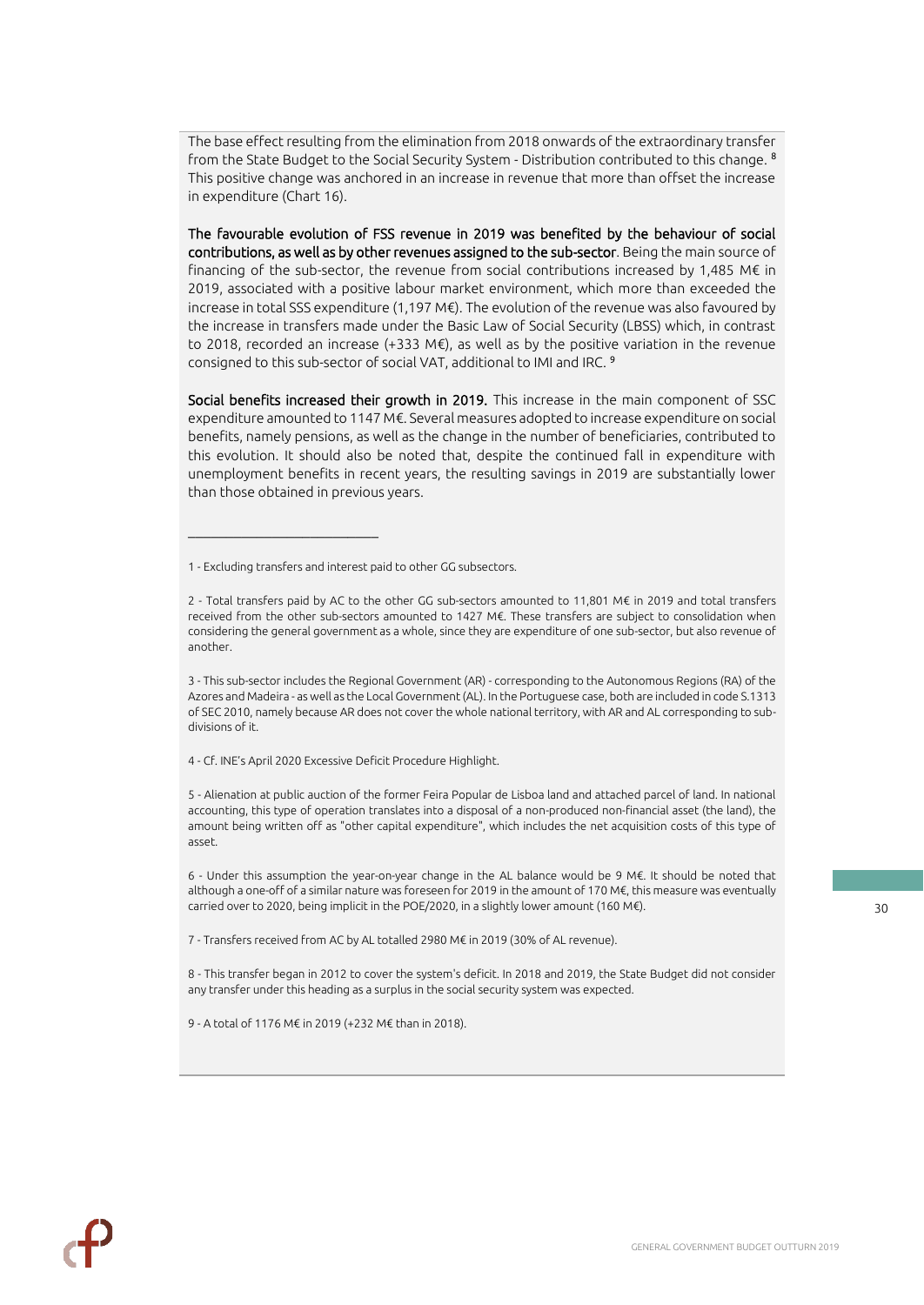# **DLUTION OF PUBLIC DEBT IN 2019**

<span id="page-30-0"></span>*The public debt ratio continued in 2019 the downward trajectory initiated in the two previous years. This contrasts with a change in nominal debt which slower pace of growth was mainly justified by the financing capacity achieved in 2019. The net debt of central government deposits followed the path of public debt, declining as a ratio to GDP and increasing in nominal terms. In terms of financing, the non-resident sector strengthened its position as the largest creditor of public debt in 2019.*

# <span id="page-30-1"></span>3.1 Maastricht debt

At the end of 2019, the public debt ratio stood at 117.7% of GDP, a reduction of 4.3 p.p. of GDP compared to the previous year. The primary balance (-3.2 p.p.) and the snowball effect (-1.6 p.p.) contributed favourably to this evolution, where the growth effect more than offset the unfavourable impact of the interest effect. In the opposite direction, the deficit adjustment led to a 0.5 p.p. increase in the ratio. The evolution of the debt ratio is also accompanied by a reduction of the debt net of deposits from 116% of GDP in 2018 to 113.1% of GDP, influenced by the decrease of AC deposits, by 1.3 p.p., to 4.7% of GDP (Chart 17).

In nominal terms, public debt increased by 700 M€ compared to the end of the previous year, reaching 250 thousand million euros in 2019. The financial instruments that contributed most to that variation were the increase in cash and deposits  $(+1,000 \text{ M})$ and debt securities (+2.3 M€), with the negative variation in shorter maturity securities to the detriment of long-term securities. These increases were mitigated by the decrease in loans (-2.6 thousand million euros), particularly long-term loans, due to the early repayment of 2 thousand million euros to the FEEF carried out in October 2019.

31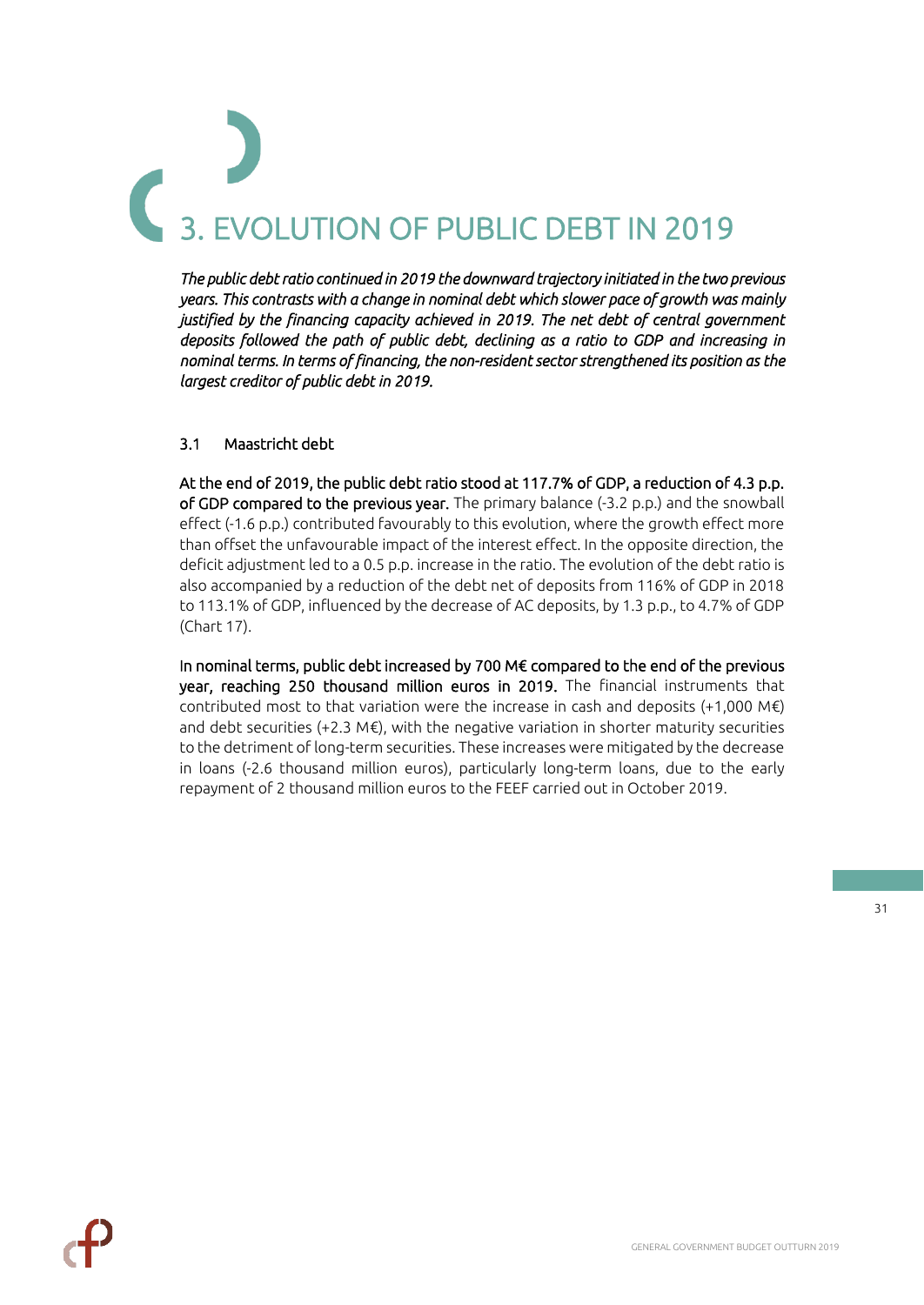<span id="page-31-1"></span>

#### Chart 17 – General government debt and interest evolution



The change in general government debt continued to be mostly due to the AC subsector. This sub-sector showed an increase in consolidated debt of 0.8 thousand million euros in 2019, while ARL debt decreased slightly (0.1 thousand million euros), with Social Security Funds debt maintaining a zero contribution.

# <span id="page-31-0"></span>3.2 Deficit-debt adjustment

The budget surplus achieved in 2019 justified a smaller annual increase in government debt. Despite a financing capacity of 404 M€ in 2019, there was an increase in public debt of 720 M€. This difference between the change in debt and the deficit was due to the unfavourable impact of the deficit-debt adjustment, which amounted to 1124 M€ (Table 8). This was due to the increase in the net acquisition of financial assets, which explains more than the total adjustment, and financial liabilities not included in the debt. On the contrary, the other changes in debt contributed to a smaller adjustment. In comparison to 2018, the lower increase in debt (2087 M€ compared to 720 M€ in 2019) should be highlighted, mostly justified by the favourable evolution of the general government budgetary balance.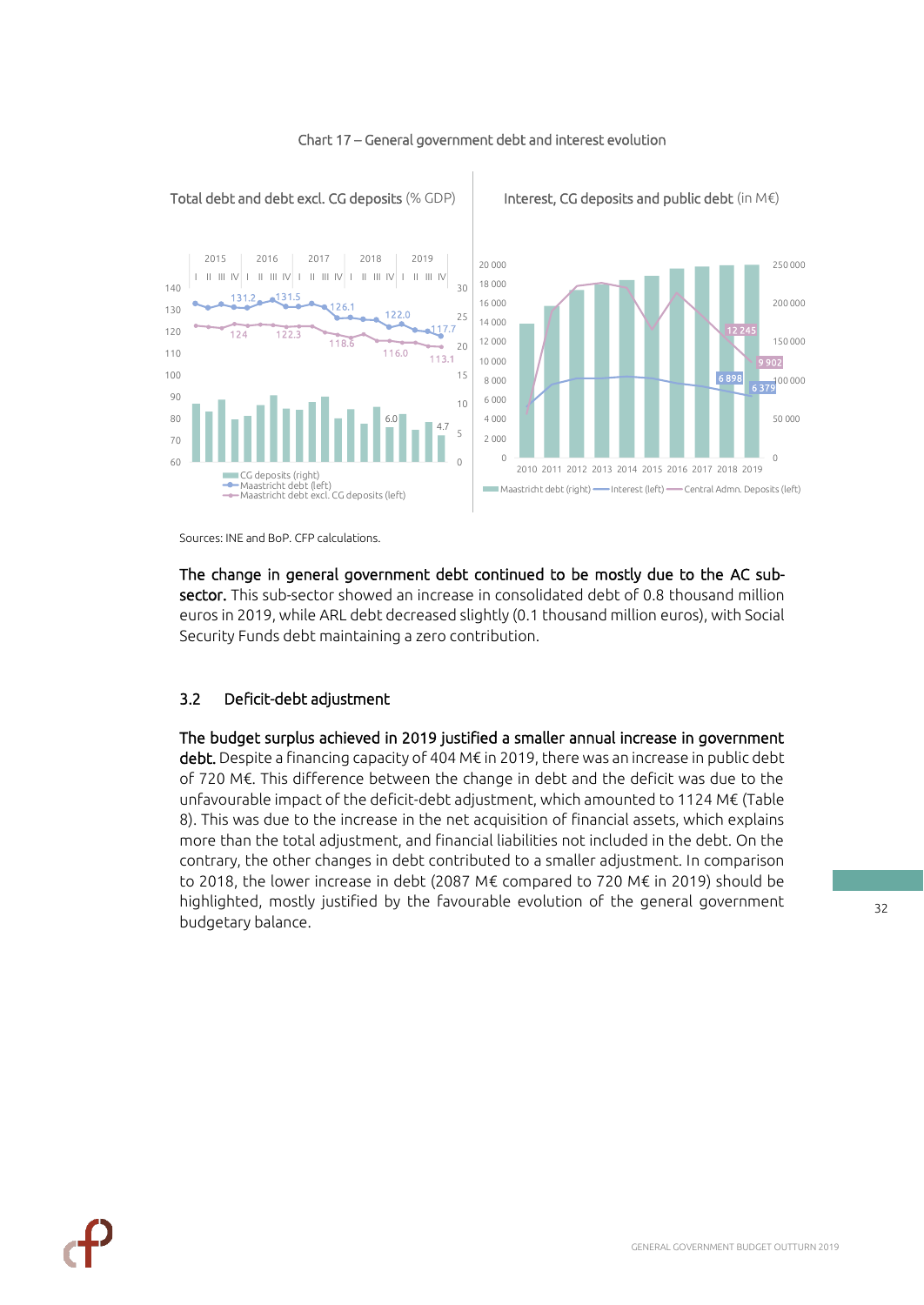<span id="page-32-1"></span>

|                                                       | 2018     | 2019    |
|-------------------------------------------------------|----------|---------|
| (1) Budget Deficit GG                                 | 904      | -404    |
| $(2)$ Stock-flow adjustments (difference) = $(3)-(1)$ | 1 1 8 3  | 1 1 2 4 |
| Net acquisition of financial assets $(+)$             | $-161$   | 1 3 1 4 |
| Currency and deposits                                 | -1 525   | $-2164$ |
| Securities other than shares                          | 585      | 2 3 2 0 |
| Loans                                                 | 64       | 112     |
| Shares and other equities                             | 667      | 674     |
| Other financial assets                                | 48       | 372     |
| Financial liabilities not included in Debt (-)        | $-1.557$ | $-686$  |
| Other changes in debt (including valuations] (+)      | $-213$   | -877    |
| (3) Change in GG Debt                                 | 2087     | 720     |
| (4) Public debt ( <i>Maastricht</i> )                 | 249 261  | 249 980 |
| Public debt (% of GDP)                                | 122.0    | 117.7   |
| Memo items:                                           |          |         |
| Interest                                              | 6898     | 6379    |
| Implicit interest rate (J/Dt-1)                       | 2.8%     | 2.6%    |
|                                                       |          |         |

#### Table 8 – Stock-flow adjustment

Sources: INE and BoP. CFP calculations.

### <span id="page-32-0"></span>3.3 Financing sector

The non-resident sector strengthened its position as the largest creditor of general government debt in 2019. External creditors together held 68% of the debt in 2019, compared with 66% at the end of 2018 (left panel of Chart 18). This increase was driven by the higher volume of foreign-owned debt excluding the PAEF and the SMP, which increased from 28% to 30% of Maastricht debt. This variation seems to have been due to other external creditors, as both the PAEF and the SMP decreased their representativeness in total debt, namely through early repayment to the FEEF. With regard to the debt held by the resident sector, there was a slight decrease in 2019, justified by the lower financing of the financial sector, which fell from 19% to 17% of the total.

In 2019, the Eurosystem held around 18% of Portuguese public debt. In the course of 2019 the ECB continued to reinvest the amounts held under the *Public Sector Purchase Programme (*PSPP), and in November it resumed net purchases under the same programme (right panel of Chart 18). In 2019 the net purchases of Treasury Bonds by the Eurosystem amounted to 4.3 thousand million euros.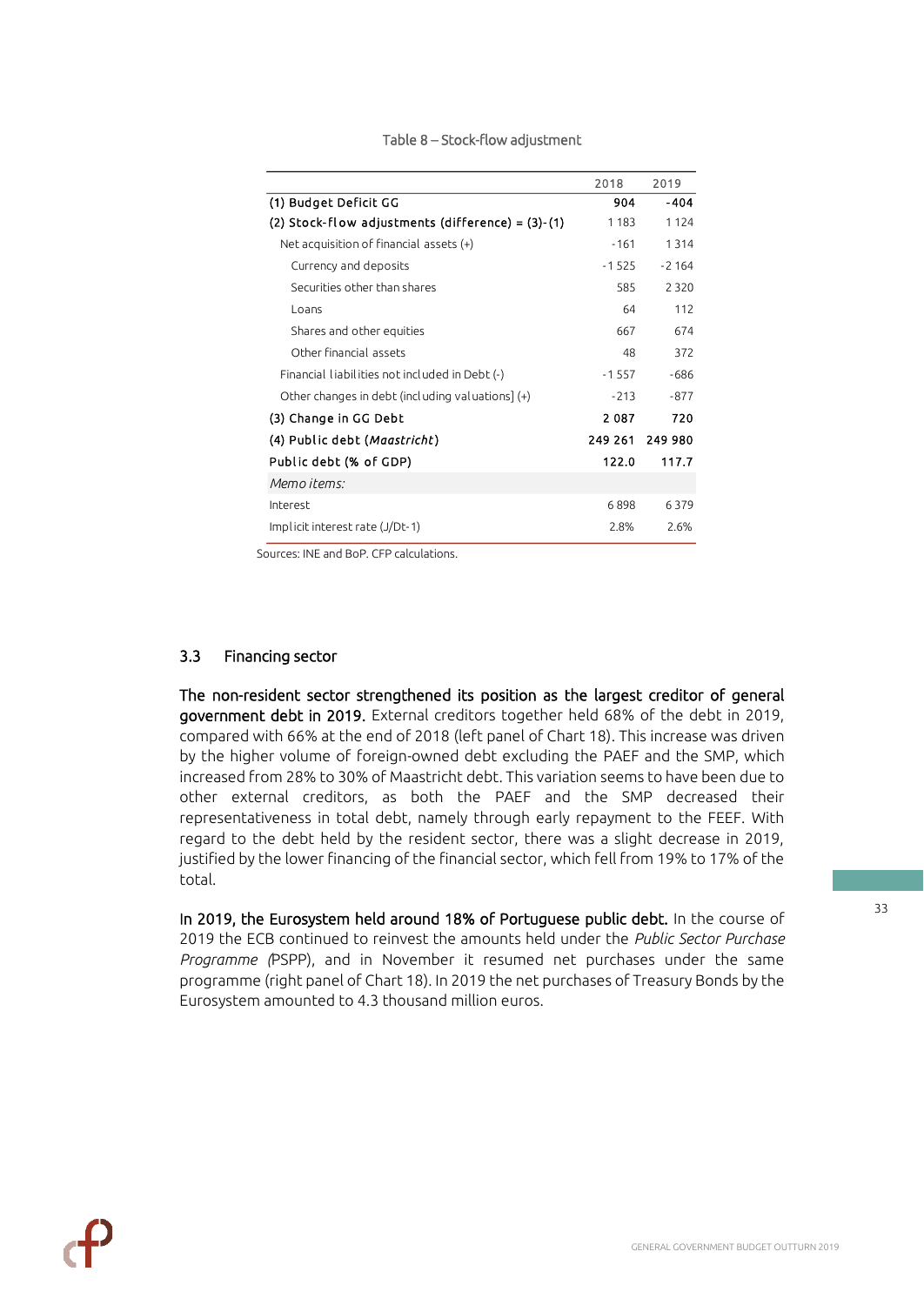<span id="page-33-0"></span>

#### Chart 18 - Maastricht debt financing sectors

Sources: BoP, ECB and IGCP. CFP calculations. | Note: the sum of the different parcels may differ from 100% due to rounding effects.

The financing of central government debt and regional and local government debt in 2019 showed small variations in the opposite direction. AC debt increased by 0.2 thousand million euros as a result of a considerable increase in external financing (which finances 50% of the total, left panel of Chart 19), and was partly countered by a decrease in the financing of the financial sector (30%) and, to a lesser extent, of households, companies and others (20%). In the opposite direction, ARL's debt fell by around 0.2 thousand million euros, with minor variations between financing sectors in comparison to the previous year (right panel of Chart 19).



<span id="page-33-1"></span>

Sources: BoP. CFP calculations. | Note: the sum of the different parcels may differ from 100% due to rounding effects. The charts use different scales to facilitate graphical representation.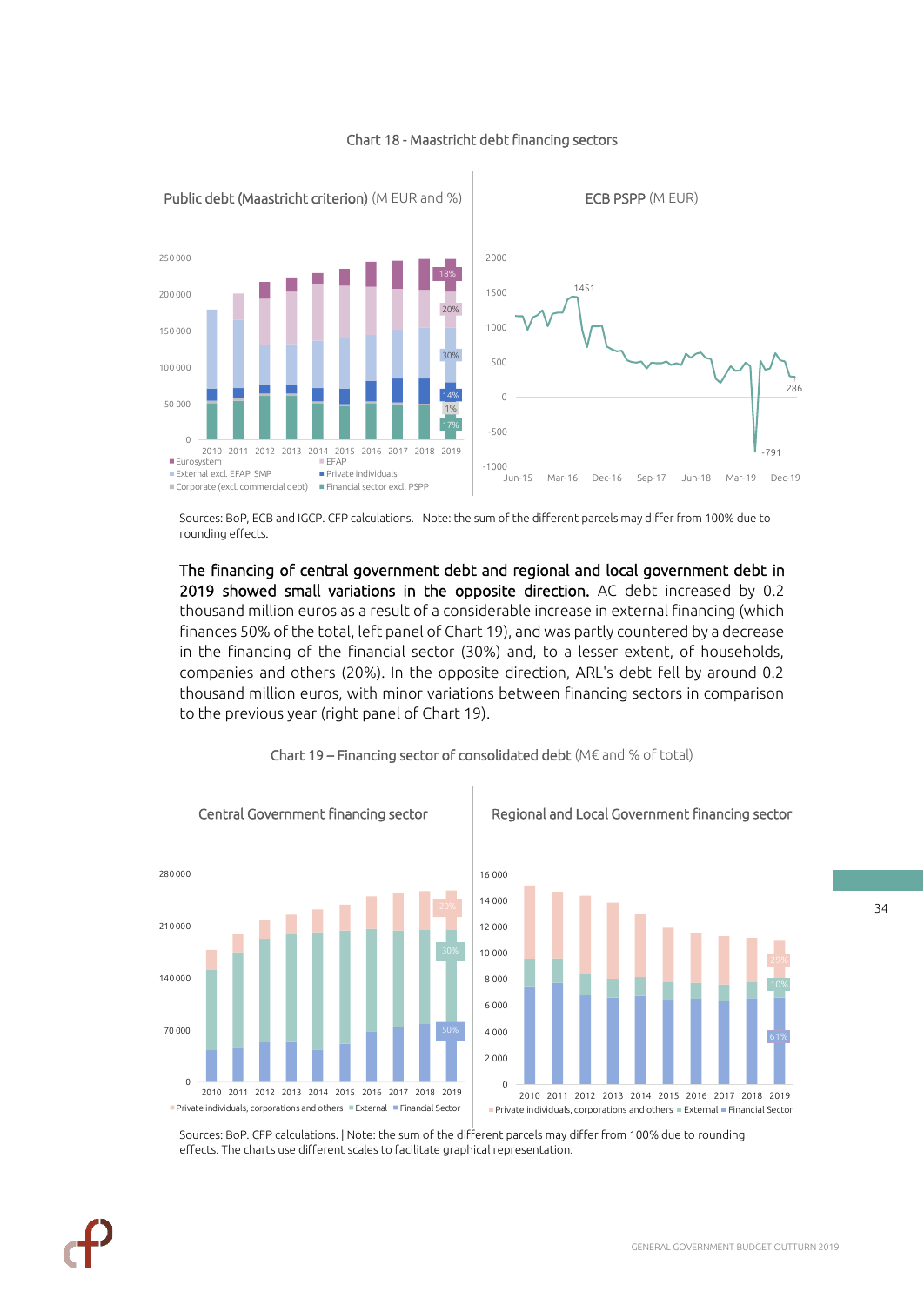The debt of public enterprises included in the general government decreased in 2019, in particular the reduction in financing granted by the resident financial sector. The debt of these companies continued the downward trajectory that began in 2014, standing at 26.7 thousand million euros, the lowest figure since 2009 (24 thousand million euros). Compared to 2018, there was a decrease of 3.9 thousand million euros, of which 3.5 thousand million euros resulted from the negative change in financing provided by the financial sector (upper left panel of Chart 20). Also noteworthy is the decrease in external financing, to the detriment of financing provided by general government. In the opposite direction, public sector debt not included in general government increased for the second year in a row, from 6.8 thousand million euros to 7.3 thousand million euros. External financing recorded the most significant positive change, increasing by 0.6 B€ (upper right panel of Chart 20).

Enterprises included in central government and regional and local government experienced a decline in debt, in particular debt financed by the financial sector. In central government companies the slight increase in financing provided by households (+0.7 B€) was more than offset by the decrease in financing from the financial sector (- 2.8 thousand million euros) and from abroad (-1 thousand million euros), resulting in a change from - 3.1 thousand million euros to 25.6 thousand million euros at the end of 2019 (lower left panel of Chart 20). In companies included in ARL, there was a decrease across all financing sectors, with the main emphasis on the reduction of financing in the financial sector, which led to a decrease of 0.8 thousand million euros in the debt of this sub-sector (lower right panel of Chart 20).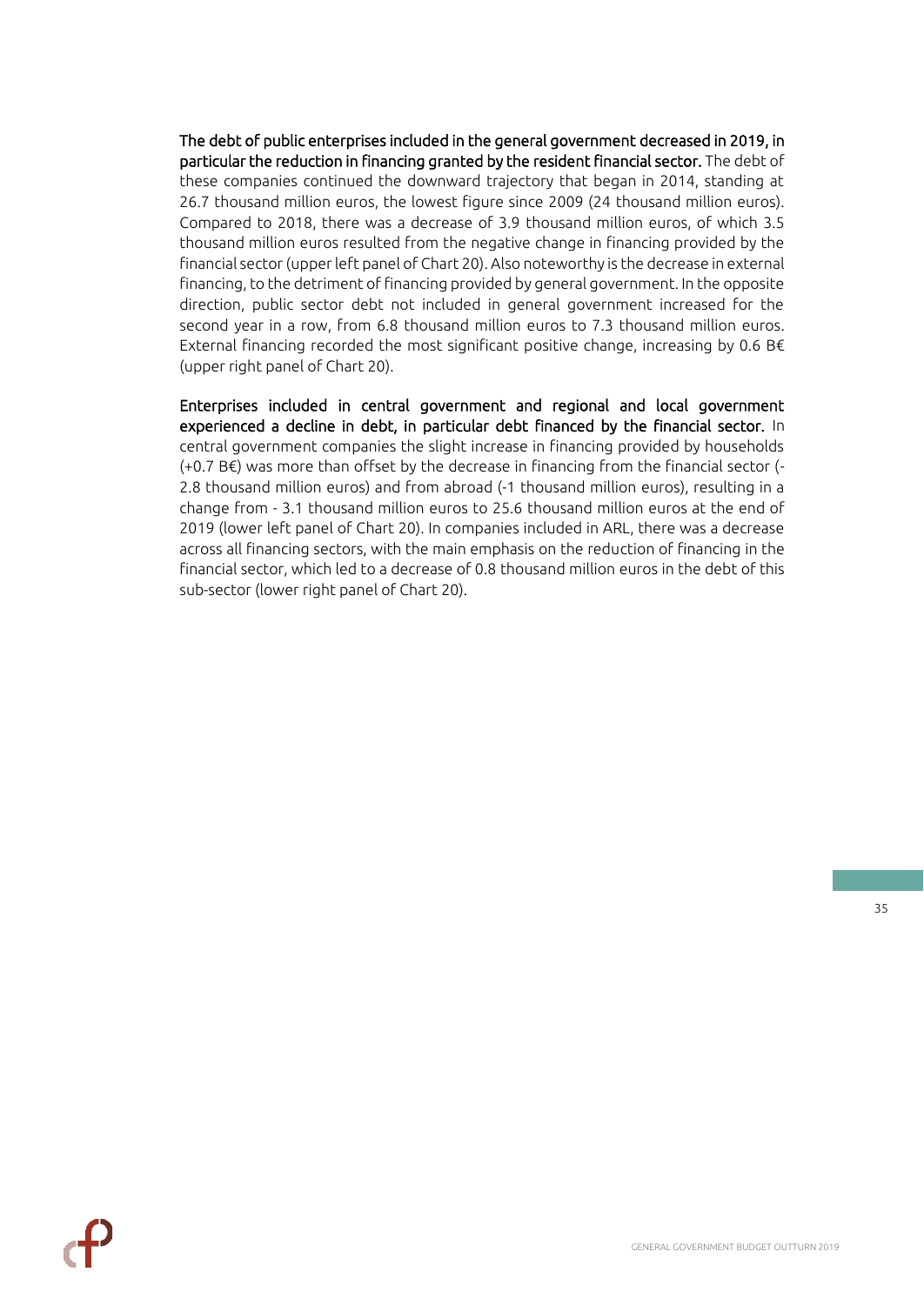

Chart 20 – Financing sector of public corporations (M€)

0 2 000 4 000 6 000 8 000 10 000 12 000 14 000 16 000 2010 2011 2012 2013 2014 2015 2016 2017 2018 2019  $\blacksquare$  Financial setor  $\blacksquare$  Private individuals  $\blacksquare$  External  $\blacksquare$  GG  $\blacksquare$  Corporations

<span id="page-35-0"></span>Public corporations included in GG Public corporations not included in GG

G

Public corporations included in Central Government



Public corporations included in Regional and Local Government



Sources: BoP. CFP calculations. | Note: The charts use different scales to facilitate graphical representation.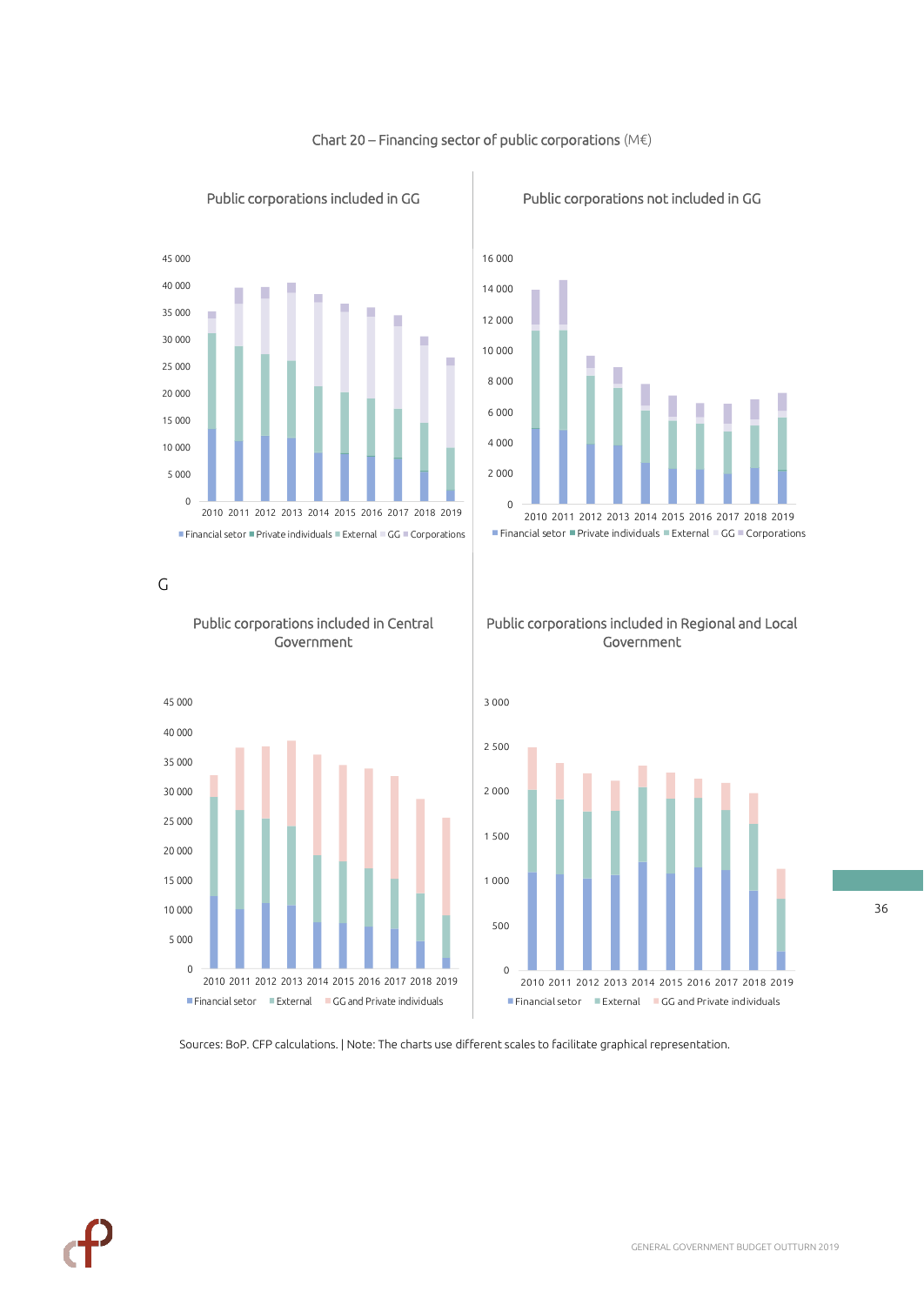# <span id="page-36-0"></span>4. COMPARISON WITH BUDGET PROGRAMMING DOCUMENTS

*The analysis presented in this chapter is hampered by the introduction of the new national accounts base, which occurred in September 2019. This alteration does not allow the budget execution results analysed in the previous chapter to be directly comparable with the forecast in the State Budget for 2009 account approved by the Portuguese Parliament. The impact of these changes already analysed in the 2019 CFP [Report No 11](https://www.cfp.pt/uploads/publicacoes_ficheiros/cfp-rel-11-2019.pdf) had an effect on the level of some budgetary components. In this context, taxes, sales and social benefits with important impacts on some sub-aggregated, such as tax revenue, non-tax revenue, tax burden, public consumption, and the weight of social benefits in the public expenditure structure should be highlighted. In view of these changes, a comparison was made only at the level of aggregates and some sub-aggregated revenue and expenditure, including where possible a comparative reference to some fiscal items. For general government debt, nominal debt was considered for comparison purposes only, given the availability of information on the capitalised interest of postal savings certificates on government debt, which makes it possible to estimate comparable nominal debt.*

# <span id="page-36-1"></span>4.1 General Government Account

The government surplus for 2019 reported by the national statistical authorities was better than projected by the MF in the budgetary programming documents. 404 million (corresponding to 0.2% of annual GDP) reflects a favourable deviation of Expenditure around two thirds of this deviation (65%), with a lower increase than forecast in the State Budget for 2009, the rest being due to revenue as a result of a growth above that anticipated by the MF. This divergence of forecast from the balance also continues in PE/2019 and in POE/2020, with a difference of 0.4 p.p. and 0.3 p.p. of GDP, respectively.



# <span id="page-36-2"></span>Chart 21 – General government balance in 2019: from the State Budget 2019 to the outturn (in Million €)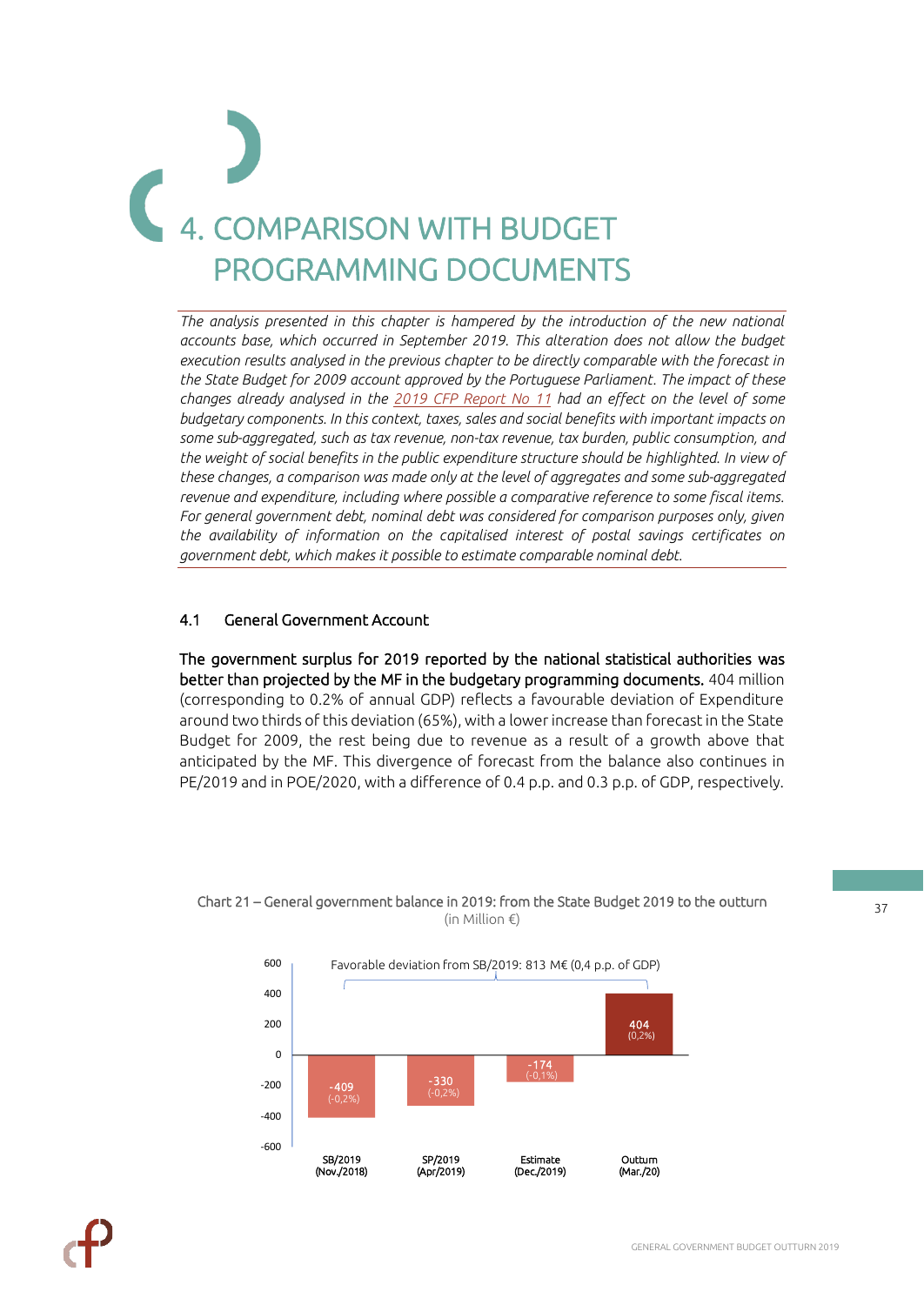Source: INE and MF. CFP calculations. | Notes: figures are not adjusted from temporary measures; the Estimate was included in the DSB/2020 report and the Outturn figures are those published by INE.

The total revenue of general government grew more than forecast in the State Budget for 2009, due to the favourable deviation in current revenue. In 2019, the public revenue grew 3.8%, 0.3 p.p. above the target inscribed in the OE/2019 (3.5%). This performance resulted exclusively from the growth of current revenue (3.9% vs. 2.9% in OE/2019) which reflects, among others, the behaviour of social contributions. In contrast, the capital revenue registered an execution below that forecast by MF (-9.6% vs. 59.4% in OE/2019). The lower than expected recovery of the BPP Guarantee, as well as the lower than expected amount of transfers from the European Union influenced a lower than expected execution of capital revenue. In nominal terms, the positive deviation in GG's revenue amounted to 287 M€, reflecting the higher level of current revenue collected (859 M  $\epsilon$ ), which more than offset the negative deviation in capital revenue as a whole (-572 M€).

<span id="page-37-0"></span>

|                             | 2018    | Change $(ME)$<br>2019 |         |         | Change $(\%)$ |         |         |            |
|-----------------------------|---------|-----------------------|---------|---------|---------------|---------|---------|------------|
|                             | Outturn | SB/2019               | Outturn | SB/2019 | 2018/19       | SB/2019 | 2018/19 | Deviations |
| Total revenue               | 87 695  | 90 721                | 91 008  | 3 0 2 6 | 3313          | 3.5     | 3.8     | 287        |
| <b>Current revenue</b>      | 86867   | 89 400                | 90 259  | 2 5 3 4 | 3 3 9 3       | 2.9     | 3.9     | 859        |
| Capital transfers received  | 829     | 1321                  | 749     | 492     | -80           | 59.4    | -9.6    | -572       |
| Total expenditure           | 88 599  | 91 130                | 90 604  | 2 5 3 1 | 2005          | 2.9     | 2.3     | -526       |
| Primary expenditure         | 81701   | 84 263                | 84 225  | 2 5 6 2 | 2 5 2 4       | 3.1     | 3.1     | $-38$      |
| Current primary expenditure | 75 399  | 77932                 | 78 112  | 2533    | 2713          | 3.4     | 3.6     | 180        |
| Capital expenditure         | 6 3 0 2 | 6331                  | 6 1 1 3 | 29      | $-189$        | 0.5     | $-3.0$  | $-218$     |
| Interest paid               | 6898    | 6867                  | 6379    | $-31$   | $-519$        | $-0.4$  | $-7.5$  | $-488$     |
| General government balance  | $-904$  | $-409$                | 404     | 495     | 1 3 0 8       |         |         | 813        |
| in % of GDP                 | $-0.4$  | $-0.2$                | 0.2     | 0.2     | 0.6           |         |         | 0.4        |
| Primary balance             | 5994    | 6458                  | 6783    | 464     | 789           |         |         | 325        |
| Nominal GDP                 | 204 305 | 209 322               | 212 303 | 5017    | 7998          | 2.5     | 3.9     | 2981       |

Table 9 – General government account: deviations towards SB/2019 (in M€)

Source: INE, Ministry of Finance. | Notes: the values are influenced by the effect of one-off measures detailed in Table 16 (attached); outturn corresponds to the values published by INE; the positive sign deviations in the overall balance and in the primary balance correspond to favorable deviations compared to the SB/2019.

38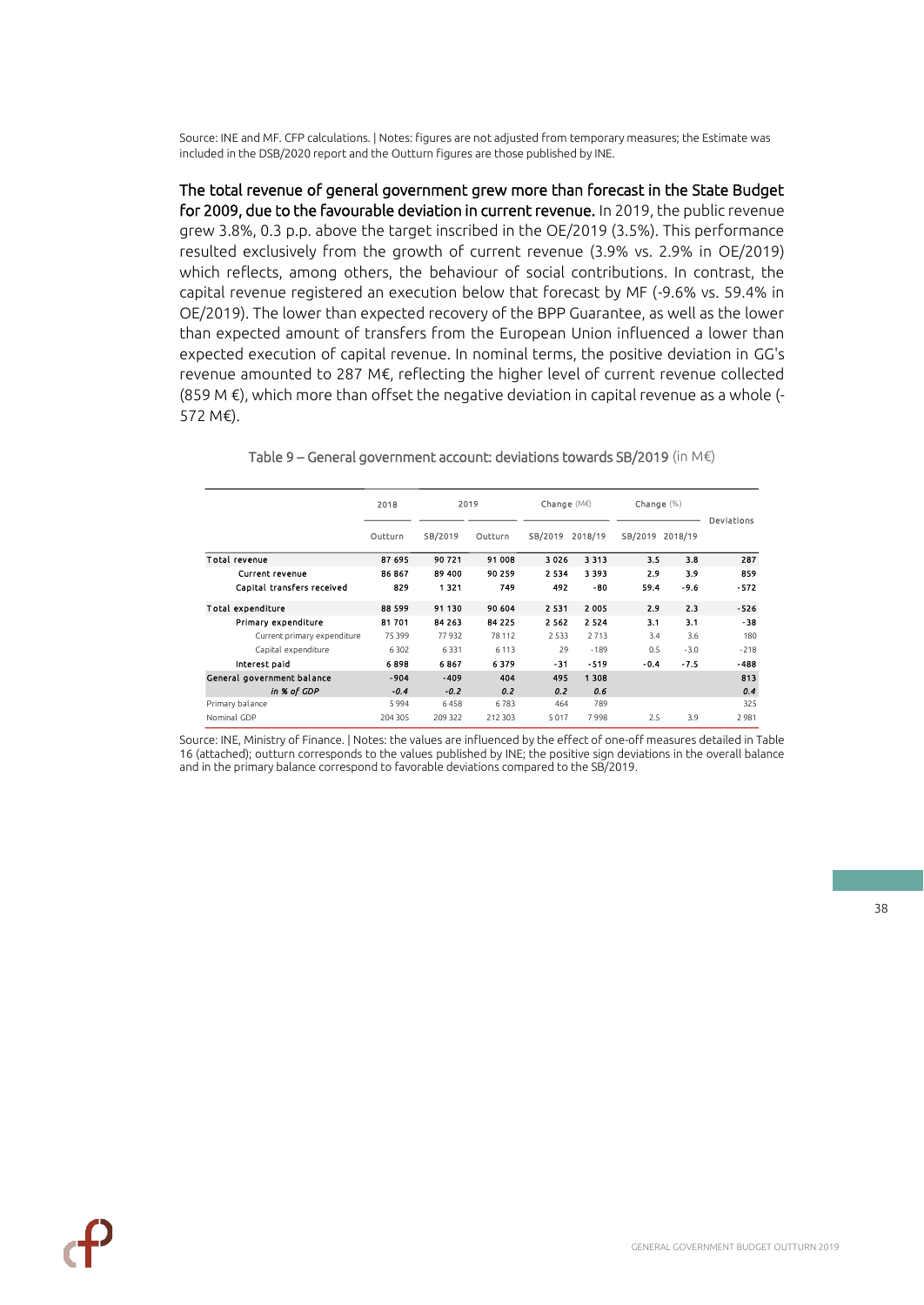General government expenditure was 526 M€ lower than forecast in the State Budget for 2009. Interest expenditure made an important contribution to this result, as it was 488 M€ below the value considered in the State Budget for 2009 (Table 9)<sup>14</sup>. Primary expenditure was practically in line with the forecast because the unfavourable deviation of 180 M€ in current primary expenditure<sup>15</sup> was more than offset by a favourable deviation of 218 M€ in capital expenditure. Under the latter, the unfavourable deviation in "other capital expenditure" (due to the fact that the recapitalisation of Novo Banco was 749 M€ higher than forecast in the State Budget for 2009 and also due to the unforeseen judicial decision to compensate Autoestradas do Douro Litoral for 219 M€) was more than accommodated by the behaviour of FBCF, which last year was again well below forecast<sup>16</sup>. As a percentage of GDP, public expenditure was 0.9 p.p. below the forecast in the State Budget for 2009 (although the size of this gap is influenced by the fact that nominal GDP was almost 3 thousand million euros higher than forecast).

#### Box 4 - Comparison with the 2019 estimate underlying POE/2020

<span id="page-38-0"></span>The POE/2020, presented in December last year, included an estimate for 2019, compatible with the new national accounts base, which is not the case with the forecasts presented in the previous budget programming documents which predated the change in the statistical base. Given the different deadline for presenting the POE/2020,<sup>1</sup> it incorporated a higher level of information on that year's implementation, compared with the budget proposals presented within the general schedule set out in the Budgetary Framework Law (up to 15 October of the previous year to which the State Budget refers).<sup>2</sup> In the POE/2020, the MF considered for 2019 a budget deficit corresponding to 0.1% of nominal GDP, 0.3 p.p. below the surplus preliminarily calculated by INE (Table 10).

The difference was due to a more favourable expenditure outturn than the MF estimate (0.7 p.p. of GDP), which more than offset the fact that revenue outturn was lower than estimated (- 0.4 p.p. of GDP). The denominator effect resulting from the fact that GDP in 2019 calculated by INE was 1526 M€ higher than that considered in POE/2020 accentuates the favourable effect on expenditure (lower than estimated and calculated in relation to higher GDP) while on revenue, a higher execution than that estimated in December results in a lower favourable effect, or even a negative one. In this respect, see Table 10 for opposite changes of equivalent magnitude in nominal terms, but with different results when expressed as a function of output - for example, indirect taxes and the sale of goods and services in the case of revenue and expenditure with personnel and social transfers on expenditure).

<sup>14</sup> In recent years interest expenditure has always fallen short of MF's initial forecast, with a favourable deviation of 3 thousand million euros in cumulative terms since 2015.

<sup>15</sup> Personnel costs were 255 M€ higher than forecast in OE/2019. This deviation seems to have contributed to a greater impact of the unfreezing of careers than initially forecast, as well as to a greater volume effect resulting from the growth in public employment. Moreover, in the account presented in the State Budget for 2009, the MF considered at the outset a part of the provisional appropriation (200 M€) under this heading, but the reinforcement in return for that appropriation amounted to 236 M€ in 2019, as shown in Table 6 of Box 2.

<sup>&</sup>lt;sup>16</sup> In the State Budget for 2009, the MF predicted that public investment in large structuring projects would reach 1100 M€. However, no information is available to assess the degree of execution of these projects.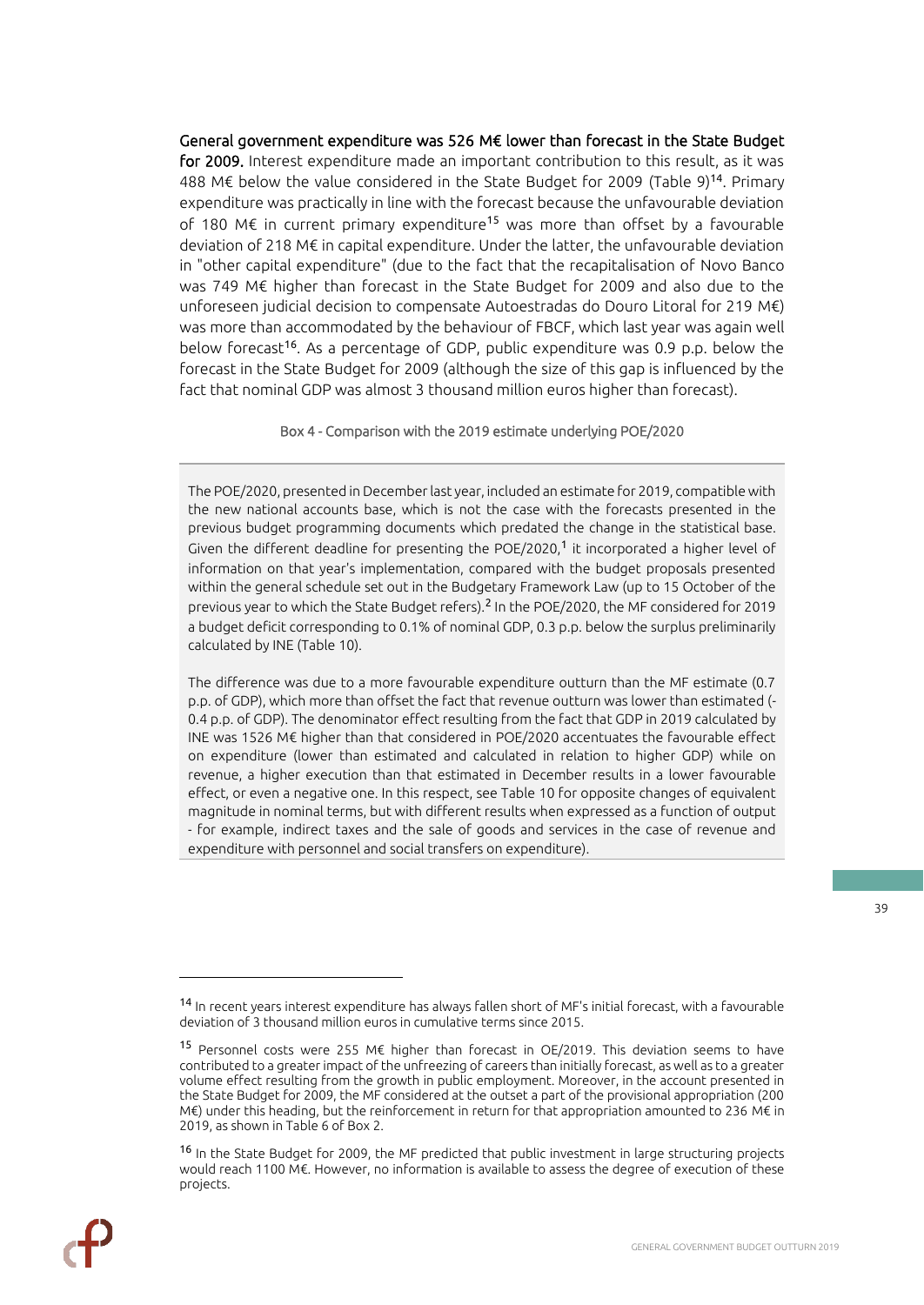|                                       | Turnout   |             | DSB/2020 estimate      |             | Difference          |          |
|---------------------------------------|-----------|-------------|------------------------|-------------|---------------------|----------|
|                                       | [A]<br>M€ | % of<br>GDP | [ <sub>B</sub> ]<br>M€ | % of<br>GDP | $[C]=[A]-[B]$<br>M€ | GDP p.p. |
| <b>Total revenue</b>                  | 91 008    | 42.9        | 91 213                 | 43.3        | $-205$              | $-0.4$   |
| Current revenue                       | 90 259    | 42,5        | 90 473                 | 42,9        | $-214$              | $-0,4$   |
| Tax revenue                           | 53 013    | 25,0        | 52 909                 | 25,1        | 104                 | $-0,1$   |
| Indirect taxes                        | 32 148    | 15,1        | 31963                  | 15,2        | 186                 | 0,0      |
| Direct taxes                          | 20865     | 9,8         | 20 946                 | 9,9         | $-81$               | $-0.1$   |
| Social contributions                  | 25 342    | 11,9        | 25 2 5 6               | 12.0        | 87                  | 0,0      |
| of which: actual soc. contr. received | 20 5 98   | 9,7         | 20 570                 | 9.8         | 28                  | $-0,1$   |
| Sales & other current revenues        | 11 903    | 5,6         | 12 3 08                | 5,8         | $-405$              | $-0,2$   |
| Sales                                 | 7389      | 3.5         | 7550                   | 3.6         | $-161$              | $-0,1$   |
| Other current revenues                | 4514      | 2.1         | 4758                   | 2.3         | $-243$              | $-0,1$   |
| Capital transfers received            | 749       | 0.4         | 739                    | 0.4         | 9                   | 0,0      |
| Total expenditure                     | 90 604    | 42.7        | 91 387                 | 43.4        | $-782$              | $-0.7$   |
| Primary expenditure                   | 84 2 2 5  | 39,7        | 84 861                 | 40,3        | $-636$              | $-0,6$   |
| Current primary expend.               | 78 112    | 36,8        | 78 5 9 3               | 37,3        | $-481$              | $-0,5$   |
| Intermediate consumption              | 10 9 9 1  | 5,2         | 11 271                 | 5.3         | $-280$              | $-0,2$   |
| Compensation of employees             | 22799     | 10,7        | 22 701                 | 10,8        | 98                  | 0,0      |
| Social transfers                      | 38 684    | 18,2        | 38749                  | 18.4        | $-65$               | $-0,2$   |
| other than in kind                    | 34731     | 16,4        | 34730                  | 16,5        | $\mathbf{1}$        | $-0,1$   |
| in kind                               | 3953      | 1.9         | 4020                   | 1.9         | $-66$               | 0.0      |
| Subsidies                             | 887       | 0,4         | 872                    | 0.4         | 15                  | 0.0      |
| Other current expenditure             | 4750      | 2,2         | 5 0 0 0                | 2.4         | $-250$              | $-0,1$   |
| Capital expenditure                   | 6113      | 2.9         | 6267                   | 3.0         | $-154$              | $-0.1$   |
| GECE                                  | 3980      | 1.9         | 4 1 6 8                | 2.0         | $-188$              | $-0,1$   |
| Other capital expenditures            | 2 1 3 3   | 1,0         | 2 1 0 0                | 1,0         | 34                  | 0,0      |
| Interest paid                         | 6379      | 3,0         | 6526                   | 3,1         | $-147$              | $-0.1$   |
| General government balance            | 404       | 0,2         | $-174$                 | $-0.1$      | 578                 | 0.3      |
| Primary balance                       | 6783      | 3,2         | 6352                   | 3,0         | 431                 | 0,2      |
| Tax burden                            | 73612     | 34,7        | 73 480                 | 34,9        | 132                 | $-0,2$   |
| Current Expenditure                   | 84 491    | 39,8        | 85 119                 | 40,4        | $-628$              | $-0,6$   |
| Nominal GDP                           | 212 303   | ÷           | 210774                 |             | 1529                |          |

#### <span id="page-39-0"></span>Table 10 – Comparison with the 2019 estimate for underlying the DSB/2020 (M€)

Sources: INE (turnout) and MF (DSB/2020 estimate for 2019). CFP calculations.

In absolute terms, the difference in expenditure was 782 M€ lower than estimated by MF. Intermediate consumption and other current expenditure, as well as investment and interest expenditure explain a lower-than-expected outturn than offsetting other expenditure items, namely personnel, which were above that estimate (Table 10). In revenue, the greatest differences occurred in non-tax and non-contributory current revenue, which execution was around 400 M€ below that estimated by the MF. These differences were, however, partially offset by a more favourable execution than that estimated for tax and contributory revenue.

\_\_\_\_\_\_\_\_\_\_\_\_\_\_\_\_\_\_\_\_\_\_\_\_\_

<sup>1 -</sup> Which resulted from the holding of legislative elections on 6 October 2019 (cf. paragraph 2 of article 12 - E of Law 91/2001, of 20 August, as amended by Law 41/2014, of 10 July, which remains in force by virtue of the provisions of paragraph 2 of article 7 of Law 151/2015, of 11 September, which approved the new Budget Framework Law - LEO, in its current wording).

<sup>2 -</sup> Cf. paragraph 1 of the same article referred to in the above note.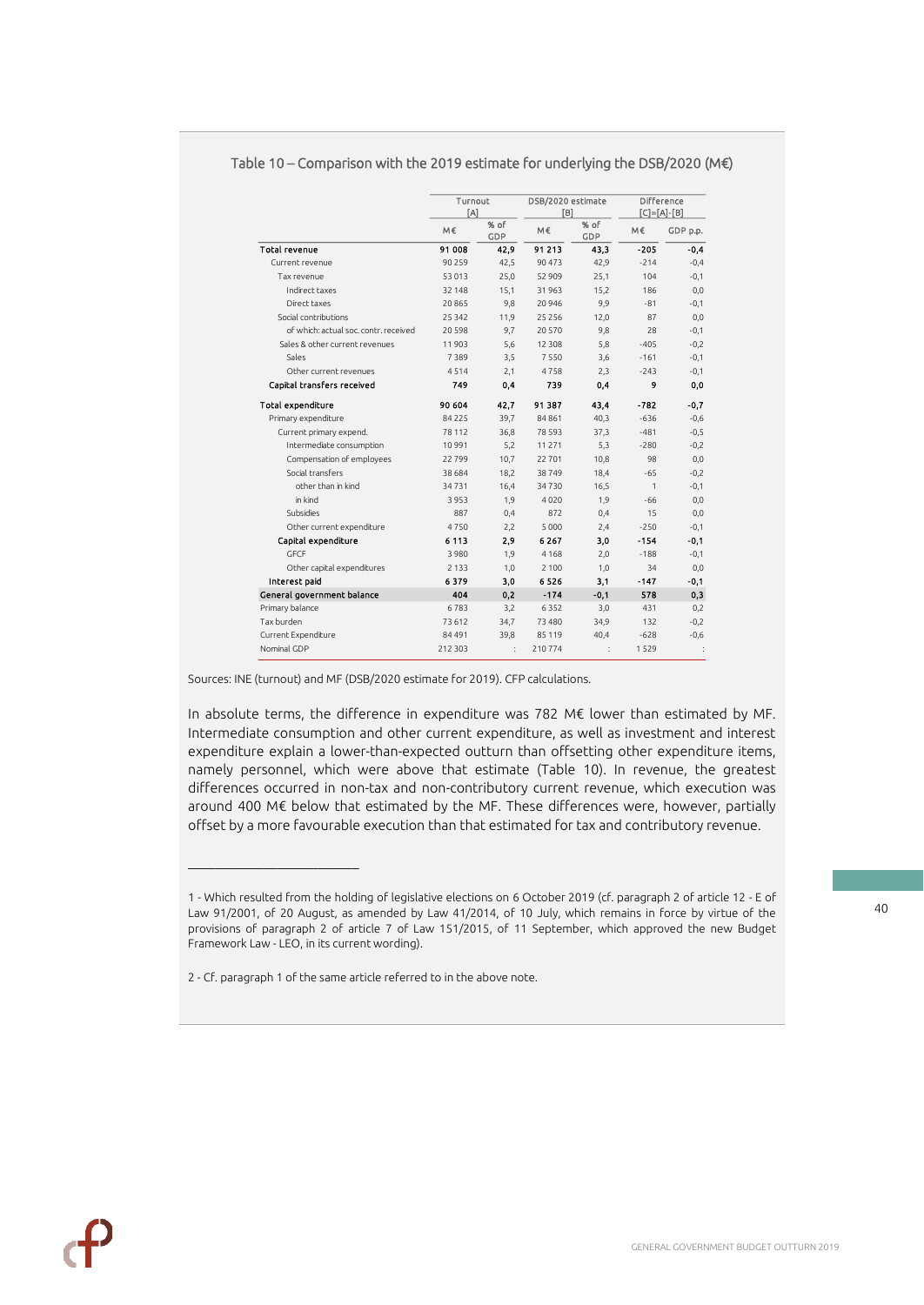# <span id="page-40-0"></span>4.2 Public debt

The nominal debt forecasts presented in the budgetary programming documents for 2019 are estimated to have been above the figure reported by the national statistical authorities. This calculation is based on the information provided by the BoP. on the revision of the debt, which now includes the capitalised interest on postal savings certificates<sup>17</sup>. Incorporating in the MF forecasts the impact of around 4 thousand million euros on the inclusion of interest, those forecasts would have been about 2 thousand million euros higher than the 250 thousand million euros debt at the end of 2019.

Even considering the most recent estimate for the debt ratio in 2019 advanced by MF in POE/2020 (118.9%) which considers nominal debt compatible with the new statistical series for public debt, the magnitude of the recent nominal GDP revision affects, once again, the direct comparison with the debt ratio for that year (117.7% of GDP). This difference corresponding to 1.1 p.p. of GDP is explained by the upward revision of GDP (denominator effect), the remaining quarter being due to a smaller amount of nominal debt than estimated (numerator effect).

<sup>17</sup> The analysis of these statistical revisions can be found in the *[2019 CFP Report No 11](https://www.cfp.pt/uploads/publicacoes_ficheiros/cfp-rel-11-2019.pdf)*.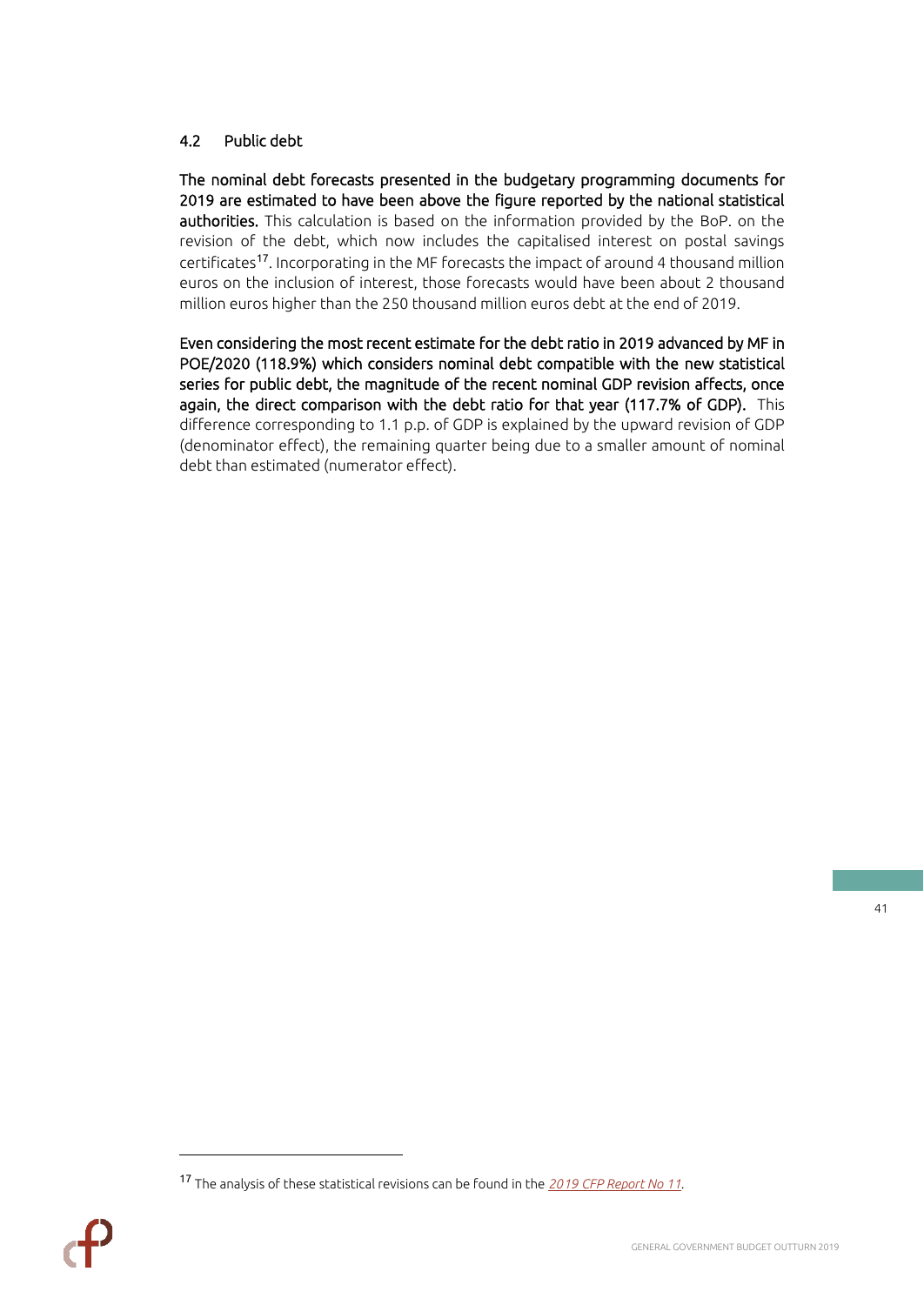<span id="page-41-0"></span>

#### Box 5 - Expenditure Benchmark

<span id="page-41-2"></span>The measurement of compliance with the rule results from the calculation algorithm adopted by the European Commission (EC). The information used by the CFP to calculate the deviation is based on the provisional and preliminary estimate made by the national statistical authorities respectively for the years 2018 and 2019, as well as on EC data from the spring forecasts for 2018 and 2019.

This exercise is part of an *ex-post* evaluation which aims to indicate whether or not there is significant deviation. The following tables present the steps for the calculation that determine the verification of compliance with the rule as described in the Box provided on [the CFP website](https://www.cfp.pt/pt/caixas/financas-publicas/benchmark-da-despesa-expenditure-benchmark)  - [Expenditure Benchmark](https://www.cfp.pt/pt/caixas/financas-publicas/benchmark-da-despesa-expenditure-benchmark)

Calculation of corrected aggregate expenditure: It uses information from some of the general government expenditure and revenue components underlying the estimate for 2018 and 2019 as compiled by the statistical authorities, except for the amount of temporary and non-recurring measures which follows the classification of the CFP (Table 17, in annex).

<span id="page-41-1"></span>Table 11 – The Modified Expenditure Aggregate calculation (Net primary expenditure (B€)

| MODIFIED EXPENDITURE AGGREGATE CALCULATION                                 | 2018   | 2019   | <b>Fórmulas</b>                          |
|----------------------------------------------------------------------------|--------|--------|------------------------------------------|
| General government expenditure                                             | 88.6   | 90.6   | (1)                                      |
| Interest expenditure                                                       | 6,9    | 6,4    | (2)                                      |
| Government expenditure on EU programmes fully matched by EU funds revenue  | 1,1    | 1,2    | (3)                                      |
| Nationally financed gross fixed capital formation t                        | 3,3    | 3,4    | (4)                                      |
| Annual average nationally financed gross fixed capital formation t-3 to t  | 2,9    | 3,0    | (5)                                      |
| Cyclical unemployment expenditure                                          | $-0,2$ | $-0,1$ | (6)                                      |
| Total discretionary revenue measures (DRM)                                 | $-0,3$ | 0,0    | (7)                                      |
| One-offs on the revenue side                                               | 0,2    | 0,1    | (8)                                      |
| One-offs on the expenditure side                                           | $-1,1$ | $-1,4$ | (9)                                      |
| One-offs                                                                   | $-1,0$ | $-1,3$ | $(10)=(8)+(9)$                           |
| Total discretionary revenue measures net of one-offs                       | $-0,4$ | 0,1    | $(11)=(7)-(8)+(8)$ ano <sub>(n-1)</sub>  |
| Corrected expenditure aggregate* (nominal)                                 | 80,4   | 82.8   | $(12)=(1)-(2)-(3)-(4)+(5)-(6)$           |
| Corrected expenditure aggregate net one-offs * (nominal)                   | 79,3   | 81,4   | $(13)=(12)+(9)$                          |
| Corrected expenditure aggregate net of DRM and RML* (nominal)              | 80.7   | 82,8   | $(14)=(12)-(7)$                          |
| Corrected expenditure aggregate net of DRM, RML and one-offs * (nominal)   | 79,7   | 81,3   | $(15)=(13)-(11)$                         |
| Net public expenditure annual growth in % (nominal)                        | 0.5    | 2.9    | $(16)=100*[ (14)-(12)_{1-1}]/(12)_{1-1}$ |
| Net public expenditure annual growth corrected for one-offs in % (nominal) | 4,8    | 2.5    | $(17)=100*[ (15)-(13)_{k-1}]/(13)_{k-1}$ |

Sources: MF and EC. CFP calculations. Note: Cyclical unemployment benefit expenditure uses the CFP recalculation of NAWRU according to common EC methodology. DRM: Discretionary revenue measures, which considers the information for the years 2018 and 2019 contained in the tables attached to the Draft Budget Plan 2020 sent to the European authorities in December.

Calculation of the reference rate: Uses EC information from the spring forecasts for 2018 and 2019: (i) the 10-year average growth rate of potential output; (ii) the GDP deflator; (iii) primary expenditure as a ratio to GDP.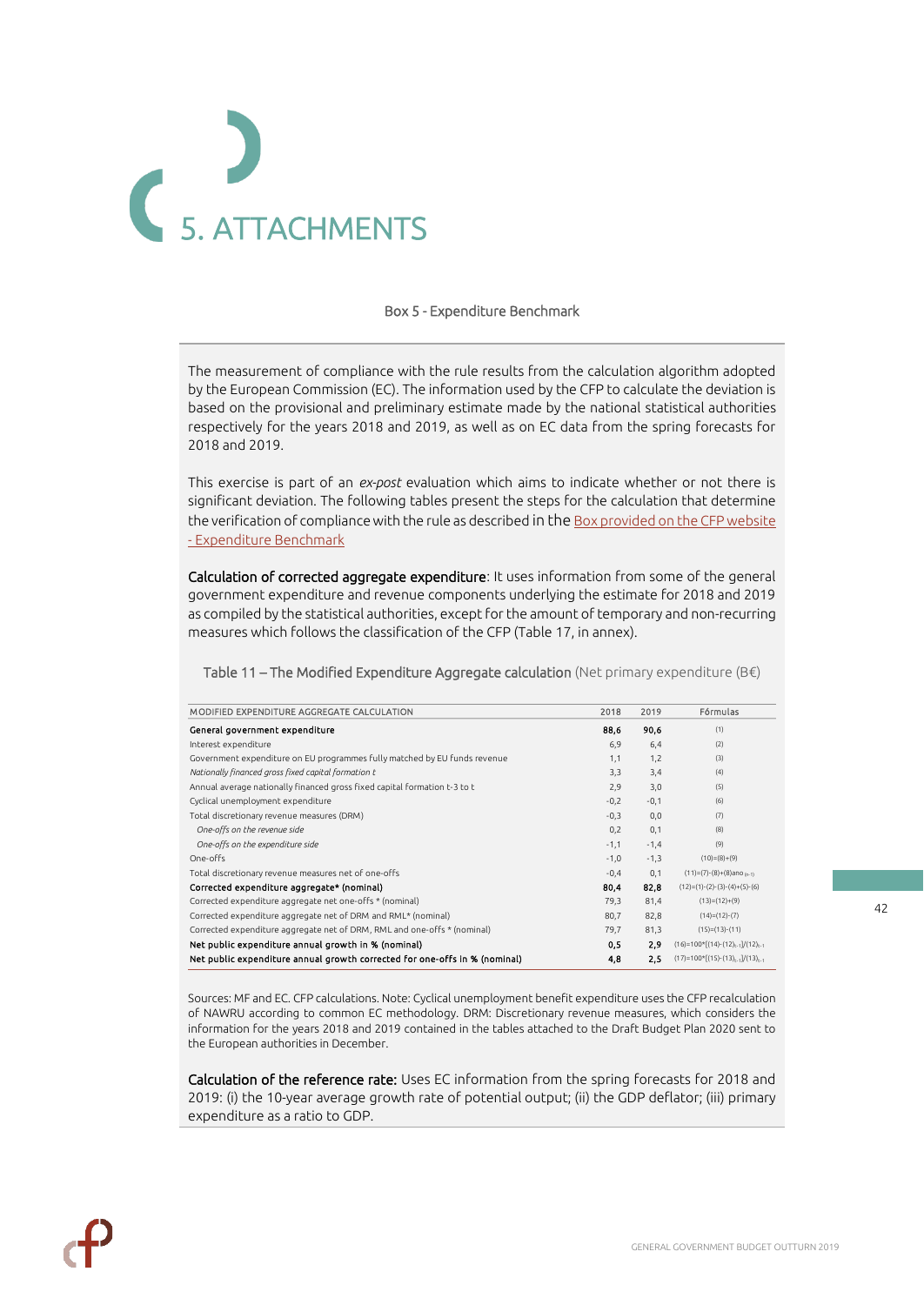#### Table 12 – Applicable Expenditure Benchmark rate (%)

<span id="page-42-0"></span>

| Applicable Expenditure Benchmark rate calculation                     | 2018   | 2019   | <b>Fórmulas</b>                                      |
|-----------------------------------------------------------------------|--------|--------|------------------------------------------------------|
| Applicable expenditure Benchmark rate (real)                          | $-1,2$ | $-0.7$ | $(18)=(19)-(20)$                                     |
| Geometric average of the 10-year Potential Product growth rate (real) | 0,2    | 0,8    | (19)                                                 |
| SF 2018  Year 2019 based on horizon [2013 - 2022]                     | 0,2    |        |                                                      |
| SF 2019  Year 2020 based on horizon [2014 - 2023]                     |        | 0,8    |                                                      |
| Convergence margin recalibrated                                       | 1,4    | 1,5    | $(20)=(21) \times (22)$                              |
| Convergence margin                                                    | 1,2    | 1,2    | $(21) = 50 / (22)$                                   |
| Primary Expenditure of (Year n-1) as % GDP based on SF Ano (n-1)      | 40,8   | 40,5   | (22)                                                 |
| Required Adjustment $>$ = 0,6                                         | 0,6    | 0,6    | (23)                                                 |
| GDP deflator (% change)   Assessment of Year n based on SF Ano (n-1)  | 1,4    | 1,4    | (24)                                                 |
| Applicable expenditure Benchmark rate (nominal)                       | 0,2    | 0.7    | $(25)=[(1+(18)/100)*(1+(24)/100)\cdot 1] \times 100$ |

Sources: EC. CFP calculations. Note: SF Year (n-1) means EC Spring Forecast for the year prior to the reporting date, ie the 2020-year analysis uses the 2019 spring forecast (SF 2019).

<span id="page-42-1"></span>Measuring compliance with the rule: Exercise comparing the result obtained by each of the indicators identified above in order to ascertain the deviation and distance between it and the established ceiling of 0.5% of GDP in one year, or cumulatively in two consecutive years.

#### Table 13 - Expenditure Benchmark

| EB deviation adjusted for one-offs                                             | 2018   | 2019   | <b>Fórmulas</b>                |
|--------------------------------------------------------------------------------|--------|--------|--------------------------------|
| Deviation in year t (B€)                                                       | $-3.5$ | $-1.5$ | $(26)=[(8)-(17)]/100*(13)$ t-1 |
| GDP nominal                                                                    | 204.3  | 212.3  | (27)                           |
| Deviation in year t, if negative it is an excess over the benchmark (in % GDP) | -1.7   | $-0.7$ | $(28)=(26)/(27)*100$           |
| Average deviation in t-1 and t (in % GDP)                                      |        | $-1.2$ | (29)=Média[(28) t-1;(28)]      |

Sources: EC. CFP calculations. Note: A negative sign deviation means an excess over the benchmark (Table 10). This implies excessive expenditure for each of those years a risk of significant deviation from the recommended structural adjustment as it is above the permitted ceiling of 0.5%. Considering the analysis for all those years, the risk of significant deviation remains. The average deviation of -1.1% from GDP is greater than the admitted cumulative ceiling of 0.5% of GDP (ie 0.25% of GDP each year).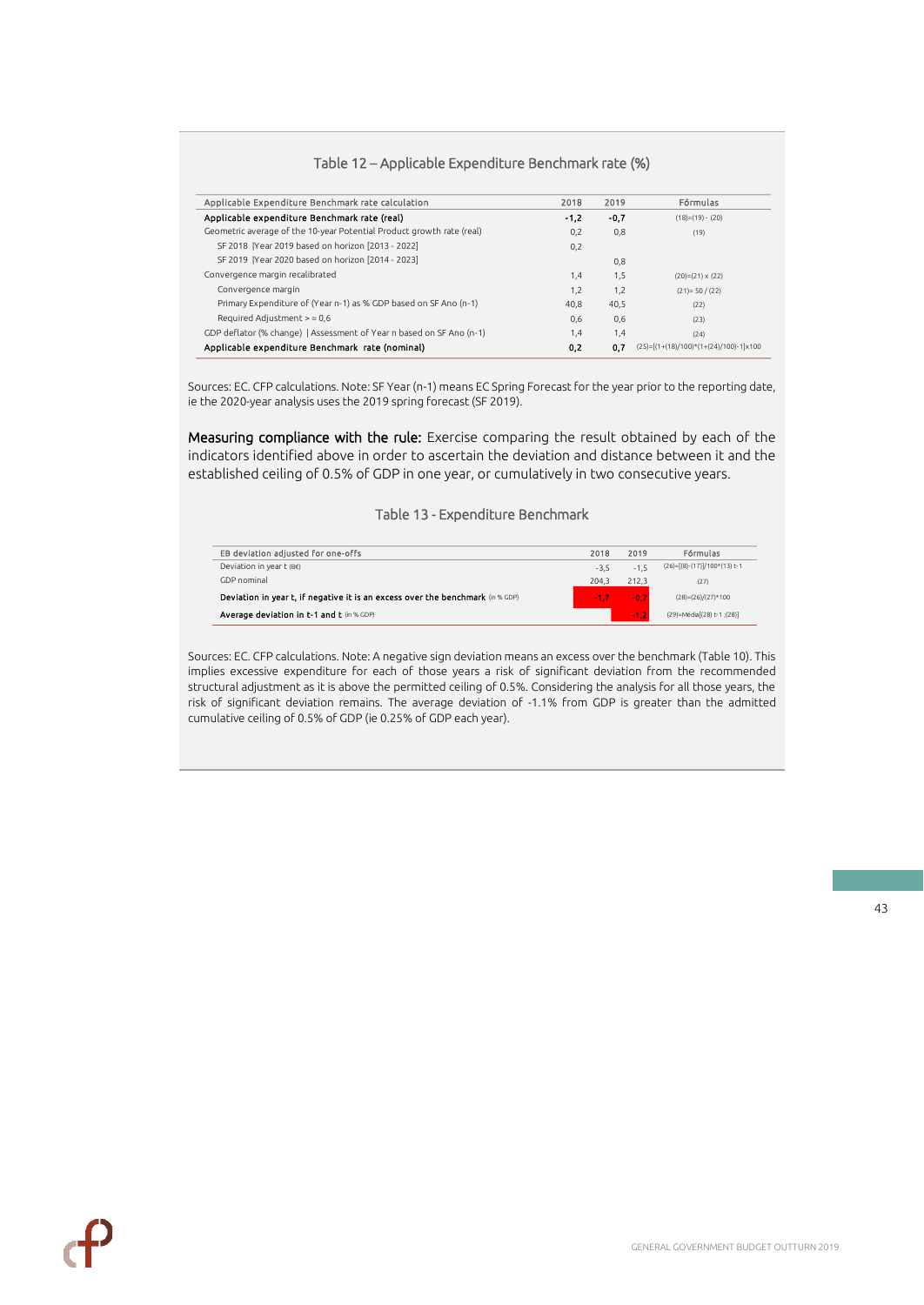<span id="page-43-0"></span>

|                                   | M€       |         |      | % of GDP |                      | Annual change  |         |          |  |  |
|-----------------------------------|----------|---------|------|----------|----------------------|----------------|---------|----------|--|--|
|                                   | 2018     | 2019    | 2018 | 2019     | %                    | Ctrc           | M€      | p.p. GDP |  |  |
| <b>Total Revenue</b>              | 87 529   | 90 955  | 42.8 | 42.8     | 3.9                  | 3.9            | 3 4 2 6 | 0.0      |  |  |
| Current revenue                   | 86867    | 90 259  | 42.5 | 42.5     | 3.9                  | 3.9            | 3 3 9 3 | 0.0      |  |  |
| Tax revenue                       | 51 637   | 53 013  | 25.3 | 25.0     | 2.7                  | 1.6            | 1377    | $-0.3$   |  |  |
| Indirect taxes                    | 30 956   | 32 148  | 15.2 | 15.1     | 3.9                  | 1.4            | 1 1 9 3 | 0.0      |  |  |
| Direct taxes                      | 20 681   | 20865   | 10.1 | 9.8      | 0.9                  | 0.2            | 184     | $-0.3$   |  |  |
| Social contributions              | 23835    | 25 3 42 | 11.7 | 11.9     | 6.3                  | 1.7            | 1507    | 0.3      |  |  |
| of which: actual soc. contr. rece | 19 128   | 20 5 98 | 9.4  | 9.7      | 7.7                  | 1.7            | 1471    | 0.3      |  |  |
| Sales & other current revenues    | 11 3 9 5 | 11 903  | 5.6  | 5.6      | 4.5                  | 0.6            | 509     | 0.0      |  |  |
| Sales                             | 7 1 2 9  | 7 3 8 9 | 3.5  | 3.5      | 3.6                  | 0.3            | 260     | 0.0      |  |  |
| Other current revenues            | 4 2 6 5  | 4514    | 2.1  | 2.1      | 5.8                  | 0.3            | 249     | 0.0      |  |  |
| Capital transfers received        | 662      | 696     | 0.3  | 0.3      | 5.1                  | 0.0            | 34      | 0.0      |  |  |
| Total expenditure                 | 87 482   | 89 236  | 42.8 | 42.0     | 2.0                  | 2.0            | 1754    | $-0.8$   |  |  |
| Primary expenditure               | 80 5 84  | 82 857  | 39.4 | 39.0     | 2.8                  | 2.6            | 2 2 7 3 | $-0.4$   |  |  |
| Current primary expenditure       | 75 3 69  | 78 112  | 36.9 | 36.8     | 3.6                  | 3.1            | 2743    | $-0.1$   |  |  |
| Intermediate consumption          | 11 0 67  | 10 991  | 5.4  | 5.2      | $-0.7$               | $-0.1$         | $-76$   | $-0.2$   |  |  |
| Compensation of employees         | 21835    | 22799   | 10.7 | 10.7     | 4.4                  | 1.1            | 964     | 0.1      |  |  |
| Social transfers                  | 37 099   | 38 684  | 18.2 | 18.2     | 4.3                  | 1.8            | 1585    | 0.1      |  |  |
| other than in kind                | 33 472   | 34731   | 16.4 | 16.4     | 3.8                  | 1.4            | 1258    | 0.0      |  |  |
| in kind                           | 3626     | 3953    | 1.8  | 1.9      | 9.0                  | 0.4            | 327     | 0.1      |  |  |
| Subsidies                         | 750      | 887     | 0.4  | 0.4      | 18.2                 | 0.2            | 137     | 0.1      |  |  |
| Other current expenditure         | 4617     | 4750    | 2.3  | 2.2      | 2.9                  | 0.2            | 133     | 0.0      |  |  |
| Capital expenditure               | 5 2 1 5  | 4745    | 2.6  | 2.2      | $-9.0$               | $-0.5$         | $-471$  | $-0.3$   |  |  |
| GECE                              | 3795     | 3 9 8 0 | 1.9  | 1.9      | 4.9                  | 0.2            | 185     | 0.0      |  |  |
| Other capital expenditure         | 1 4 2 1  | 765     | 0.7  | 0.4      | $-46.2$              | $-0.7$         | $-656$  | $-0.3$   |  |  |
| Interest paid                     | 6898     | 6 3 7 9 | 3.4  | 3.0      | $-7.5$               | $-0.6$         | $-519$  | $-0.4$   |  |  |
| General government balance        | 47       | 1719    | 0.0  | 0.8      | $\ddot{\cdot}$       | $\ddot{\cdot}$ | 1 672   | 0.8      |  |  |
| Primary balance                   | 6944     | 8098    | 3.4  | 3.8      | $\ddot{\phantom{a}}$ | ÷              | 1 1 5 4 | 0.4      |  |  |
| Tax Burden                        | 70764    | 73 612  | 34.6 | 34.7     | 4.0                  | 3.3            | 2848    | 0.0      |  |  |
| Current expenditure               | 82 2 67  | 84 491  | 40.3 | 39.8     | 2.7                  | 2.5            | 2 2 2 5 | $-0.5$   |  |  |
| Nominal GDP                       | 204 305  | 212 303 |      |          | 3.9                  |                | 7998    |          |  |  |

#### Table 14 – Adjusted General Government account

<span id="page-43-1"></span>Source: INE and MF. CFP calculations. Note: These figures are adjusted for the impact of the temporary and one–off measures.

### Table 15 – Adjustment between the two accounting approaches (% of GDP)

|                                                             | 2018   | 2019   |
|-------------------------------------------------------------|--------|--------|
| (1) Balance in Public Accounts                              | $-1.3$ | $-0.3$ |
| Central Government and Social Security Funds                | $-1,4$ | $-0,6$ |
| Regional and Local Government                               | 0,2    | 0,2    |
| (2) Adjustments to National Accounting                      | 0,8    | 0,5    |
| Differences due to General Government Perimeter             | 0,0    | 0,0    |
| Accrual (cash - commitment adjustments)                     | 1,7    | 1,8    |
| Taxes and social contributions *                            | 0,4    | 0,1    |
| Differences between interested paid and accrued             | 0,2    | 0,4    |
| Other time adjustments (of which)                           | 1,2    | 1,3    |
| Cash Commitments HNS and CPS                                | 0,0    | 0,2    |
| Accrual to Public Corporation Sector incl. in GG (of which) | 1,4    | 1,2    |
| capital increase in RPC included in GG                      | 1,0    | 1,6    |
| Other Adjustments (of which)                                | $-0,9$ | $-1,3$ |
| Capital injections (of which)                               | $-1,0$ | $-1,6$ |
| Capital increase in RPC included in GG                      | $-1,0$ | $-1,6$ |
| Pension Funds                                               | 0.3    | 0,3    |
| $(3) = (1)+(2)$ National Accounts Balance                   | -0,4   | 0,2    |

Source: INE. CFP calculations | Note: (\*) Time adjustment. In the table positive/negative adjustments produce an increase/reduction of the deficit in national accounts vis-à-vis the deficit in public accounts. Due to rounding the totals do not necessarily correspond to the sum of the percentage GDP figures.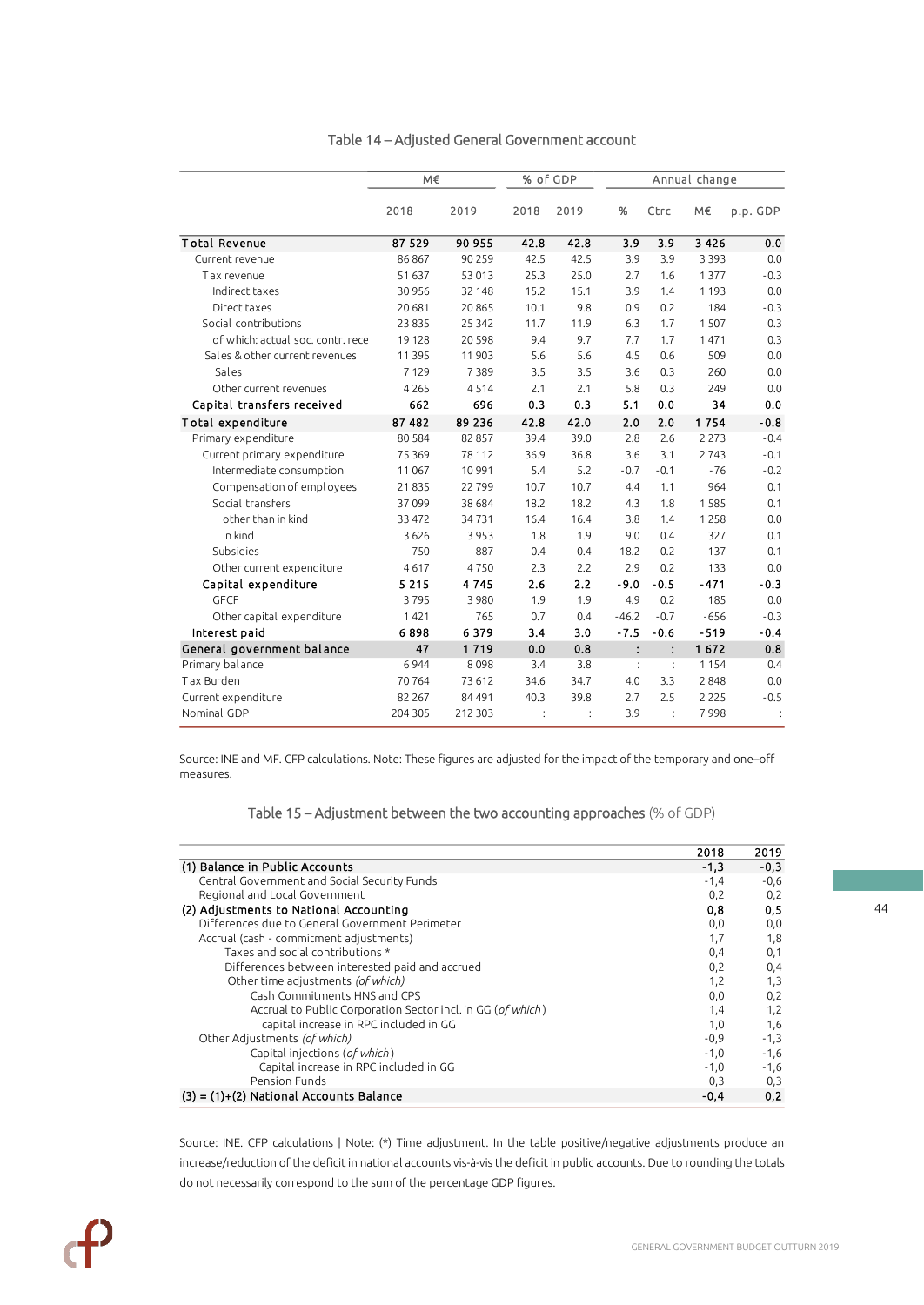#### Table 16 – Temporary measures and one-off measures (in M€)

<span id="page-44-0"></span>

|                                                                                          | 2010    | 2011   | 2012   | 2013 | 2014    | 2015    | 2016   | 2017    | 2018   | 2019    |
|------------------------------------------------------------------------------------------|---------|--------|--------|------|---------|---------|--------|---------|--------|---------|
| Temporary measures, one-off measures (impact on balance)                                 | $-2199$ | 294    | $-509$ | 580  | $-6186$ | $-2333$ | 780    | $-4213$ | $-951$ | $-1313$ |
| Revenue                                                                                  | 87      | 840    | 444    | 1280 |         | 130     | 745    | 73      | 166    | 55      |
| Taxes on repatriation of capitals                                                        | 87      |        | 259    |      |         |         |        |         |        |         |
| Exceptional Scheme for Settling Tax and Social Security Debts - VAT                      |         |        |        | 186  |         |         |        |         |        |         |
| Exceptional Scheme for Settling Tax and Social Security Debts - Oth. IT.                 |         |        |        | 116  |         |         |        |         |        |         |
| Exceptional Scheme for Settling Tax and Social Security Debts - PIT : CIT                |         |        |        | 690  |         |         |        |         |        |         |
| Exceptional Scheme for Settling Tax and Social Security Debts - IMT; IMI                 |         |        |        | 53   |         |         |        |         |        |         |
| Exceptional Scheme for Settling Tax and Social Security Debts - social contributions     |         |        |        | 234  |         |         |        |         |        |         |
| Surcharge on PIT for 2011 income                                                         |         | 840    | 185    |      |         |         |        |         |        |         |
| PERES Extraordinary debt settlement scheme other IT 2016 one-off                         |         |        |        |      |         |         | 103    |         |        |         |
| PERES Extraordinary debt settlement scheme PIT 2016 one-off                              |         |        |        |      |         |         | 29     |         |        |         |
| PERES Extraordinary debt settlement scheme CIT 2016 one-off                              |         |        |        |      |         |         | 263    |         |        |         |
| PERES Extraordinary debt settlement scheme SSC 2016 one-off                              |         |        |        |      |         |         | 47     |         |        |         |
| BPP quarantee recovery                                                                   |         |        |        |      |         |         |        | 73      | 166    | 55      |
| Banking sector contribution for transfer to European Resolution Fund                     |         |        |        |      |         | 130     |        |         |        |         |
| Prepaid margin payment from EFSF                                                         |         |        |        |      |         |         | 302    |         |        |         |
| Expenditure                                                                              | 2286    | 546    | 952    | 700  | 6186    | 2463    | $-34$  | 4286    | 1117   | 1368    |
| Proceeds from concessions                                                                | $-124$  | $-54$  |        |      |         |         |        |         |        |         |
| Capital transfers (Banking sector)                                                       | 2250    | 600    | 850    | 700  | 4994    | 2463    |        | 4098    | 892    | 1149    |
| One-off payments to the EU Budget                                                        | 160     |        | 102    |      |         |         | 77     |         |        |         |
| Debt assumptions of transportation sector                                                |         |        |        |      | 1192    |         |        | 111     |        |         |
| Sale of F-16 to Romania                                                                  |         |        |        |      |         |         | $-111$ | $-41$   |        |         |
| Forest fires                                                                             |         |        |        |      |         |         |        | 60      | 130    |         |
| Lisbon municipality's civil protection fee reimbursement (Constitutional Court decision) |         |        |        |      |         |         |        | 59      |        |         |
| Lisbon municipality's unfavourable judicial rulings                                      |         |        |        |      |         |         |        |         | 96     |         |
| Compensation to the concessionaire AEDL, SA.                                             |         |        |        |      |         |         |        |         |        | 219     |
| Special factors (impact on balance)                                                      | $-2538$ | $-612$ |        |      |         |         |        |         |        |         |
| Revenue                                                                                  |         |        |        |      |         |         |        |         |        |         |
| Expenditure                                                                              | 2538    | 612    |        |      |         |         |        |         |        |         |
| Delivery of submarines                                                                   | 881     |        |        |      |         |         |        |         |        |         |
| Reclassification of PPP into general government                                          | 756     | 226    |        |      |         |         |        |         |        |         |
| Recording of Madeira region debt                                                         | 900     |        |        |      |         |         |        |         |        |         |
| Madeira capital transactions (reclass. of Via Madeira)                                   |         | 274    |        |      |         |         |        |         |        |         |
| Madeira region debts from programme contracts & football clubs                           |         | 112    |        |      |         |         |        |         |        |         |
| Temporary measures, one-off measures and special factors (impact on balance)             | $-4737$ | $-318$ | $-509$ | 580  | $-6186$ | $-2333$ | 780    | $-4213$ | $-951$ | $-1313$ |

Source: MF. CFP calculations. | Note: Totals may not match the sum of the individual figures due to rounding. It is a classification that may be revised in light of new information.

<span id="page-44-1"></span>

| Temporary measures, one-off measures (impact on balance)                                 | $-1.2$ | 0.2    | $-0.3$ | 0.3 | $-3.6$ | $-1.3$ | 0.4    | $-2.2$ | $-0.5$ | $-0,6$ |
|------------------------------------------------------------------------------------------|--------|--------|--------|-----|--------|--------|--------|--------|--------|--------|
| Revenue                                                                                  | 0.0    | 0.5    | 0,3    | 0.8 |        | 0.1    | 0.4    | 0.0    | 0.1    | 0.0    |
| Taxes on repatriation of capitals                                                        | 0.0    |        | 0.2    |     |        |        |        |        |        |        |
| Exceptional Scheme for Settling Tax and Social Security Debts - VAT                      |        |        |        | 0.1 |        |        |        |        |        |        |
| Exceptional Scheme for Settling Tax and Social Security Debts - Oth. IT.                 |        |        |        | 0.1 |        |        |        |        |        |        |
| Exceptional Scheme for Settling Tax and Social Security Debts - PIT ; CIT                |        |        |        | 0.4 |        |        |        |        |        |        |
| Exceptional Scheme for Settling Tax and Social Security Debts - IMT; IMI                 |        |        |        | 0.0 |        |        |        |        |        |        |
| Exceptional Scheme for Settling Tax and Social Security Debts - social contributions     |        |        |        | 0.1 |        |        |        |        |        |        |
| Surcharge on PIT for 2011 income                                                         |        | 0,5    | 0,1    |     |        |        |        |        |        |        |
| PERES Extraordinary debt settlement scheme other IT 2016 one-off                         |        |        |        |     |        |        | 0.1    |        |        |        |
| PERES Extraordinary debt settlement scheme PIT 2016 one-off                              |        |        |        |     |        |        | 0.0    |        |        |        |
| PERES Extraordinary debt settlement scheme CIT 2016 one-off                              |        |        |        |     |        |        | 0.1    |        |        |        |
| PERES Extraordinary debt settlement scheme SSC 2016 one-off                              |        |        |        |     |        |        | 0.0    |        |        |        |
| BPP quarantee recovery                                                                   |        |        |        |     |        |        |        | 0.0    | 0.1    | 0,0    |
| Banking sector contribution for transfer to European Resolution Fund                     |        |        |        |     |        | 0,1    |        |        |        |        |
| Prepaid margin payment from EFSF                                                         |        |        |        |     |        |        | 0,2    |        |        |        |
| Expenditure                                                                              | 1,3    | 0,3    | 0,6    | 0,4 | 3,6    | 1,4    | 0.0    | 2.2    | 0.5    | 0.6    |
| Proceeds from concessions                                                                | $-0,1$ | 0.0    |        |     |        |        |        |        |        |        |
| Capital transfers (Banking sector)                                                       | 1,3    | 0.3    | 0.5    | 0.4 | 2.9    | 1.4    |        | 2.1    | 0.4    | 0.5    |
| One-off payments to the EU Budget                                                        | 0.1    |        | 0.1    |     |        |        | 0.0    |        |        |        |
| Debt assumptions of transportation sector                                                |        |        |        |     | 0,7    |        |        | 0.1    |        |        |
| Sale of F-16 to Romania                                                                  |        |        |        |     |        |        | $-0.1$ | 0,0    |        |        |
| Forest fires                                                                             |        |        |        |     |        |        |        | 0,0    | 0,1    |        |
| Lisbon municipality's civil protection fee reimbursement (Constitutional Court decision) |        |        |        |     |        |        |        | 0.0    |        |        |
| Lisbon municipality's unfavourable judicial rulings                                      |        |        |        |     |        |        |        |        | 0.0    |        |
| Compensation to the concessionaire AEDL, SA.                                             |        |        |        |     |        |        |        |        |        | 0,1    |
| Special factors (impact on balance)                                                      | $-1.4$ | $-0.3$ |        |     |        |        |        |        |        |        |
| Revenue                                                                                  |        |        |        |     |        |        |        |        |        |        |
| Expenditure                                                                              | 1,4    | 0,3    |        |     |        |        |        |        |        |        |
| Delivery of submarines                                                                   | 0, 5   |        |        |     |        |        |        |        |        |        |
| Reclassification of PPP into general government                                          | 0,4    | 0.1    |        |     |        |        |        |        |        |        |
| Recording of Madeira region debt                                                         | 0.5    |        |        |     |        |        |        |        |        |        |
| Madeira capital transactions (reclass. of Via Madeira)                                   |        | 0,2    |        |     |        |        |        |        |        |        |
| Madeira region debts from programme contracts & football clubs                           |        | 0.1    |        |     |        |        |        |        |        |        |
| Temporary measures, one-off measures and special factors (impact on balance)             | $-2.6$ | $-0.2$ | $-0.3$ | 0.3 | $-3.6$ | $-1.3$ | 0.4    | $-2.2$ | $-0.5$ | $-0.6$ |

Table 17 – Temporary measures and one-off measures (in % of GDP)

Source: MF. CFP calculations. | Note: Totals may not match the sum of the individual figures due to rounding. It is a classification that may be revised in light of new information.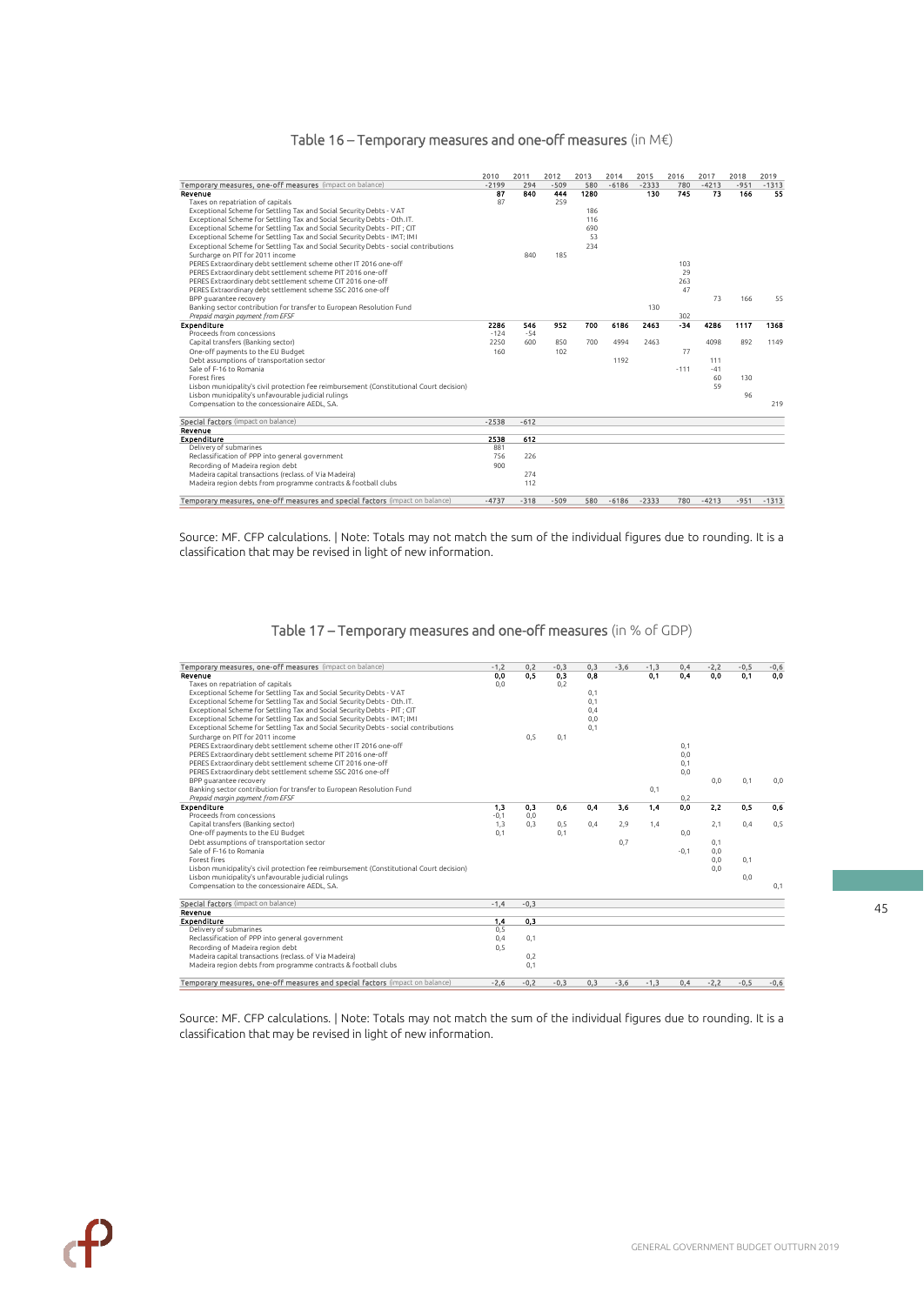|  |  |  | Table 18 - Debt dynamics |
|--|--|--|--------------------------|
|--|--|--|--------------------------|

<span id="page-45-0"></span>

|                                   | 2018   | 2019   |
|-----------------------------------|--------|--------|
| Public debt (% of GDP)            | 122.0  | 117.7  |
| Change in debt (in p.p. of GDP)   | $-4.1$ | $-4.3$ |
| Primary deficit                   | $-2.9$ | $-3.2$ |
| Dynamic effect (snow ball effect) | $-1.8$ | $-1.6$ |
| - interest effect                 | 3.4    | 3.0    |
| - growth effect                   | $-5.2$ | $-4.6$ |
| Stock-flow adjustment             | 0.6    | 0.5    |

Source: INE and BoP. CFP calculations. | Note: A detailed explanation of the breakdown in the change in the debt ratio used in this table can be found in Box 3 of th[e CFP Notebook on public debt.](https://www.cfp.pt/en/publications/other-publications/notebook-on-public-debt)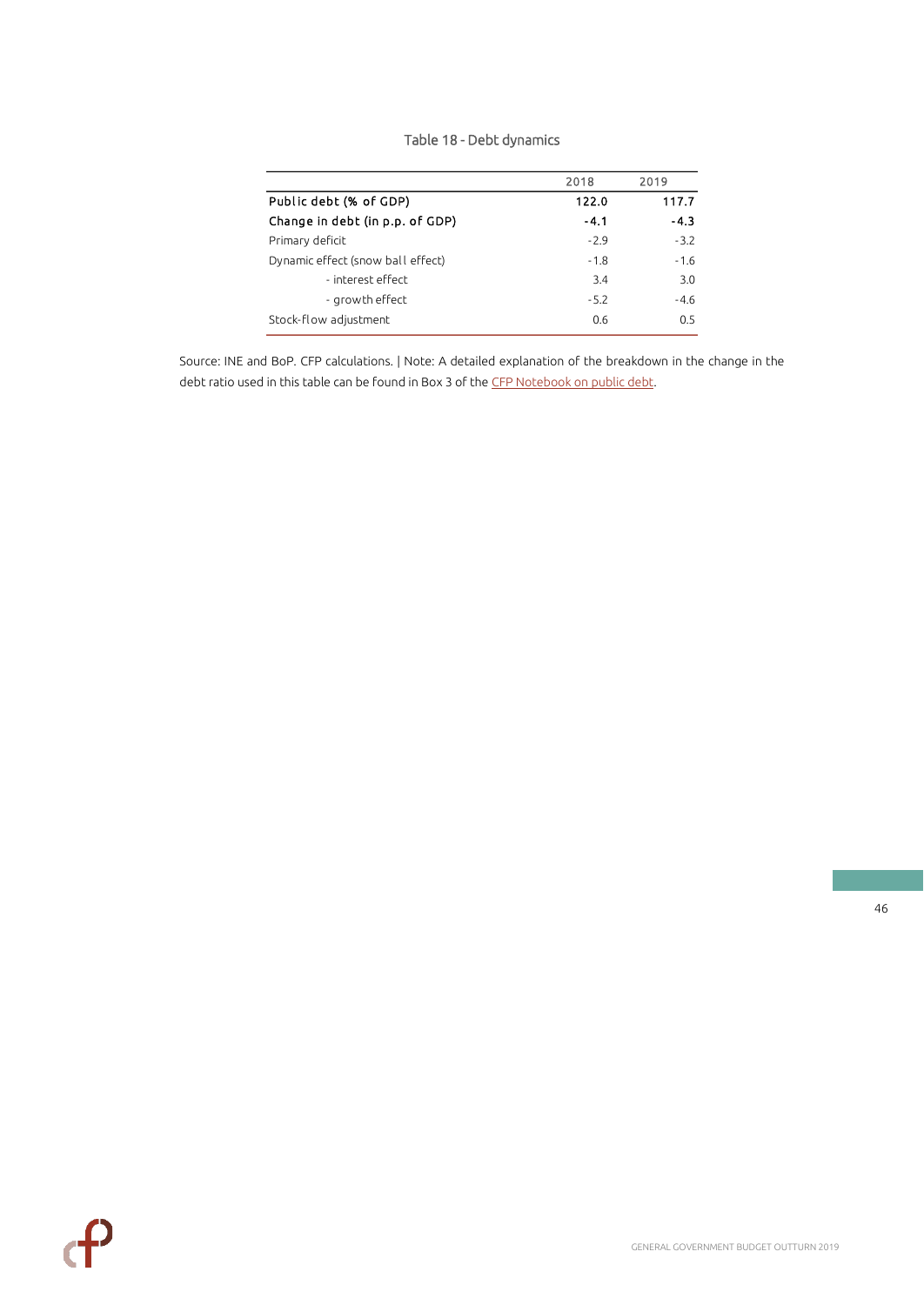# <span id="page-46-0"></span>5.1 List of Abbreviations

| Abbreviations    | Meaning                                                      |
|------------------|--------------------------------------------------------------|
| AC               | Central Government                                           |
| AL               | Local Government                                             |
| GG               | General Government                                           |
| AR.              | Regional Government                                          |
| <b>ARL</b>       | Regional and Local Government                                |
| AT               | Tax and Customs Authority                                    |
| <b>ECB</b>       | European Central Bank                                        |
| <b>BoP</b>       | Bank of Portugal                                             |
| <b>BES</b>       | Banco Espírito Santo                                         |
| <b>BIORC</b>     | Budgetary Business Intelligence                              |
| <b>BPP</b>       | Banco Privado Português [Portuguese Private Bank]            |
| EC               | European Commission                                          |
| <b>CFP</b>       | Portuguese Public Finance Council                            |
| <b>CGA</b>       | Caixa Geral de Aposentações                                  |
| <b>CGD</b>       | Caixa Geral de Depósitos                                     |
| <b>DGAEP</b>     | Directorate General for Administration and Public Employment |
| <b>DGO</b>       | Directorate General for Budget                               |
| <b>DGTF</b>      | Directorate General of Treasury and Finance                  |
| <b>EPR</b>       | Reclassified Public Entities                                 |
| <b>FBCF</b>      | Gross Fixed Capital Formation                                |
| <b>FEEF</b>      | European Financial Stabilisation Fund                        |
| <b>FSS</b>       | Social Security Funds                                        |
| <b>IABA</b>      | Tax on Alcohol and Alcoholic Beverages                       |
| <b>IGCP</b>      | Treasury and Public Debt Management Agency                   |
| <b>IGFSS</b>     | Institute of Financial Management of Social Security         |
| IMI              | Municipal Real Estate Tax                                    |
| <b>IMT</b>       | Municipal Property Transfer Tax                              |
| <b>INE</b>       | National Statistical Office                                  |
| <b>IPC</b>       | Consumer Price Index                                         |
| <b>IRC</b>       | Corporate Income Tax                                         |
| <b>IRS</b>       | Personal Income Tax                                          |
| IS.              | Stamp Duty                                                   |
| <b>ISP</b>       | Tax on Petroleum and Energy Products                         |
| <b>ISV</b>       | Vehicle Tax                                                  |
| ΙT               | Tobacco Tax                                                  |
| <b>VAT</b>       | Value Added Tax                                              |
| <b>LBSS</b>      | Social Security Basic Law                                    |
| <b>LEO</b>       | Budget Framework Law                                         |
| M€               | Millions of Euros                                            |
| <b>MDR</b>       | Discretionary measures on the revenue side                   |
| MF               | Ministry of Finance                                          |
| <b>MLSA</b>      | Minimum Linear Structural Adjustment                         |
| <b>MROL</b>      | Measures in the revenue due to the obligation of the law     |
| OE               | State Budget                                                 |
| <b>MTO</b>       | Medium Term Objective                                        |
| p.p.             | Percentage points                                            |
| PAEF             | Economic and Financial Assistance Programme                  |
| <b>PART</b>      | Public Transport Fare Reduction Support Program              |
| <b>PDE</b>       | Excessive Deficit Procedure                                  |
| <b>PE</b>        | Stability Program                                            |
| <b>SGP</b>       | Stability and Growth Pact                                    |
| <b>GDP</b>       | <b>Gross Domestic Product</b>                                |
| POE              | State Budget Proposal                                        |
| <b>PPP</b>       | Public Private Partnerships                                  |
| <b>PSPP</b>      | Public Sector Purchase Programme                             |
| SEC              | European System of Accounts                                  |
| <b>SF</b>        | Spring Forecast                                              |
| <b>SFA</b>       | Autonomous Funds and Services                                |
| <b>SIGO</b>      | Budget Management Information System                         |
| <b>SMP</b>       | Securities markets programme                                 |
| <b>SNS</b><br>EU | National Health Service<br>European Union                    |
| VH               | Year-on-year change                                          |
| <b>VHA</b>       | Cumulative homologous variation                              |
|                  |                                                              |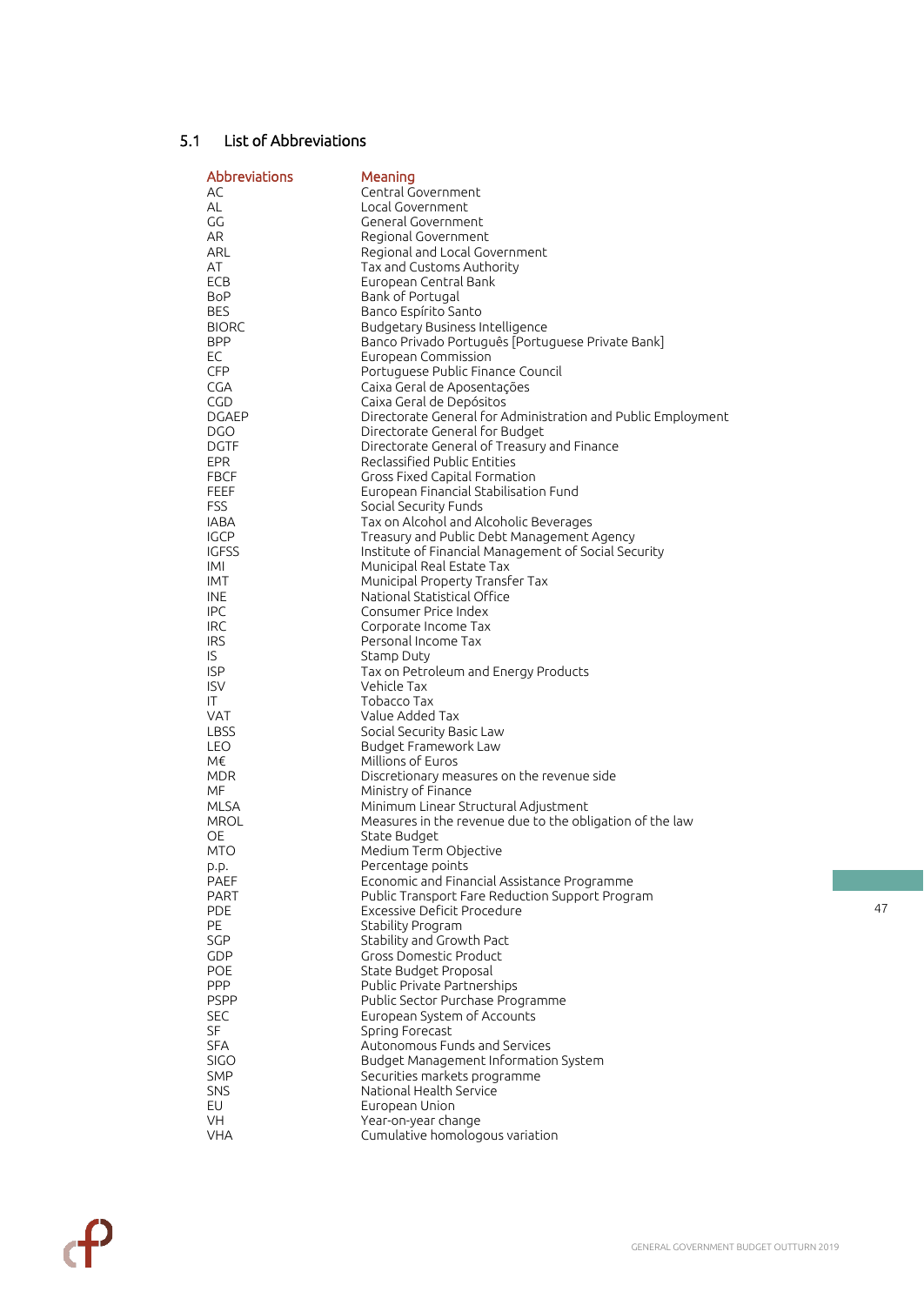# <span id="page-47-0"></span>5.2 Main Sources of Statistical Information

Bank of Portugal (2020 a), Statistical Bulletin - February 2020 Bank of Portugal (2020 b), BPstat | Statistics online DGAEP (2020), Statistical overview of public employment - 4th quarter 2019 DGO (2020), Summary of monthly execution of February 2020 IGCP (2020), Statistics online INE (2019 a), Quarterly National Accounts by Institutional Sector, 4th quarter 2019 INE (2019 b), Excessive Deficit Procedure (1st Notification 2020) MINISTRY OF FINANCE (2018a), Report on the State Budget for 2019

MINISTRY OF FINANCE (2019a), [Report on the State Budget for](http://app.parlamento.pt/webutils/docs/doc.pdf?path=6148523063446f764c324679595842774f6a63334e7a637664326c756157357059326c6864476c3259584d7657456c574c33526c6548527663793977634777314c56684a566c38794d6935775a47593d&fich=ppl5-XIV_22.pdf&Inline=true) 2020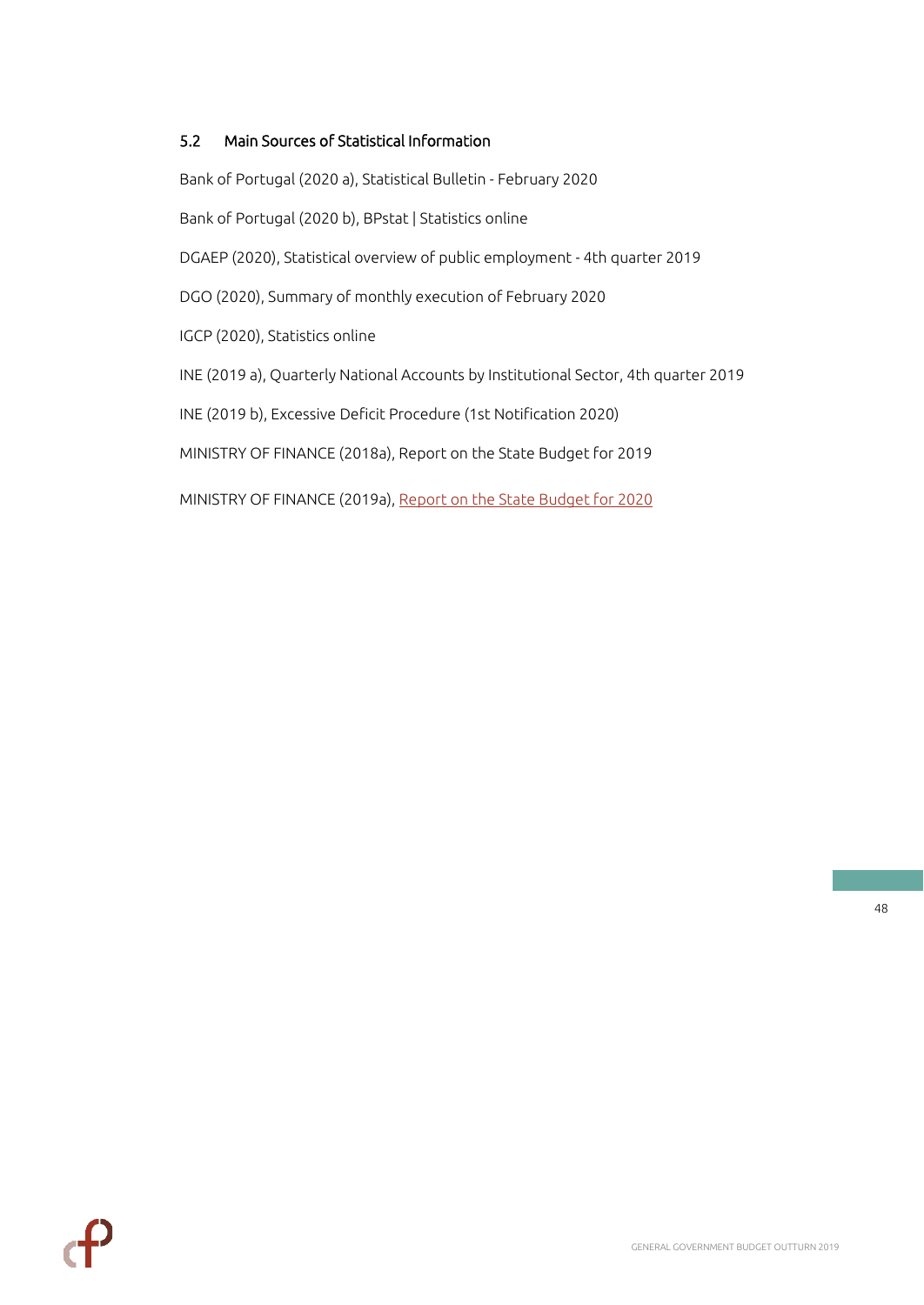# <span id="page-48-0"></span>5.3 Charts Index

| Chart 2 - From the 2018 headline balance to the 2019 headline balance (% of GDP) 11    |
|----------------------------------------------------------------------------------------|
| Chart 3 - Structural balance: adjustment between 2014 and 2019 (% of GDP)  12          |
| Chart 4 - Fiscal policy and cyclical position in the period [2012-2019] (% of GDP)  13 |
| Chart 5 - Criteria for the evaluation of the adjustment path towards the MTO  14       |
| Chart 6 - Contribution to the General Government revenue growth (YoY, M€)  16          |
| Chart 7 - Decomposition of the PIT, CIT and VAT quarter and cumulative revenue, in     |
|                                                                                        |
| Chart 9 - Contribution to the change in public expenditure in 2019 (in M€) 21          |
|                                                                                        |
|                                                                                        |
|                                                                                        |
| Chart 13 - M Budgetary retentions management in the period 2015-2019  25               |
| Chart 14 - Subsector's contribution to the change in the GG balance in 2019 27         |
| Chart 15 - Budgetary balance by General Government subsector (M€)  28                  |
| Chart 16 - Contributions to the annual budgetary balance change in the LRG and SSF     |
|                                                                                        |
|                                                                                        |
| Chart 19 - Financing sector of consolidated debt (M€ and % of total)  34               |
|                                                                                        |
| Chart 21 - General government balance in 2019: from the State Budget 2019 to the       |

# <span id="page-48-1"></span>5.4 Tables Index

| Table 1 - Public Finance Scoreboard (% of GDP) |  |
|------------------------------------------------|--|
|------------------------------------------------|--|